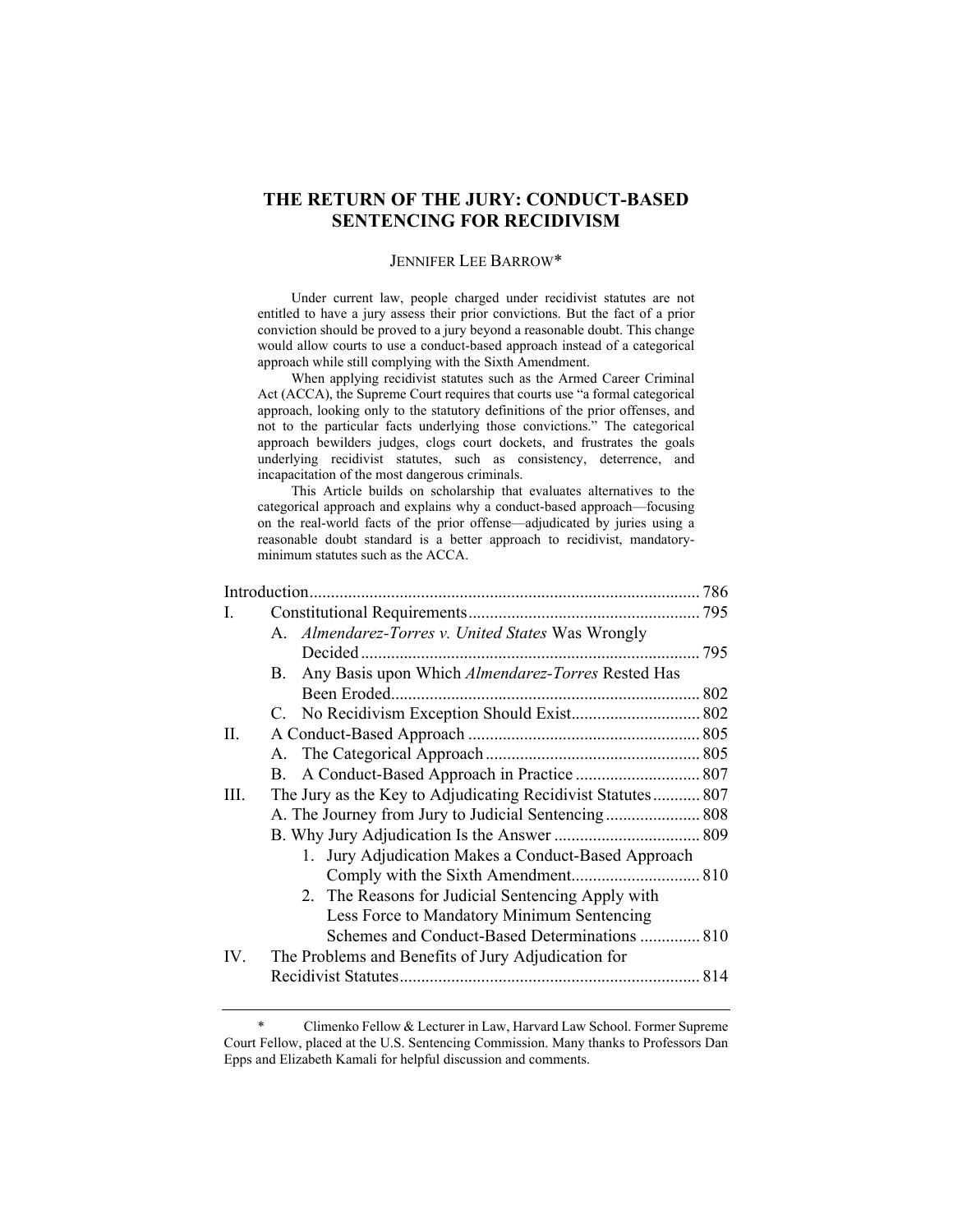## 786 WISCONSIN LAW REVIEW

| A. Problems with Jury Adjudication for Recidivist Statutes  814 |  |
|-----------------------------------------------------------------|--|
| B. Jury Adjudication May Benefit Defendants  817                |  |
|                                                                 |  |

#### **INTRODUCTION**

Studies show that recidivists are more likely to commit a criminal offense than the general population.<sup>1</sup> Federal, criminal, and immigration statutes—as well as the U.S. Sentencing Guidelines—impose enhanced penalties on people who previously committed certain offenses.<sup>2</sup> Most of these prior offenses are crimes under state law.<sup>3</sup> These recidivist statutes raise the difficult questions of which offenses, out of the myriad of state crimes, count as predicates—and who decides.<sup>4</sup> The fact of a prior conviction should be proved to a jury beyond a reasonable doubt.

The Sixth Amendment guarantees "[i]n all criminal prosecutions . . . the right to a speedy and public trial, by an impartial jury."5 In *In re*  Winship,<sup>6</sup> the Supreme Court held that the Due Process Clause of the Fourteenth Amendment protects an accused person "against conviction except upon proof beyond a reasonable doubt of every fact necessary to constitute the crime with which he is charged."7 In *Almendarez-Torres v.*  United States,<sup>8</sup> the Court upheld a lower court's decision that a prior conviction is a "sentencing factor" rather than a "fact necessary to constitute the crime."<sup>9</sup> While the only issue before the *Almendarez-Torres*  Court was the requirement that the prior offense be charged in an

 <sup>1.</sup> *See Ovalles v. United States*, 905 F.3d 1231, 1254–55 (11th Cir. 2018) (Pryor, J., concurring) (surveying empirical research); *see also* U.S. SENT'G COMM'N, THE PAST PREDICTS THE FUTURE: CRIMINAL HISTORY AND RECIDIVISM OF FEDERAL OFFENDERS 6–7 (2017) ("[T]he *Guidelines Manual* establishes a method for evaluating an offender's criminal history by assigning points to criminal events that occurred during the offender's past. . . . [C]onsistent with its past work in this area, the Commission's present study found that recidivism rates are closely correlated with total criminal history points . . . as offenders with lower criminal history scores have lower recidivism rates than offenders with higher criminal history scores.").

<sup>2.</sup> Sarah French Russell, *Rethinking Recidivist Enhancements: The Role of Prior Drug Convictions in Federal Sentencing*, 43 U.C. DAVIS L. REV. 1135, 1137–38 (2010).

<sup>3.</sup> *Id.*

 <sup>4.</sup> *See Ovalles*, 905 F.3d at 1254 (Pryor, J., concurring) ("The caselaw about how to punish recidivists has confounded the federal courts for decades . . . ."). Multiple state recidivist statutes exist, but this Article focuses exclusively on federal recidivist statutes, the U.S. Sentencing Guidelines, and applicable Supreme Court precedent.

<sup>5.</sup> U.S. CONST. amend. VI.

 <sup>6. 397</sup> U.S. 358 (1970).

 <sup>7.</sup> *Id.* at 359, 364.

 <sup>8. 523</sup> U.S. 224 (1998).

 <sup>9.</sup> *Id.* at 240, 246 (quoting *In re Winship*, 397 U.S. at 364).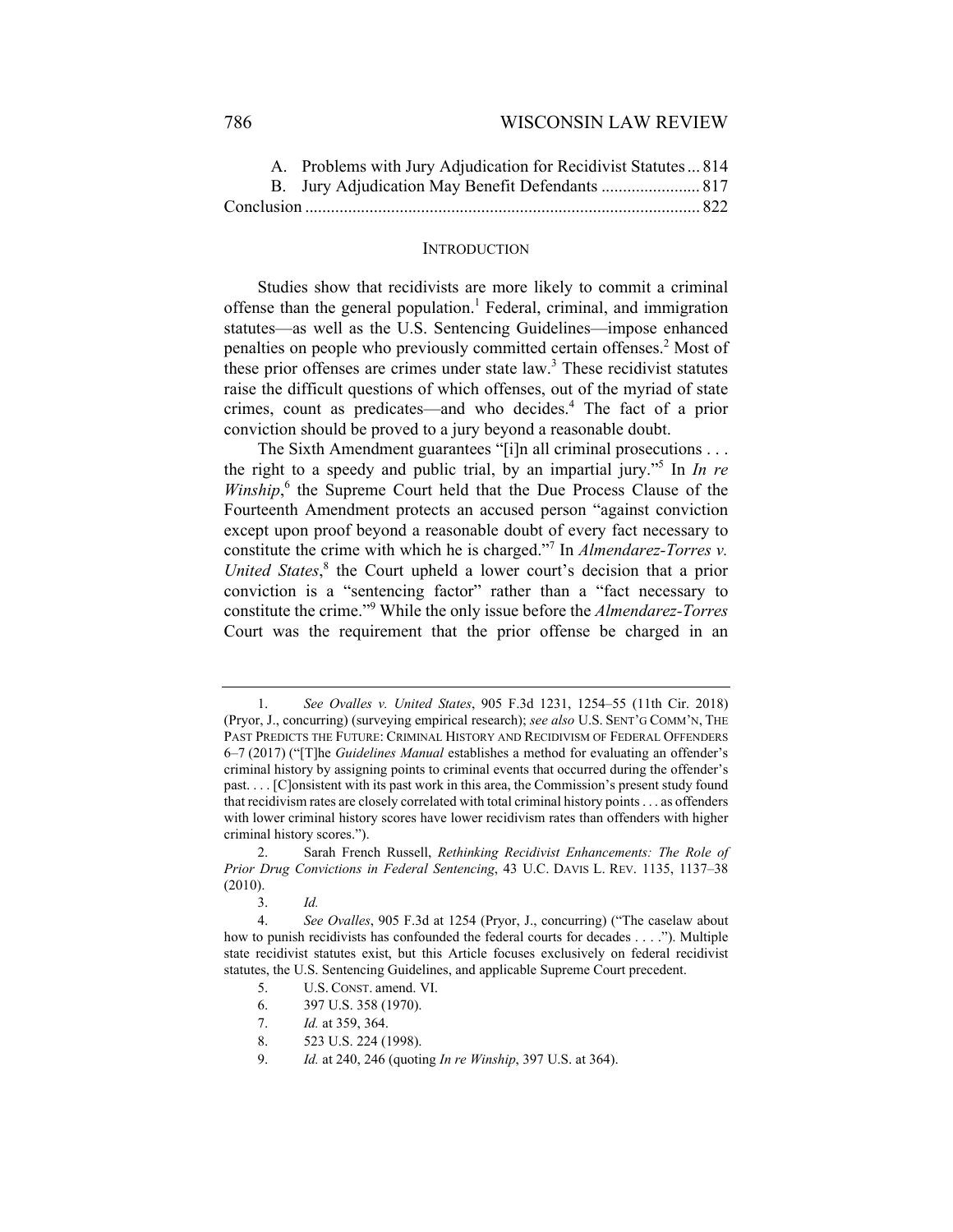indictment, $10$  later Supreme Court opinions interpreted the case as suggesting that a judge may determine the fact of prior conviction by a preponderance of the evidence.<sup>11</sup> *Almendarez-Torres* should be reconsidered because some of the key precedents on which it relied have since been overruled.12 One sitting Justice in the *Almendarez-Torres*  majority has since rethought his position that judges may adjudicate prior convictions.13 This Article contends that when courts implement recidivist statutes, the Sixth Amendment requires that the fact of a prior conviction be proven to a jury beyond a reasonable doubt.

If juries decide the applicability of recidivist statutes, they are bestequipped to use a fact-based/conduct-based approach. This Article advocates the use of such an approach. A conduct-based approach focuses on the "real-world facts" of a prior conviction—how the accused person "actually went about committing" the offense.<sup>14</sup> Under a conduct-based approach, the prosecutor would have to prove to a jury beyond a reasonable doubt, using a variety of potential methods, that the defendant's actual conduct satisfied the clause at issue.<sup>15</sup> For example, for the Armed Career Criminal Act's (ACCA) definition of a "violent felony," the jury would decide if the defendant "use[d], attempted [to] use, or threatened [to] use . . . physical force against the person of another" in committing the prior offense.<sup>16</sup> This approach could decrease the backlog of appellate cases and further the goals underlying recidivist statutes, such as consistency, deterrence, and incapacitation of the most dangerous offenders.

<sup>10.</sup> *Id.* at 226.

 <sup>11.</sup> *See, e.g.*, *Apprendi v. New Jersey*, 530 U.S. 466, 489–90 (2000).

 <sup>12.</sup> *McMillan v. Pennsylvania*, 477 U.S. 79 (1986), *overruled by Alleyne v. United States*, 570 U.S. 99, 106–07 (2013); *see also United States v. Haymond*, 139 S. Ct. 2369, 2378 (2019) (recognizing *Alleyne* as overruling *McMillan*); *Walton v. Arizona*, 497 U.S. 639 (1990), *overruled by Ring v. Arizona*, 536 U.S. 584, 609 (2002); *Hildwin v. Florida*, 490 U.S. 638 (1989) (per curiam), *overruled by Hurst v. Florida*, 577 U.S. 92, 102 (2016); *Spaziano v. Florida*, 468 U.S. 447 (1984), *overruled by Hurst*, 577 U.S. at 102.

 <sup>13.</sup> *See Mathis v. United States*, 136 S. Ct. 2243, 2259 (2016) (Thomas, J., concurring) ("I have urged that *Almendarez-Torres* be reconsidered."); *Descamps v. United States*, 570 U.S. 254, 281 (2013) (Thomas, J., concurring); *Shepard v. United States*, 544 U.S. 13, 27 (2005) (Thomas, J., concurring) ("[T]his Court has not reconsidered *Almendarez-Torres* . . . ."); *Apprendi*, 530 U.S. at 520–21 (Thomas, J., concurring) ("[O]ne of the chief errors of *Almendarez-Torres*—an error to which I succumbed—was to attempt to discern whether a particular fact is traditionally (or typically) a basis for a sentencing court to increase an offender's sentence.").

 <sup>14.</sup> *Ovalles v. United States*, 905 F.3d 1231, 1233 (11th Cir. 2018).

<sup>15.</sup> *Id.* at 1250.

 <sup>16.</sup> *See, e.g.*, Jennifer Lee Barrow, *Recidivism Reformation: Eliminating Drug Predicates*, 135HARV.L.REV. F.(forthcoming 2022) (manuscript at 15) (quoting 18 U.S.C.  $§ 924(e)(2)(B)(i)).$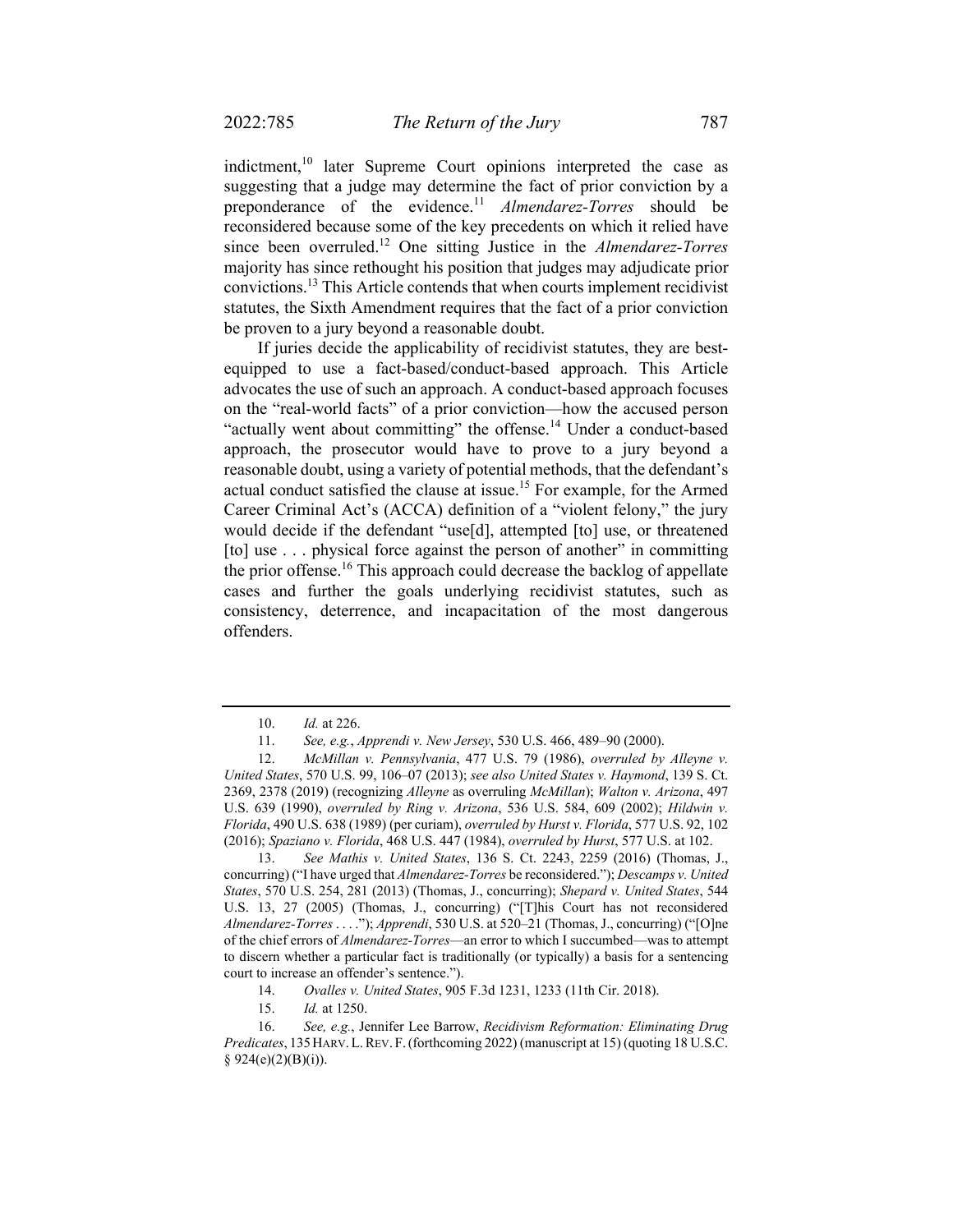In *Taylor v. United States*, 17 however, the Supreme Court held that courts must use "a formal categorical approach, looking only to the statutory definitions of the prior offenses, and not to the particular facts underlying those convictions,"<sup>18</sup> in sentencing people under statutes such as the ACCA.<sup>19</sup> The Court also extended the categorical approach to some applications of the "aggravated felony" provision in the Immigration and Nationality Act.<sup>20</sup> The Court explained that the categorical approach avoided Sixth Amendment right-to-jury-trial issues that could arise from sentencing courts making findings of fact that properly belong to juries.<sup>21</sup> In subsequent cases, the Court continued to mandate the categorical approach, asserting in some cases that the government never asked the Court to consider a conduct-based approach; $^{22}$  that the text of the ACCA focuses on convictions, not conduct; $\frac{23}{3}$  that the ACCA lacks any reference to the underlying crime's commission or circumstances; $^{24}$  and that applying the categorical approach avoids the impracticality of requiring sentencing courts to engage in after-the-fact reconstructions of circumstances underlying prior convictions.25 Lower courts in every circuit have applied this categorical approach to the similarly worded

any crime punishable by imprisonment for a term exceeding one year, or any act of juvenile delinquency involving the use or carrying of a firearm, knife, or destructive device that would be punishable by imprisonment for such term if committed by an adult, that . . . has as an element the use, attempted use, or threatened use of physical force against the person of another; or . . . is burglary, arson, or extortion, [or] involves use of explosives.

 <sup>17. 495</sup> U.S. 575 (1990).

 <sup>18.</sup> *See id.* at 600, 602.

 <sup>19.</sup> The ACCA mandates a minimum fifteen-year sentence for violating 18 U.S.C. § 922(g) after committing on different occasions three prior "violent felon[ies]," "serious drug offense[s]," or both. § 924(e)(1). Section 922(g) bans specific classes of people from transporting, possessing, receiving, or shipping firearms or ammunition and ordinarily carries a maximum ten-year penalty and no minimum penalty. § 924(a)(2). A "serious drug offense" is a federal or state-controlled substance offense with a maximum term of imprisonment of ten years or more. §  $924(e)(2)(A)(i)$ –(ii). A federal controlled substance offense is defined as "an offense under the Controlled Substance Act (21 U.S.C. 801 et seq.), the Controlled Substances Import and Export Act (21 U.S.C. 951 et seq.), or chapter 705 of title 46." §  $924(e)(2)(A)(i)$ . A state-controlled substance offense is defined as "an offense under State law, involving manufacturing, distributing, or possessing with intent to manufacture or distribute, a controlled substance (as defined in section 102 of the Controlled Substances Act (21 U.S.C. 802))." § 924(e)(2)(A)(ii). "Violent felony" means

 $§$  924(e)(2)(B)(i)–(ii).

 <sup>20. 8</sup> U.S.C. § 1101(a)(43); *see, e.g.*, *Sessions v. Dimaya*, 138 S. Ct. 1204, 1211 (2018).

<sup>21.</sup> *See Taylor*, 495 U.S. at 601.

<sup>22.</sup> *Dimaya*, 138 S. Ct. at 1217.

<sup>23.</sup> *Mathis v. United States*, 136 S. Ct. 2243, 2252 (2016).

<sup>24.</sup> *See id.* 

<sup>25.</sup> *Id.* at 2252–53.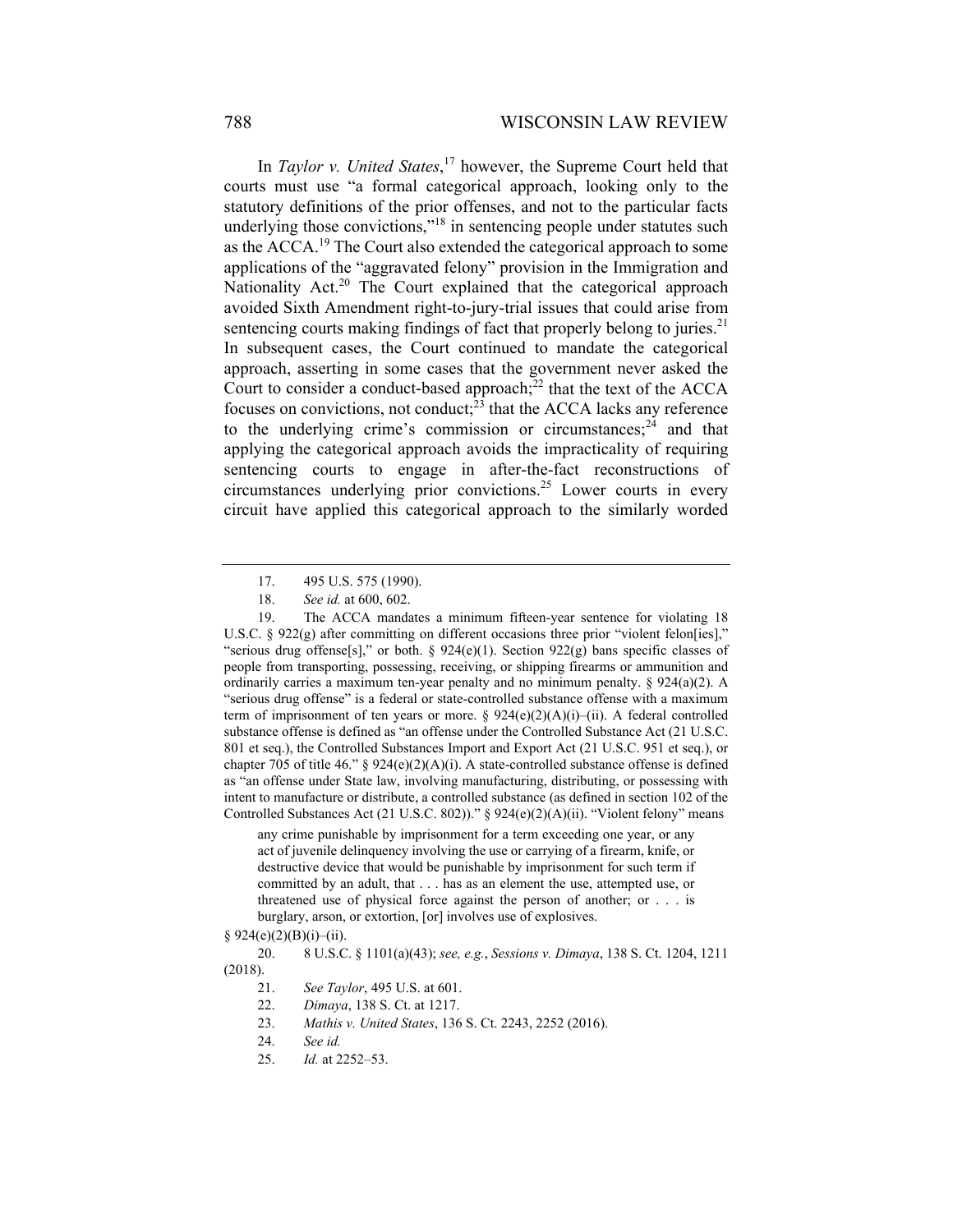"Career Offender" provision in the U.S. Sentencing Guidelines.<sup>26</sup> This approach has been a disaster.

From 1990 to the present,<sup>27</sup> the Supreme Court's approach to recidivism laws has become more and more complex, moving from a categorical approach to a modified categorical approach<sup>28</sup> for certain types of statutes. Endless litigation has ensued as defendants appeal sentences, circuits split over predicate determinations, and jurists literally plead for divine deliverance<sup>29</sup> from attempting to apply this baffling precedent.<sup>30</sup>

(a) The term "crime of violence" means any offense under federal or state law, punishable by imprisonment for a term exceeding one year, that—

(1) has an element the use, attempted use, or threatened use of physical force against the person of another, or

(2) is murder, voluntary manslaughter, kidnapping, aggravated assault, a forcible sex offense, robbery, arson, extortion, or the use or unlawful possession of a firearm described in 26 U.S.C. § 5845(a) or explosive material as defined in 18 U.S.C. § 841(c).

(b) The term "controlled substance offense" means an offense under federal or state law, punishable by imprisonment for a term exceeding one year, that prohibits the manufacture, import, export, distribution, or dispensing of a controlled substance (or a counterfeit substance) or the possession of a controlled substance (or a counterfeit substance) with intent to manufacture, import, export, distribute, or dispense.

U.S. SENT'G GUIDELINES MANUAL § 4B1.2 (U.S. SENT'G COMM'N 2021).

 27. The Court decided *Taylor* in 1990, holding that courts must use "a formal categorical approach, looking only to the statutory definitions of the prior offenses, and not to the particular facts underlying those convictions." *Taylor v. United States*, 495 U.S. 575, 600, 602 (1990).

 28. Using the "modified categorical approach," if a statute is divisible—that is, comprised of elements and not means to commit the offense—the court may examine charging documents; jury instructions or the judge's formal rulings of law and findings of fact (to which the defendant assented); plea agreements or statements; transcripts of the colloquy between the judge and defendant in which the defendant confirmed the factual basis for the plea; or any other comparably reliable documents from the prior offense to determine under what portion of the statute the person was convicted. *See Mathis*, 136 S. Ct. at 2249, 2260.

 29. *United States v. McCollum*, 885 F.3d 300, 314 (4th Cir. 2018) (Wilkinson, J., dissenting) ("Heaven help us.").

 30. "[W]e have struggled to understand the contours of the Supreme Court's framework. Indeed, over the past decade, perhaps no other area of the law [besides the categorical approach] has demanded more of our resources." *United States v. Aguila-Montes de Oca*, 655 F.3d 915, 917 (9th Cir. 2011). Fourth Circuit Judge G. Steven Agee lamented, "The dockets of our court and all federal courts are now clogged with [ACCA] cases." *United States v. Vann*, 660 F.3d 771, 787 (4th Cir. 2011) (Agee, J., concurring). Justice Samuel Alito opined that "only Congress can rescue the federal courts from the mire into which [the] ACCA's draftsmanship and *Taylor*'s 'categorical approach' have

 <sup>26.</sup> *See generally* U.S. OFF. OF THE GEN. COUNS., PRIMER: CATEGORICAL APPROACH (2021),

https://www.ussc.gov/sites/default/files/pdf/training/primers/2021\_Primer\_Categorical\_A pproach.pdf [https://perma.cc/V59B-2BR7]. Section 4B1.2 of the Career Offender Guideline provides as follows: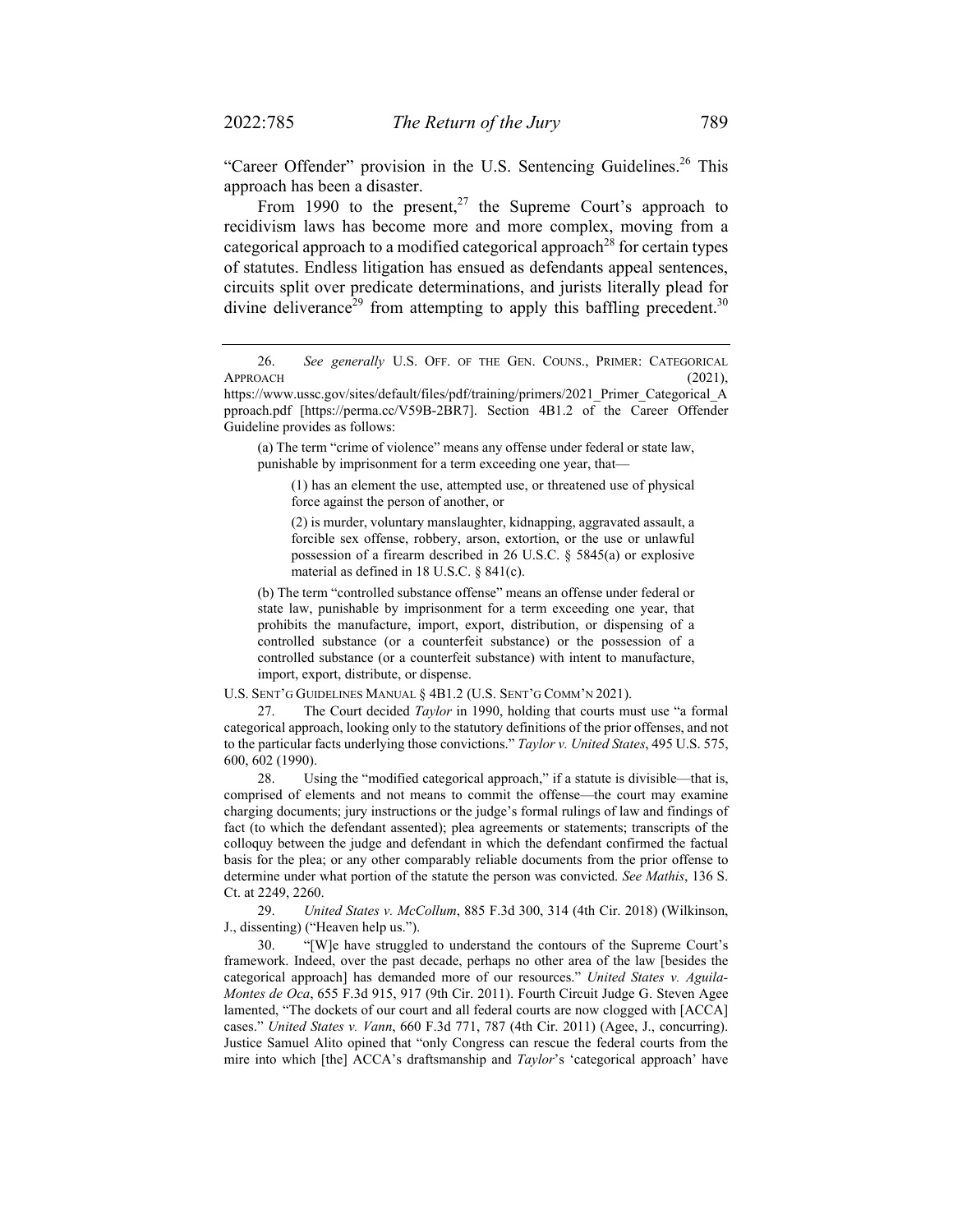One of the purposes of mandatory minimum sentences and Sentencing Guidelines is uniformity, $31$  but the categorical approach ensures different sentences depending on the state in which the crime occurred. $32$ 

For example, imagine that two people are convicted of burglarizing homes in identical manners in two different states. One state's burglary statute matches the elements of "generic burglary," according to the Supreme Court, and the other state's does not.<sup>33</sup> The person's conviction in the former state counts as an ACCA predicate, while the person's conviction in the latter state does not.<sup>34</sup>

The stated purpose of the ACCA was to incapacitate the most dangerous offenders,  $35$  but the categorical approach results in much violent conduct eluding an enhanced sentence. In *Borden v. United States*, 36 the Supreme Court recently held that an offense that requires only a mens rea of recklessness cannot qualify as a "violent felony" predicate under the ACCA.<sup>37</sup> This decision ensures that the ACCA will capture much less violent conduct.

Of course, offenses such as reckless assault and reckless homicide will no longer qualify as ACCA predicates.<sup>38</sup> Additionally, many states codify felony assault in one indivisible provision that can be satisfied by recklessness or a more culpable mental state.39 Under the categorical

31. Quincy H. Ferrill, Comment, *Enhancement Without a Cause:* United States v. Sefrass *and Its Erasure of the Scienter Requirement*, 53 TEX. TECH L. REV. 311, 314–15 (2021).

 32. "[T]he categorical approach employed today is difficult to apply and can yield dramatically different sentences depending on where a burglary occurred . . . ." *Quarles v. United States*, 139 S. Ct. 1872, 1881 (2019) (Thomas, J., concurring).

- 34. *See id.* at 1880; *Mathis v. United States*, 136 S. Ct. 2243, 2257 (2016).
- 35. H.R. REP. NO. 98-1073, at 2–3 (1984).
- 36. 141 S. Ct. 1817 (2021).
- 37. *Id.* at 1821–22.
- 38. *See id.* at 1855 (Kavanaugh, J., dissenting).

 39. *Id.* at 1856 n.22 (Kavanaugh, J., dissenting) (first citing ME.REV. STAT. ANN. tit. 17-A, § 208 (Cum. Supp. 2021) (aggravated assault); then citing R.I. GEN. LAWS § 11- 5-2 (Supp. 2020) (felony assault); then citing UTAH CODE ANN. § 76-5-103 (Supp. 2019) (aggravated assault); then citing *United States v. Rose*, 896 F.3d 104, 114 (1st Cir. 2018) ("[A]lthough Rhode Island case law is inconclusive, 'it appears possible' that ordinary recklessness suffices for felony assault under R. I. Gen. Law § 11-5-2."); and then citing *State v. Seach*, 483 P.3d 1265, 1271 (Utah Ct. App. 2021) ("Utah Code Ann. § 76-5-103 requires the state to prove that a defendant acted 'intentionally, knowingly, or recklessly.'")).

pushed us," and Alito lamented that "the 'categorical approach' to predicate offenses has created numerous splits among the lower federal courts, the resolution of which could occupy [the Supreme] Court for years." *Chambers v. United States*, 555 U.S. 122, 132–33 (2009) (Alito, J., concurring) (footnote omitted). The Seventh Circuit Court of Appeals explained, "In recent years, federal courts have seen a floodtide of litigation over what qualifies as an ACCA predicate." *Dotson v. United States*, 949 F.3d 317, 318 (7th Cir. 2020).

<sup>33.</sup> *Id.* at 1877.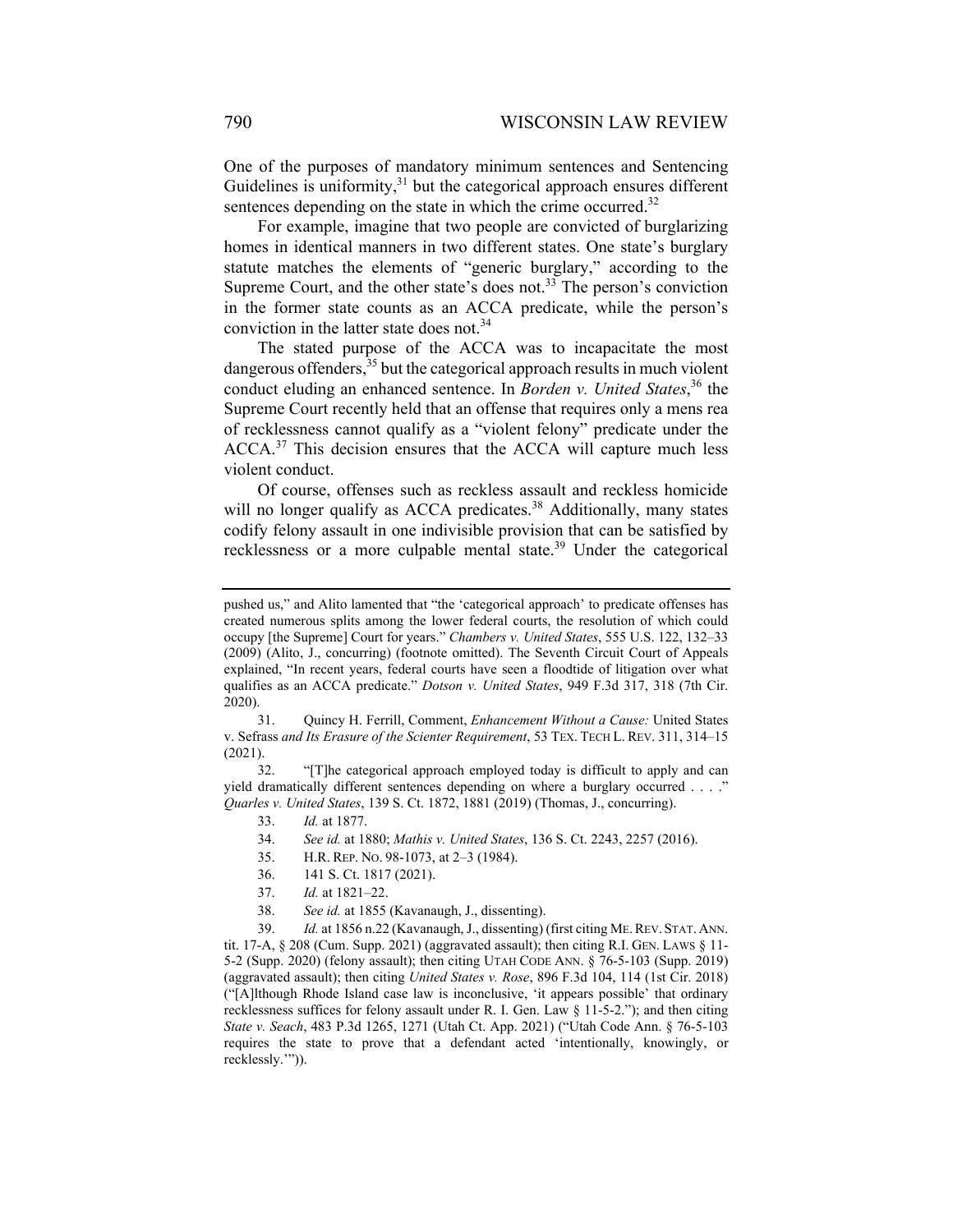approach, if it is possible to violate a statute with a mens rea of only recklessness, after *Borden*, that statute no longer qualifies as an ACCA predicate.

Further, many violent offenses that fail to specify a minimum requisite mens rea also no longer will qualify. Under the Model Penal Code, if no requisite minimum mens rea is specified for an offense, a minimum of recklessness is assumed.<sup>40</sup> Several states have based their criminal codes on the Model Penal Code;<sup>41</sup> thus, recklessness is the default minimum mens rea for criminal offenses in many of these states.<sup>42</sup> And in many states, some forms of second-degree murder and manslaughter fail to require a more culpable mental state than recklessness.<sup>43</sup>

Counting fewer violent offenses as ACCA predicates may be considered desirable to some, but if incapacitation is valued, eliminating violent predicates may not be the best place to begin ACCA reforms. People who have committed violent ACCA predicates recidivate more frequently than people who have committed only ACCA drug predicates.<sup>44</sup> In a study of ACCA offenders released in 2009, 2010, and 2011, over an eight-year follow-up period, people with three or more violent predicates were rearrested at a rate of  $61.7\%$ ,<sup>45</sup> which is higher than the 49.3% recidivism rate for all federal offenders released in 2005.46 People with one or two violent predicates (and one or more drug predicates) recidivated

 43. *Borden*, 141 S. Ct. at 1856 (Kavanaugh, J., dissenting); *see, e.g.*, N.Y. PENAL LAW § 125.15 (McKinney 2022) ("A person is guilty of manslaughter in the second degree when . . . [h]e recklessly causes the death of another person . . . .").

 44. Barrow, *supra* note 16 (manuscript at 48); U.S. SENT'G COMM'N, FEDERAL ARMED CAREER CRIMINALS: PREVALENCE, PATTERNS, AND PATHWAYS 42, 53–54, 57 (2021) https://www.ussc.gov/sites/default/files/pdf/research-and-publications/researchpublications/2021/20210303\_ACCA-Report.pdf [https://perma.cc/494G-LUCR]. The

 <sup>40.</sup> MODEL PENAL CODE § 2.02 cmt. 5 (AM. L. INST. 1985).

<sup>41.</sup> Paul H. Robinson & Markus D. Dubber, *The American Model Penal Code: A Brief Overview*, 10 NEW CRIM. L. REV. 319, 326 (2007).

 <sup>42.</sup> *See Borden*, 141 S. Ct. at 1845 (Kavanaugh, J., dissenting). Oregon, a state that has adopted the Model Penal Code almost in its entirety, specifies an even less culpable mental state as a default mens rea, criminal negligence: "Except as provided in ORS 161.105, if a statute defining an offense does not prescribe a culpable mental state, culpability is nonetheless required and is established only if a person acts intentionally, knowingly, recklessly or with criminal negligence." OR. REV. STAT. § 161.115(2) (2021).

author is acknowledged for contributions to the development of this publication. *Id.* at 75. 45. Barrow, *supra* note 16 (manuscript at 48); U.S. SENT'G COMM'N, *supra* note 44, at 42, 54.

 <sup>46.</sup> U.S. SENT'G COMM'N, RECIDIVISM AMONG FEDERAL OFFENDERS: A COMPREHENSIVE OVERVIEW 3, 5 (2016), https://www.ussc.gov/sites/default/files/pdf/research-and-publications/researchpublications/2016/recidivism\_overview.pdf [https://perma.cc/5W2U-C73H].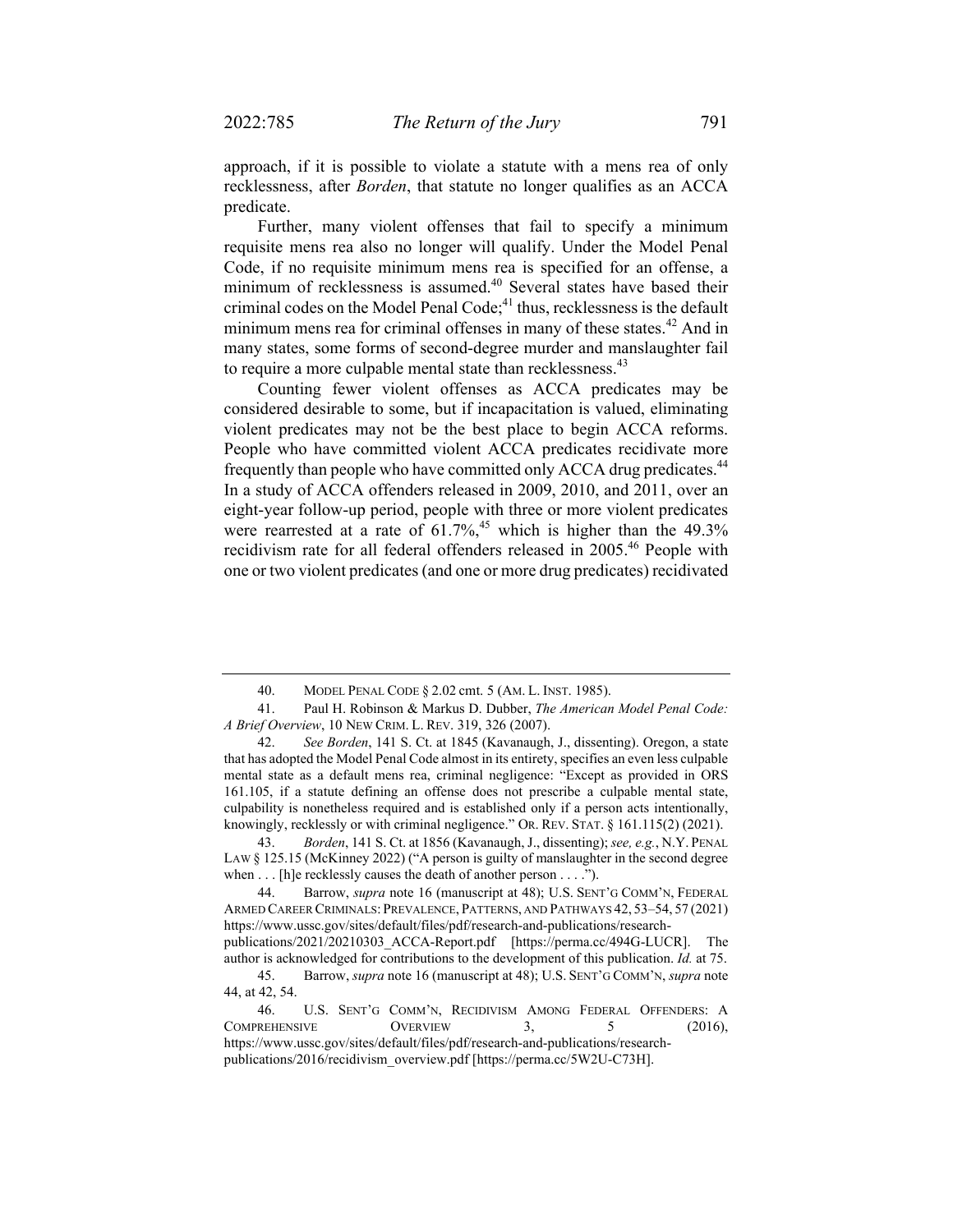at a rate of 48.9%.47 People with only drug predicates recidivated at a rate of 36.4%.<sup>48</sup>

Here is an example of a conduct-based approach in practice: A person may be charged under the ACCA for committing an unlawful weapons possession offense after committing three "violent felonies." In a bifurcated proceeding, first the jury would decide if the person committed the unlawful weapons possession offense. If the person were found guilty of the weapons offense, the prosecutor would then introduce evidence that the person committed three prior "violent felonies"—that is, committed the felonies in a violent manner, in accordance with the ACCA's definition of "violent felony" and the Supreme Court's definition of the force needed to meet the ACCA's definition.

The prosecutor could introduce documents from the prior convictions, such as the charging documents; jury instructions or the judge's formal rulings of law and findings of fact (to which the defendant assented); plea agreements or statements; transcripts of the colloquy between the judge and defendant in which the defendant confirmed the factual basis for the plea; stipulations; factual proffers; verdict forms; or any other documents that the presiding judge determined to be reliable and admissible. The prosecutor also could use traditional evidence such as physical evidence and witness testimony.

For example, one of the alleged prior "violent felonies" could be "attempted carjacking." Under the categorical approach, if there exists "a realistic possibility" the "attempted carjacking" statute could be violated without violence, the prior offense may not count as a "violent felony." Under this Article's conduct-based approach, however, the government could introduce the government's proffer from the plea hearing that describes the following:

They see a family getting out of a Chevy Venture in Clayton County, Georgia, and as the family is getting out of their car, these two defendants along with their co-conspirators go up to the family and demand the keys to the car and demand the car. Now, they have a baseball bat and guns with them. There's a juvenile, a 13-year-old female, who is part of that family group of victims. They hit that juvenile in the mouth with a baseball bat. The damage to her I am sure will be addressed at sentencing. It was not—she did not go to the hospital. Let me say that.

They are demanding the keys. Somebody comes out of the apartment complex where this is happening and that person has

<sup>47</sup>*.* Barrow, *supra* note 16 (manuscript at 48); U.S. SENT'G COMM'N, *supra* note 44, at 42, 54.

 <sup>48.</sup> Barrow, *supra* note 16 (manuscript at 48); U.S. SENT'G COMM'N, *supra* note 44, at 42, 57.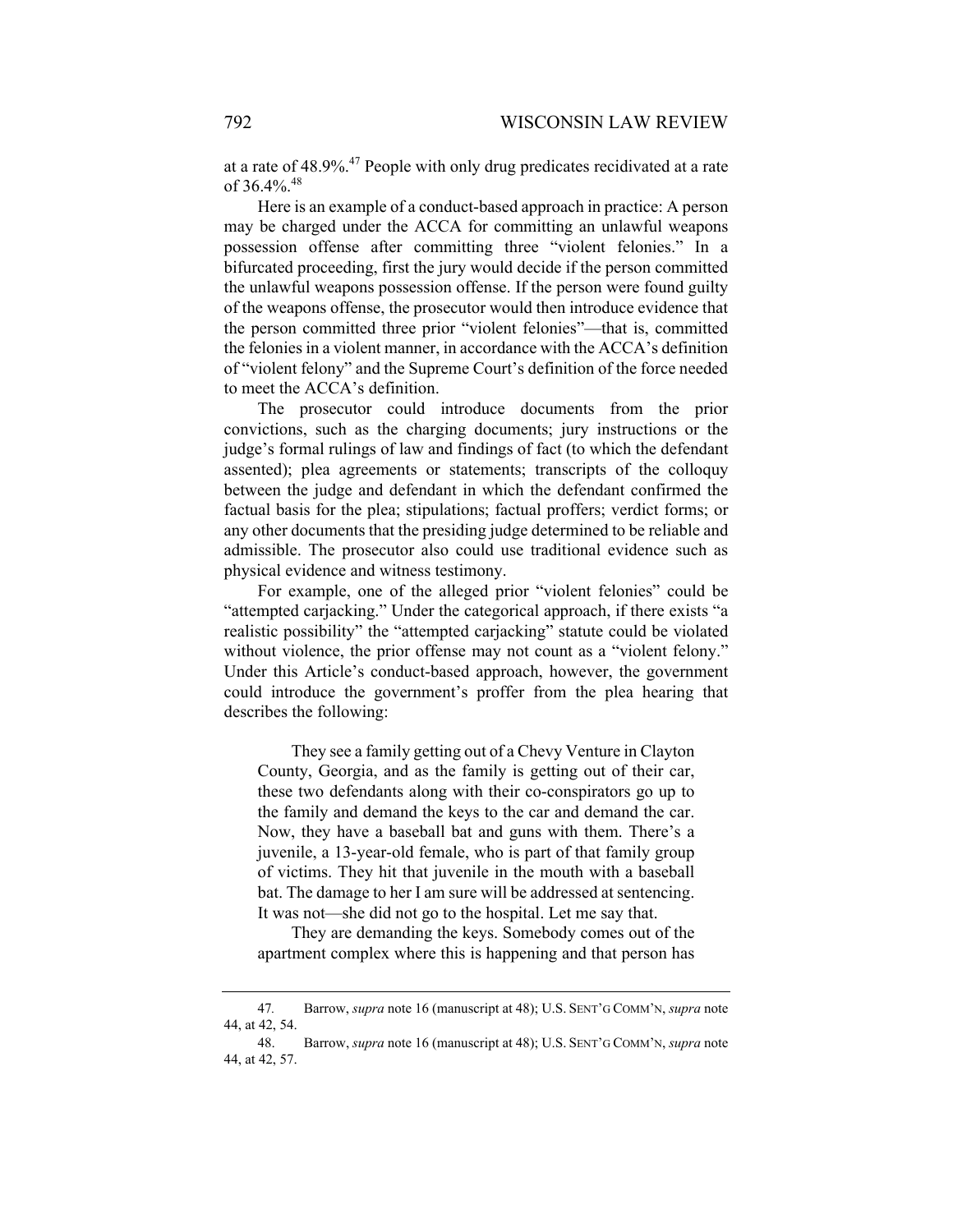a gun. He then confronts the assailants . . . . They flee, not taking the Chevy Venture, which is why it is an attempted carjacking.

The government would show that the Chevy Venture traveled in interstate commerce, that it was not made in the State of Georgia. The government would prove it was these defendants not only through their confessions as to this event, also through the victims' testimony. They do I.D. the defendants in this particular case.

On the way out of the apartment complex [the coconspirator] has an AK-47 style assault rifle and he then discharges that gun several times towards the victim family, the guy who came to rescue them, who was armed, and the car  $\ldots$ .<sup>49</sup>

The prosecutor also could introduce the transcript of the plea colloquy in which the accused person stated that she had no "material disagreement with what the government sa[id] it could prove," pled guilty, acknowledged that her pleas were voluntary, and explained that she was so pleading because she was "in fact guilty as charged in the criminal information."<sup>50</sup>

The defense could utilize any of this evidence. The defense, however, could not attempt to retry the prior offenses. The ACCA applies to a person who "has three previous convictions,"<sup>51</sup> so an accused person is free to argue that they were not previously convicted. They may not relitigate the findings of the jury that convicted them of the prior offenses, however. Most likely, any dispute would revolve around whether the prior conviction could serve as an ACCA predicate.

The jury would be instructed in ACCA's definition of "violent felony": conduct that "has as an element the use, attempted use, or threatened use of physical force against the person of another; or (ii) is burglary, arson, or extortion,  $\lceil$  or involves use of explosives."<sup>52</sup> Additionally, the judge would provide the jury with the Supreme Court's definition of "force" as "violent force—that is, force capable of causing

 <sup>49.</sup> These examples of a factual proffer and plea colloquy come from *Ovalles v. United States*, 905 F.3d 1231, 1235 (11th Cir. 2018). *Ovalles*, however, did not concern a statute dealing with prior offenses.

 <sup>50.</sup> *Id.* at 1235 (alteration in original).

<sup>51.</sup> In the case of a person who violates section  $922(g)$  of this title and has three previous convictions by any court referred to in section  $922(g)(1)$  of this title for a violent felony or a serious drug offense, or both, committed on occasions different from one another, such person shall be fined under this title and imprisoned not less than fifteen years . . . .

<sup>18</sup> U.S.C. § 924(e)(1).

<sup>52.</sup> *Id.* § 924(e)(2)(B).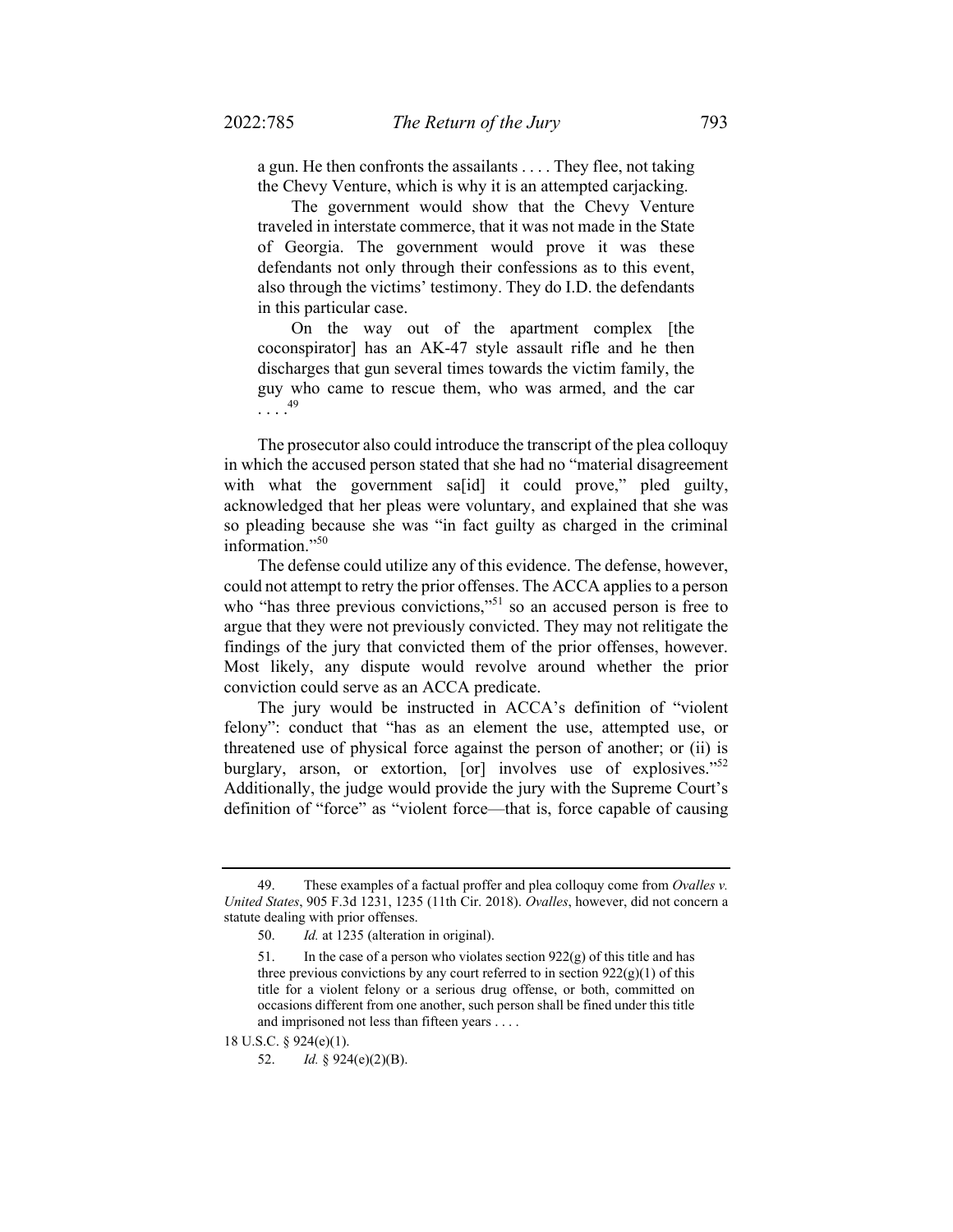physical pain or injury to another person."53 The jury would deliberate and decide if the accused had committed three felonies in violent ways in accordance with the text of the ACCA. After the jury decided the applicability, the judge would sentence the convicted person, applying ACCA's mandatory minimum sentence as under the status quo.

Much confusion exists in the scholarship on this topic. Other pieces outline potential solutions. Some advocate a "conduct" or "fact-based" approach but still rely on judges, using limited evidence, to adjudicate recidivist statutes.<sup>54</sup> Others see no path forward for change unless Congress rewrites statutes like the  $ACCA$ <sup>55</sup> This Article builds on this scholarship.

Part I argues that the Sixth Amendment requires that the fact of prior conviction be proven to a jury beyond a reasonable doubt and that the Supreme Court case purportedly suggesting otherwise, *Almendarez-Torres v. United States*, should be reconsidered because the Court has overruled some of the key precedents on which it relied. Part II outlines the categorical approach and the conduct-based approach that this Article advocates. Part III traces the shift from jury sentencing to judicial sentencing in our country. It then goes on to explain why jury adjudication is the key to using a conduct-based approach for recidivist statutes, in part because jury adjudication complies with the Sixth Amendment and also in light of the fact that the arguments for judicial sentencing apply with less force to mandatory-minimum statutes and conduct-based assessments. Part IV addresses potential problems with jury adjudication and explains why jury adjudication could benefit defendants.

The frustration of the sitting Justices of the Supreme Court has reached a near boiling point. In 2016 Justice Alito opined that "[a] realworld approach would avoid the mess that today's decision will produce."56 In 2019 Justice Thomas urged his colleagues to consider "whether [the categorical] approach is actually required in the first place

<sup>53</sup>*. Johnson v. United States*, 559 U.S. 133, 140 (2010) (emphasis omitted).

 <sup>54.</sup> *See, e.g.*, Sheldon A. Evans, *Categorical Nonuniformity*, 120 COLUM. L. REV. 1771 (2020) [hereinafter Evans, *Categorical Nonuniformity*] (comparing different approaches, including a conduct-based approach); Sheldon A. Evans, *Punishing Criminals for Their Conduct: A Return to Reason for the Armed Career Criminal Act*, 70 OKLA. L. REV. 623 (2018) [hereinafter Evans, *Punishing Criminals for Their Conduct*] (advocating for a judicially adjudicated conduct-based approach, using the *Shepard* documents, for determining ACCA applicability).

 <sup>55.</sup> *See, e.g.*, G. Kirk Smith, Note, *Categorically Wrong: Judicial Interpretation of the Armed Career Criminal Act Has Left the Act Confusing and Difficult to Apply, but Congress Can Fix It*, 57 U. LOUISVILLE L. REV. 157 (2018); Matthew Kopp, Note, *Erased: State Burglary Convictions as Violent Felonies Under the Armed Career Criminal Act*, 93 N.D. L. REV. 425 (2018).

 <sup>56.</sup> *Mathis v. United States*, 136 S. Ct. 2243, 2269 (2016) (Alito, J., dissenting).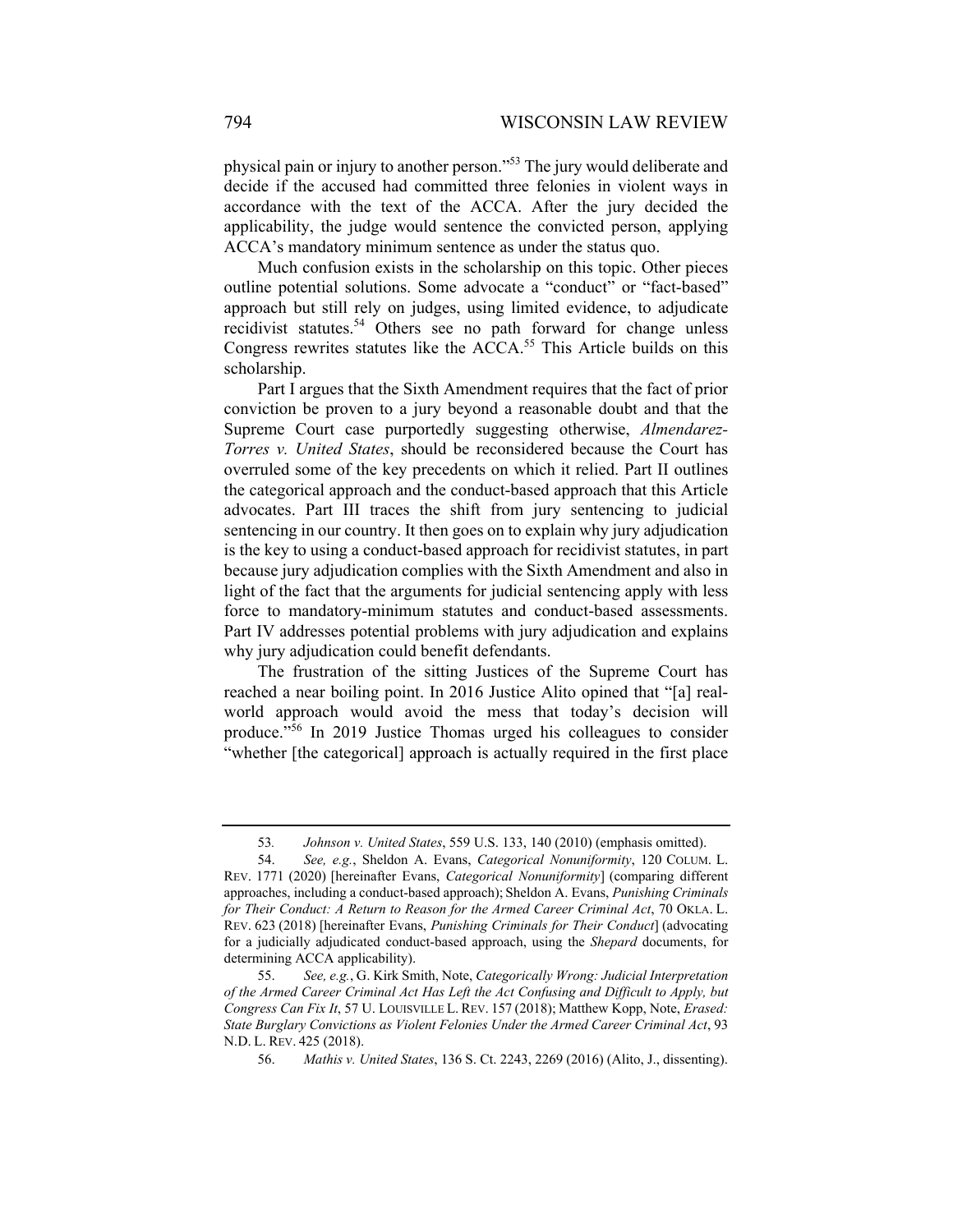for ACCA's enumerated-offenses clause."<sup>57</sup> Now may be an opportune moment for a new conduct-based approach that gives juries a role in adjudication.

#### I. CONSTITUTIONAL REQUIREMENTS

#### *A.* Almendarez-Torres v. United States *Was Wrongly Decided*

This Article contends that when it comes to recidivist statutes, the Sixth Amendment requires that the government prove the fact of prior conviction to a jury beyond a reasonable doubt. This issue has never been squarely before the Supreme Court, but dicta does suggest the permissibility of judicial determination of such convictions. *Almendarez-Torres v. United States* is the case that the Supreme Court, in later opinions, has stated *suggests* that judges may adjudicate the fact of a prior conviction. That proposition is debatable, however. Further, *Almendarez-Torres* was wrongly decided and relied on precedent that has now been overruled.

In *Almendarez-Torres*, the petitioner pled guilty to an indictment charging him with being "'found in the United States . . . after being deported' without the 'permission and consent of the Attorney General' in 'violation of . . . Section 1326.'"58 At the petitioner's plea colloquy, he also admitted that his deportation took place "'pursuant to' three earlier 'convictions' for aggravated felonies."59 Subsection (a) of Section 1326 defines the crime and authorizes a maximum sentence of two years' imprisonment.<sup>60</sup>

Subsection  $(b)(2)$  of the same section authorizes a maximum sentence of twenty years' imprisonment if the initial "deportation was subsequent to a conviction for commission of an aggravated felony."61 The court sentenced the petitioner to eighty-five months' imprisonment.<sup>62</sup> The issue was whether subsection  $(b)(2)$  "defines a separate crime" and thus requires the government to identify that additional element—a prior aggravated felony—in an indictment or "simply authorizes an enhanced penalty," which would not require the indictment to identify the aggravated felony.<sup>63</sup> The Supreme Court held that subsection (b)(2) "simply authorizes an

 <sup>57.</sup> *Quarles v. United States*, 139 S. Ct. 1872, 1881 (2019) (Thomas, J., concurring).

 <sup>58.</sup> *Almendarez-Torres v. United States*, 523 U.S. 224, 227 (1998) (quoting Joint Appendix at 3, *id.* (No. 96-6839), 1997 WL 3693418, at \*3AA).

 <sup>59.</sup> *Id.* (quoting Joint Appendix, *supra* note 58, at 10–14).

 <sup>60. 8</sup> U.S.C. § 1326(a) (1994).

 <sup>61.</sup> *Id.* § 1326(b)(2).

 <sup>62.</sup> *Almendarez-Torres*, 523 U.S. at 227.

 <sup>63.</sup> *Id.* at 226.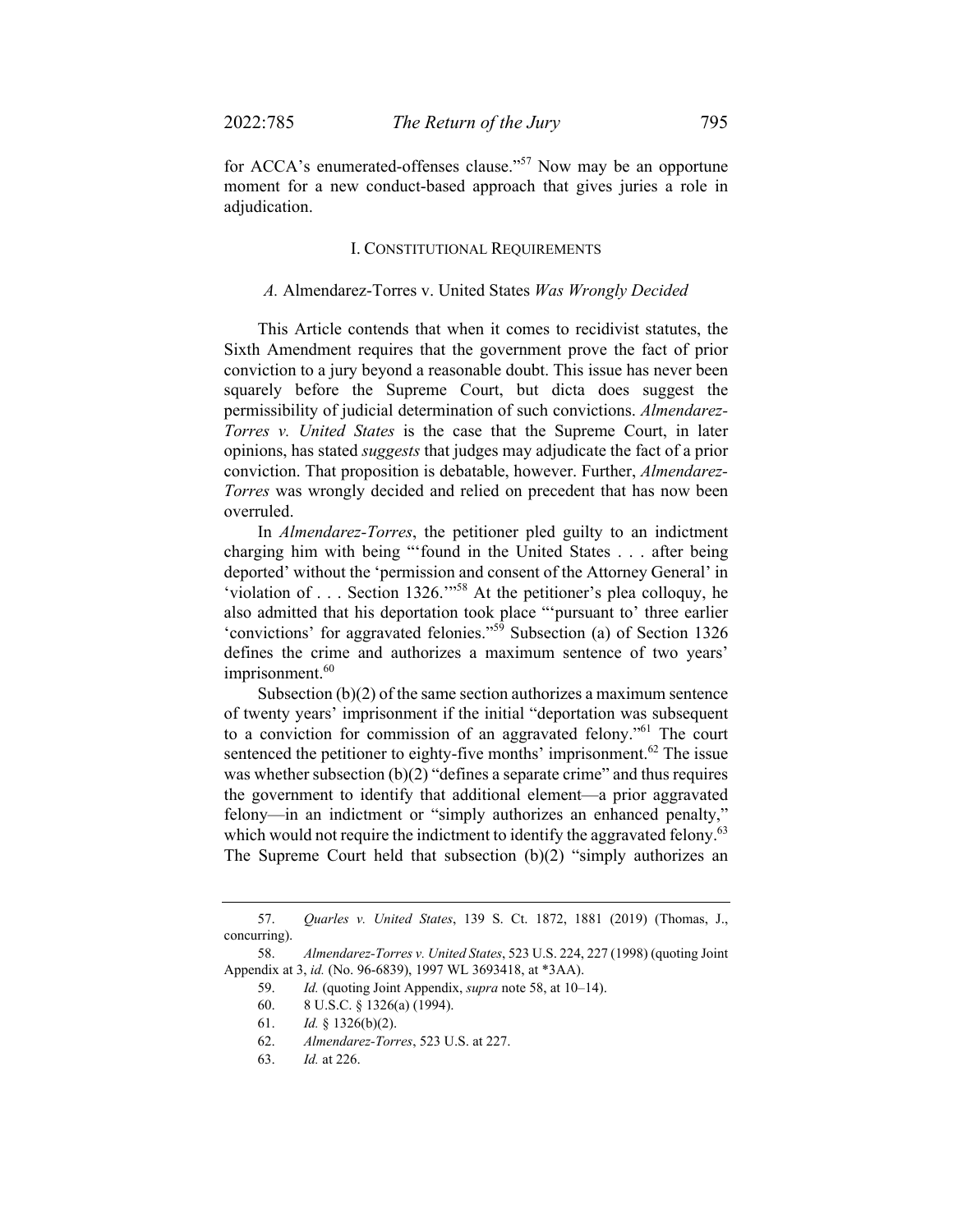enhanced penalty" and thus "neither the statute nor the Constitution requires the Government to charge the factor that it mentions, an earlier conviction, in the indictment.<sup>64</sup> The Court rejected petitioner's argument "that the Constitution requires Congress to treat recidivism as an element of the offense."<sup>65</sup>

The Constitution requires that any element of a crime be (1) "charged in the indictment [at the federal level; (2)] submitted to a jury, and  $[(3)]$ proven by the Government beyond a reasonable doubt."66 In *McMillan v.*  Pennsylvania,<sup>67</sup> the Supreme Court introduced the concept that some facts affecting a sentence are not "elements" but rather are "sentencing factors" not subject to the same constitutional strictures as "elements."68 In *In re Winship*, the Court held that the Due Process Clause of the Fourteenth Amendment protects an accused person "against conviction except upon proof beyond a reasonable doubt of every fact necessary to constitute the crime with which he is charged."69 The case, however, did not address the questions of whether or when the government must treat a certain fact as an element of a crime as opposed to a sentencing factor.

Five years later, in *Mullaney v. Wilbur*, 70 the Court extended *In re Winship*'s strictures to not only the determination of guilt, but also to sentence length.71 The *Mullaney* Court explained that

"if *Winship* were limited to those facts that constitute a crime as defined by state law, a State could undermine many of the interests that decision sought to protect" just by redefining "the elements that constitute[ed] different crimes, characterizing them as factors that bear solely on the extent of punishment."<sup>72</sup>

The *Almendarez-Torres* Court conceded that *Mullaney* "provide[d the] petitioner with stronger support" than *In re Winship* and that

[r]ead literally, [*Mullaney*'s] language . . . suggests that Congress cannot permit judges to increase a sentence in light of recidivism, or any other factor, not set forth in an indictment and

 <sup>64.</sup> *Id.* at 226–27.

 <sup>65.</sup> *Id.* at 239.

 <sup>66.</sup> *Jones v. United States*, 526 U.S. 227, 232 (1999).

 <sup>67. 447</sup> U.S. 79 (1986).

 <sup>68.</sup> *Id.* at 85–86; *Apprendi v. New Jersey*, 530 U.S. 466, 485 (2000) ("It was in *McMillan v. Pennsylvania* that this Court, for the first time, coined the term 'sentencing factor' to refer to a fact that was not found by a jury but that could affect the sentence imposed by the judge.") (citation omitted).

 <sup>69.</sup> *In re Winship*, 397 U.S. 358, 364 (1970).

 <sup>70. 421</sup> U.S. 684 (1975).

 <sup>71.</sup> *See Almendarez-Torres v. United States*, 523 U.S. 224, 251 (1998) (Scalia, J., dissenting) (citing *Mullaney*, 421 U.S. at 698–99).

 <sup>72.</sup> *Id.* at 240 (quoting *Mullaney*, 421 U.S. at 698) (alteration in original).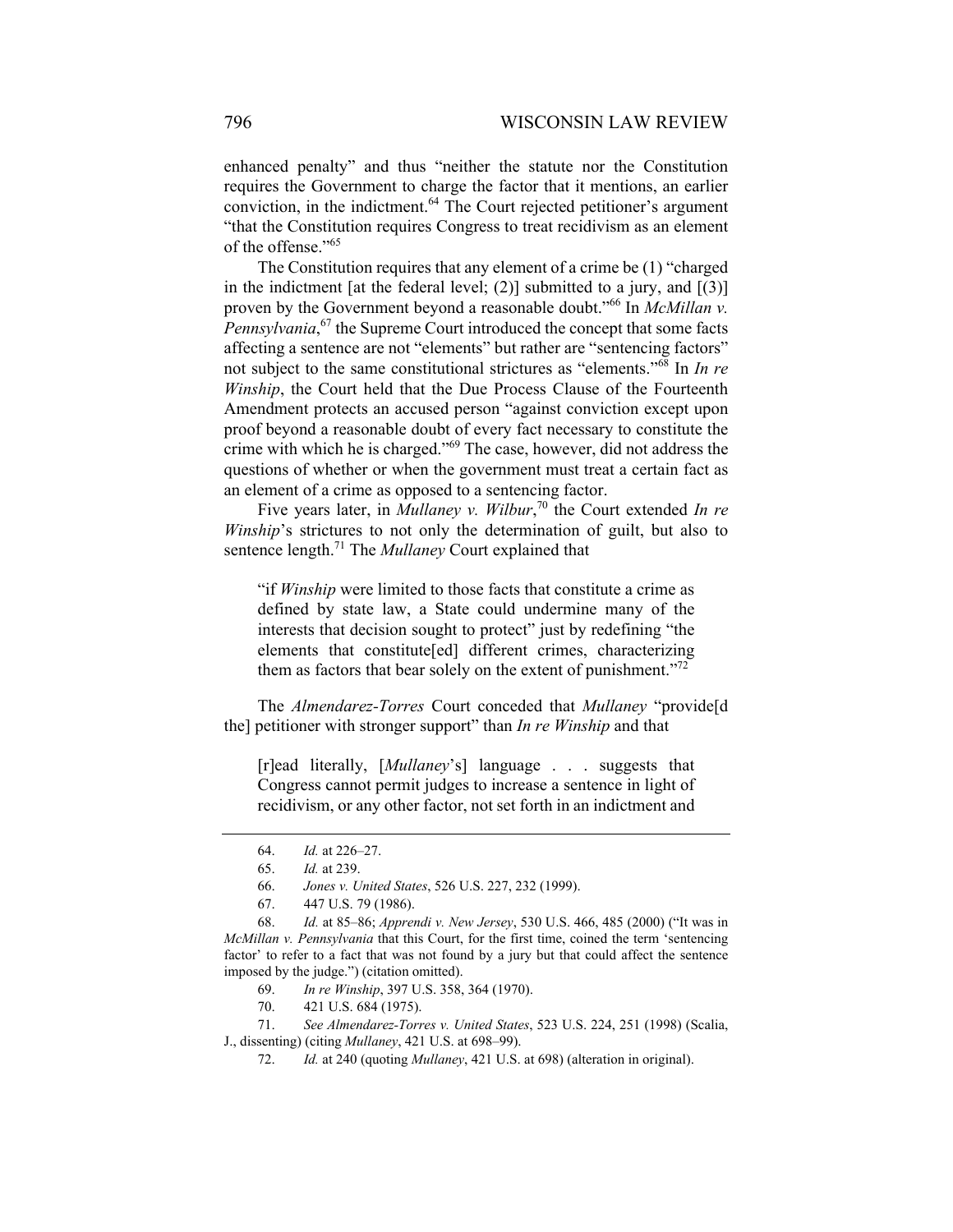proved to a jury beyond a reasonable doubt . . . [and] that the Constitution requires that most, if not all, sentencing factors be treated as elements.<sup>73</sup>

The *Almendarez-Torres* Court explained that the petitioner needed to rely primarily on *McMillan v. Pennsylvania*. 74 In *McMillan*, a Pennsylvania statute required a judge to impose a minimum sentence of five years' imprisonment for "visibly possessing a firearm."75 The *McMillan* Court held that the Constitution did not require the State to treat "visibly possessing a firearm" as an element of the crime.<sup>76</sup> While the dissenters accused the majority of selectively culling factors from the discussion, the *Almendarez-Torres* Court identified five

features of the case upon which the [*McMillan*] Court's conclusion arguably turned  $\dots$ : (1) that the statute plainly "does not transgress the limits expressly set out in *Patterson*[]"; (2) that the defendant (unlike *Mullaney*'s defendant) did not face "'a differential in sentencing ranging from a nominal fine to a mandatory life sentence[]""; (3) that the statute did not "alte[r] the maximum penalty for the crime" but "operates solely to limit the sentencing court's discretion in selecting a penalty within the range already available to it<sup>[]";</sup> (4) that the statute did not "create[e] a separate offense calling for a separate penalty[]"; and (5) that the statute gave "no impression of having been tailored to permit the visible possession finding to be a tail which wags the dog of the substantive offense," but, to the contrary, "simply took one factor that has always been considered by sentencing courts to bear on punishment . . . and dictated the precise weight to be given that factor[.]"<sup>77</sup>

The *Almendarez-Torres* Court asserted that for most of the factors, the case "resembles *McMillan*," but the third factor differed because the statute at issue did "alte<sup>[r]</sup> the maximum penalty for the crime."<sup>78</sup> The Court also noted, presumably related to the second factor, that the statute "create[d] a wider range of appropriate punishments than did the statute in

 <sup>73.</sup> *Id.* at 240–41.

 <sup>74.</sup> *Id.* at 242.

 <sup>75.</sup> *Id.* (quoting 42 PA. CONS. STAT. § 9712 (1982)).

 <sup>76.</sup> *Id.* 

 <sup>77.</sup> *Id.* at 242–43 (citations omitted) (quoting *McMillan v. Pennsylvania*, 477 U.S. 79, 87–90 (1986)).

 <sup>78.</sup> *Id.* at 243 (alteration in original) (quoting *McMillan*, 477 U.S. at 87).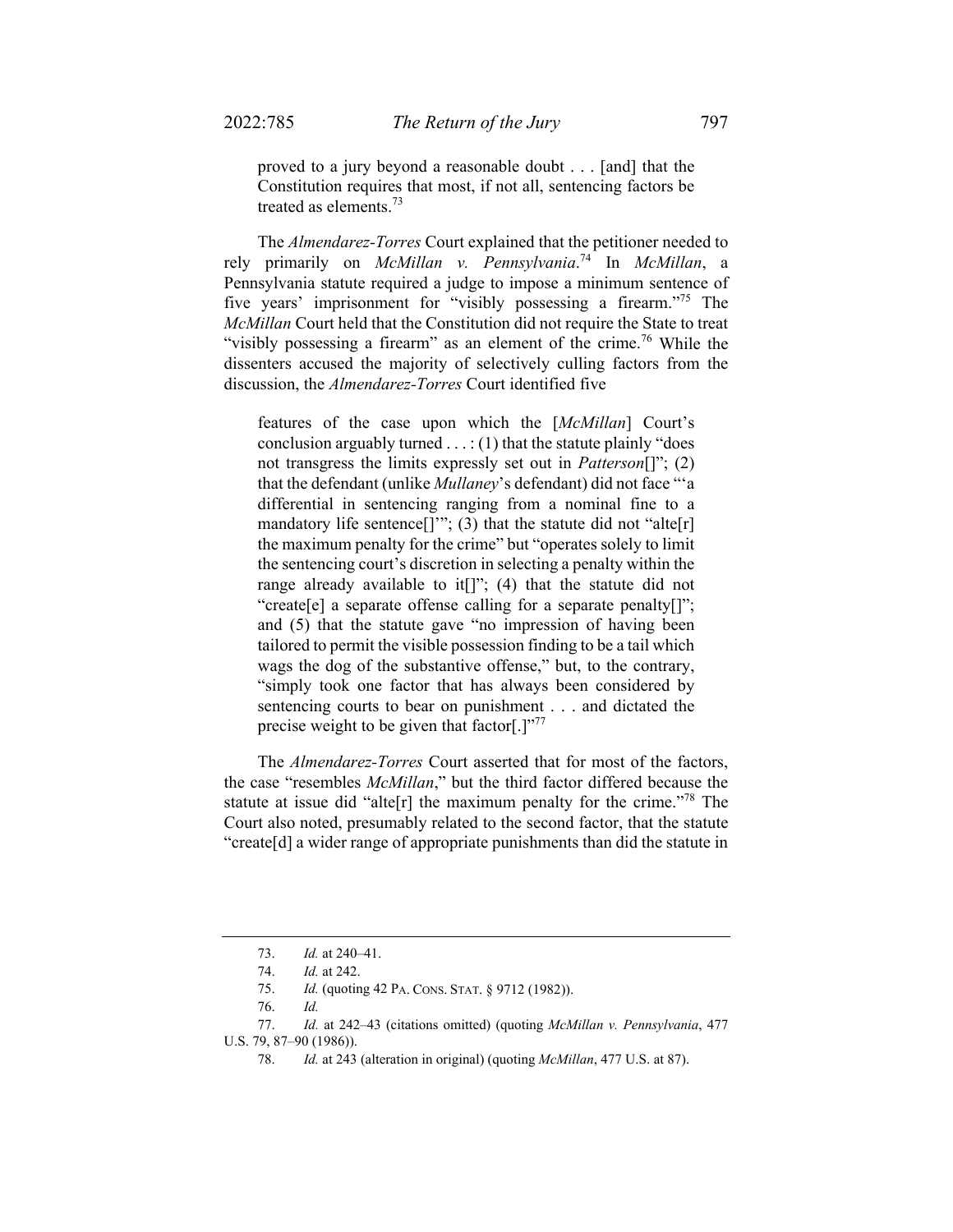*McMillan*."<sup>79</sup> The Court then went on to explain why those differences were constitutionally insignificant.<sup>80</sup>

The Court began the explanation by asserting, "First, the sentencing factor at issue here—recidivism—is a traditional, if not the most traditional, basis for a sentencing court's increasing an offender's sentence."<sup>81</sup> At the outset, one might wonder what this assertion has to do with the second and third *McMillan* factors. In fact, the dissent found it "impossible to understand how *McMillan* could mean one thing in a later case where recidivism is at issue, and something else in a later case where some other sentencing factor is at issue."<sup>82</sup> Ironically, the dissenters in *Jones*, consisting of four of the five Justices from the *Almendarez-Torres*  majority, agreed with the *Almendarez-Torres* dissenters on this point.<sup>83</sup>

Second, the Court's assertion proves too much. While recidivism may be a traditional basis for increasing a sentence, as the *Almendarez-Torres*  dissent points out, many other factors are as well.<sup>84</sup> A judge is likely to increase a sentence—and may be advised to by the Federal Sentencing Guidelines—if a crime is "committed with a firearm [as in *McMillan*], or in the course of another felony"<sup>85</sup> or results in "serious bodily injury," as in *Jones*. 86 This likelihood does not make "armed robbery and felony murder . . . sentencing enhancements rather than separate crimes."<sup>87</sup> Nor did this likelihood cause the *Jones* Court to allow "resulting in 'serious bodily injury" to be a sentencing factor.<sup>88</sup> Instead, the Court refused to exempt that provision from the requirements of notice, jury submission, and proof beyond a reasonable doubt.<sup>89</sup>

Finally, whether recidivism is a "traditional" sentencing factor is the wrong question.<sup>90</sup> To understand the meaning of the Sixth Amendment and its implications for recidivism, what matters more is whether recidivism "traditional[ly]" has been charged in indictments and decided by juries. The *McMillan* Court hinted at the relevance of this latter inquiry by noting

84. *See Almendarez-Torres*, 523 U.S. at 260–61 (Scalia, J., dissenting).

- 88. *Jones*, 526 U.S. at 235–36.
- 89. *Id.* at 251–52.

 <sup>79.</sup> *Id.* 

 <sup>80.</sup> *Id.* at 243–46.

 <sup>81.</sup> *Id.* at 243.

 <sup>82.</sup> *Id.* at 258 (Scalia, J., dissenting).

 <sup>83.</sup> *Jones v. United States*, 526 U.S. 227, 270 (1999) (Kennedy, J., dissenting).

 <sup>85.</sup> *Id.* at 261 (Scalia, J., dissenting).

 <sup>86.</sup> *Jones*, 526 U.S. at 257 (Kennedy, J., dissenting).

 <sup>87.</sup> *Almendarez-Torres*, 523 U.S. at 261 (Scalia, J., dissenting).

 <sup>90.</sup> Justice Thomas, who joined the *Almendarez-Torres* majority, now believes this is so. *Apprendi v. New Jersey*, 530 U.S. 466, 520 (2000) (Thomas, J., concurring) ("[O]ne of the chief errors of *Almendarez-Torres*—an error to which I succumbed—was to attempt to discern whether a particular fact is traditionally (or typically) a basis for a sentencing court to increase an offender's sentence.").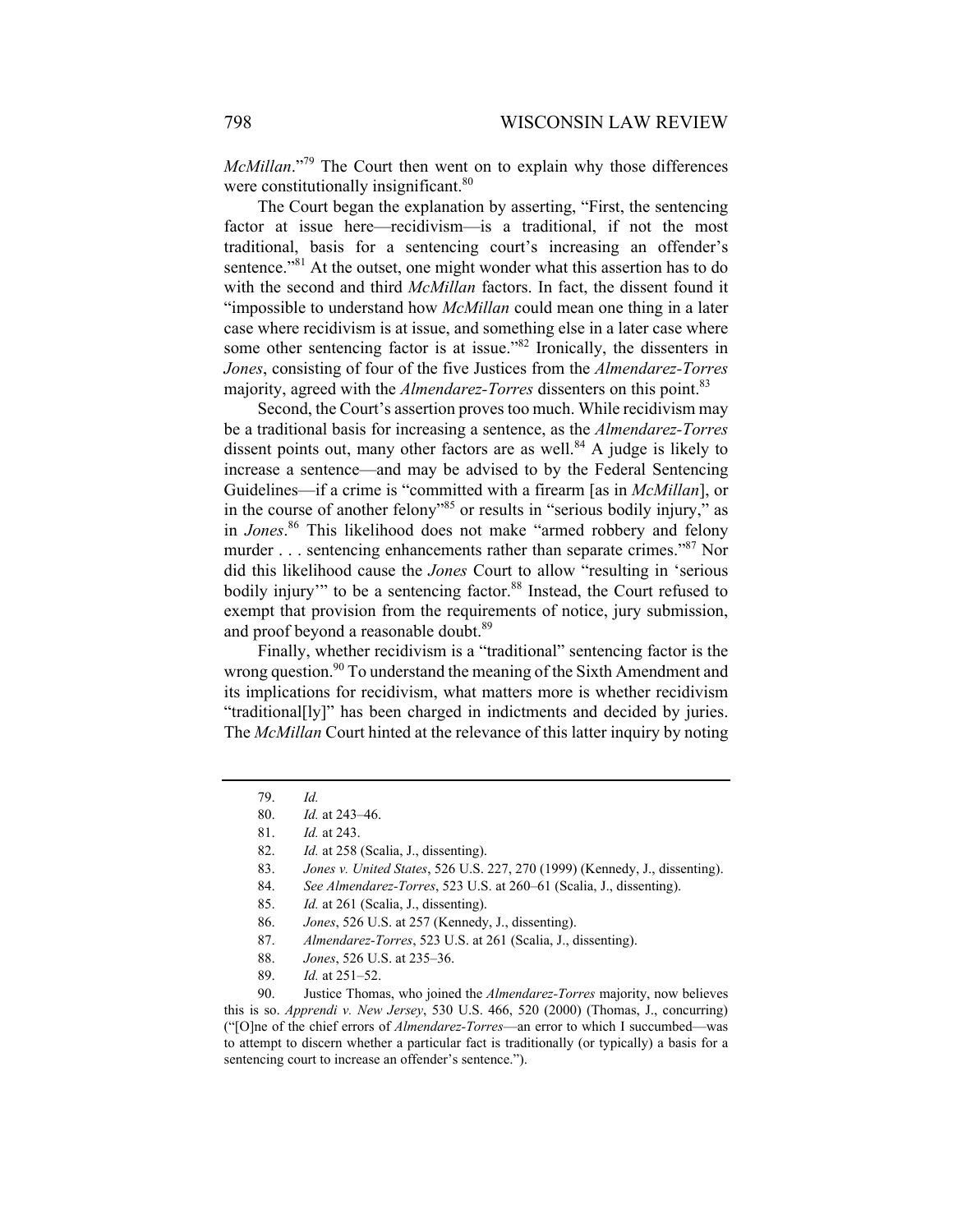that "petitioners do not contend that the particular factor made relevant [by the statute] . . . has historically been treated 'in the Anglo-American legal tradition' as requiring proof beyond a reasonable doubt."91 Many state supreme courts have held that under their state constitutions or as a matter of common law, courts must treat prior offenses as elements of the underlying offense.<sup>92</sup>

The dissenters pointed out that at common law, the fact of a prior conviction had to be charged in the same indictment as the underlying crime and submitted to the jury for determination.<sup>93</sup> As late as 1965, juries in all but eight states adjudicated prior offenses.<sup>94</sup>

Moreover, to support its assertion that recidivism is a "traditional" sentencing factor, the Court cited U.S. Sentencing Guidelines sections 4A1.1 and  $4A1.2<sup>95</sup>$  as "requiring sentencing court[s] to consider [a]

 93. *Almendarez-Torres v. United States*, 523 U.S. 224, 260 (1998) (Scalia, J., dissenting) (first citing *Spencer v. Texas*, 385 U.S. 554, 566 (1967); then citing *Massey v. United States*, 281 F. 293, 297 (8th Cir. 1922); then citing *Singer v. United States*, 278 F. 415, 420 (3d Cir. 1922); and then citing *People v. Sickles*, 51 N.E. 288, 289 (N.Y. 1898)); *see also People v. Reese*, 179 N.E. 305, 308 (N.Y. 1932) (citations omitted) ("The answer made to the 'accusation' by the verdict of the jury may mean that the defendant will be a free man after a brief term of confinement, or may mean, on the other hand, that he will be a prisoner for life. If the previous convictions had been charged in an indictment, there is no doubt that they must have been proved beyond a reasonable doubt, for they would then have been elements affecting the grade of the offense. We find no token of a purpose to abate the measure of the proof upon an inquiry as to the same elements after guilt has been adjudged. The genius of our criminal law is violated when punishment is enhanced in the face of a reasonable doubt as to the facts leading to enhancement. If that genius is to be expelled, there should be a clear announcement of the purpose to drive it forth from the dwelling it has inhabited so long."); Nancy J. King, *Sentencing and Prior Convictions: The*  Past, the Future, and the End of the Prior-Conviction Exception to Apprendi, 97 MARQ. L. REV. 523, 552 (2014) ("As for charging practice, in the late 1700s, there appear to be no decisions departing from the common law rule that required the initial charge to allege any prior offense that increased punishment.").

 94. *See* Harold Dubroff, Note, *Recidivist Procedures*, 40 N.Y.U. L. REV. 332, 333, 347 (1965).

95. U.S. SENT'G GUIDELINES MANUAL §§ 4A1.1–2 (U.S. SENT'G COMM'N 1997).

 <sup>91.</sup> *McMillan v. Pennsylvania*, 477 U.S. 79, 90 (1986) (quoting *Patterson v. New York*, 432 U.S. 197, 226 (1977) (Powell, J., dissenting)).

 <sup>92.</sup> For rulings under state constitutions, see, for example, *State v. McClay*, 78 A.2d 347, 353 (Me. 1951); *Tuttle v. Commonwealth*, 68 Mass. (2 Gray) 505, 506 (1854); *State v. Furth*, 104 P.2d 925, 933 (Wash. 1940); *State ex rel. Lockmiller v. Mayo*, 101 So. 228, 230 (Fla. 1924); *Roberson v. State*, 362 P.2d 1115, 1119 (Okla. Crim. App. 1961). For rulings as a matter of common law, see, for example, *People ex rel. Cosgriff v. Craig*, 88 N.E. 38, 39–40 (N.Y. 1909); *People v. McDonald*, 206 N.W. 516, 519 (Mich. 1925); *State v. Smith*, 106 N.W. 187, 188 (Iowa 1906) ("By the uniform current authority, the fact of the prior convictions is to be taken as part of the offense instantly charged, at least to the extent of aggravating it and authorizing an increased punishment."); *State v. Pennye*, 427 P.2d 525, 526–27 (Ariz. 1967); *State v. Waterhouse*, 307 P.2d 327, 329–30 (Or. 1957); *Robbins v. State*, 242 S.W.2d 640, 643–44 (Ark. 1951); *State v. Eichler*, 83 N.W.2d 576, 578–79 (Iowa 1957).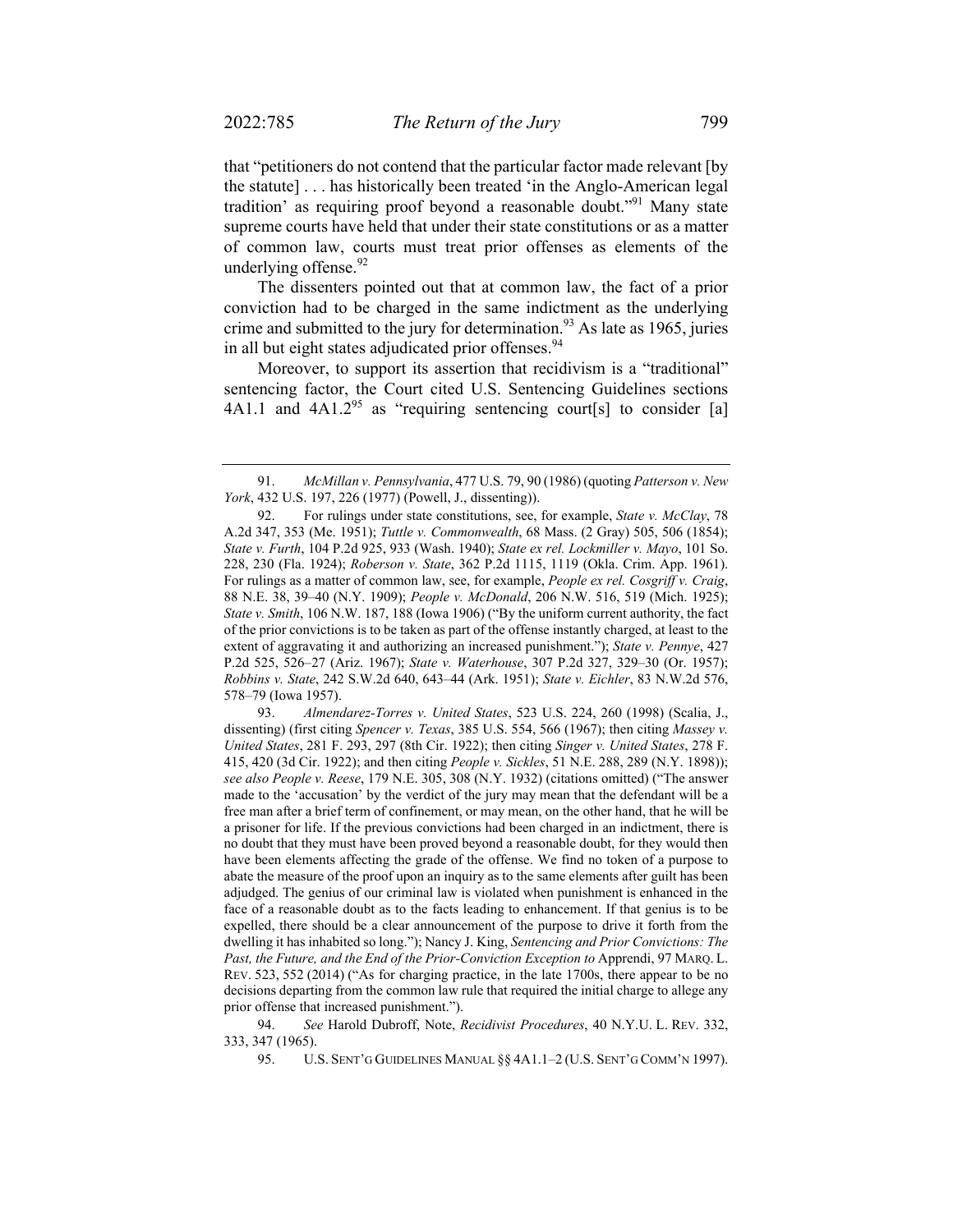defendant's prior record in every case."<sup>96</sup> The U.S. Sentencing Guidelines, however, no longer "require" sentencing courts to do anything.97 In *United*  States v. Booker,<sup>98</sup> the Supreme Court held that for the Guidelines to be anything but "advisory" was constitutionally impermissible.<sup>99</sup>

The Court went on to explain that "[c]onsistent with this tradition" of treating recidivism as a sentencing factor, the Court previously held "that a State need *not* allege a defendant's prior conviction in the indictment or information that alleges the elements of an underlying crime, even though the conviction was 'necessary to bring the case within the statute.'"100 The Court cited *Graham v. West Virginia*,<sup>101</sup> decided in 1912, in which the Court reasoned that recidivism "does not relate to the commission of the offense, but goes to the punishment only."102 The Court also cited *Oyler v. Boles*, 103 decided in 1962, for the proposition that "due process does not require advance notice that trial for [the] substantive offense will be followed by accusation that the defendant is a habitual offender"<sup>104</sup> and quoted *Parke v. Raley*, 105 decided in 1992: "[A] charge under a recidivism statute does not state a separate offense, but goes to punishment only."<sup>106</sup>

The Court, however, had to admit that "these precedents do not foreclose petitioner's claim (because, for example, the state statute at issue in *Graham* and *Oyler* provided for a jury determination of disputed prior convictions)."107 In both *Graham* and *Oyler*, the issue was whether a state's failure to allege a prior conviction in the initial indictment with the underlying offense—and its decision instead to charge and try the conviction separately—violated the Fourteenth Amendment's Due Process Clause.<sup>108</sup> *Graham* also considered whether this procedure violated the Double Jeopardy Clause.<sup>109</sup>

 <sup>96.</sup> *Almendarez-Torres*, 523 U.S. at 243.

 <sup>97.</sup> It may have been an overstatement to say the U.S. Sentencing Guidelines required sentencing courts to do anything in the first place. Even before *Booker*, the Guidelines were never truly mandatory, only presumptive. Paul J. Hofer, *Immediate and Long-Term Effects of* United States v. Booker*: More Discretion, More Disparity, or Better Reasoned Sentences?*, 38 ARIZ. ST. L.J. 425, 437 (2006).

 <sup>98. 543</sup> U.S. 220 (2005).

 <sup>99.</sup> *Id.* at 233.

 <sup>100.</sup> *Almendarez-Torres*, 523 U.S. at 243 (quoting *Graham v. West Virginia*, 224 U.S. 616, 624 (1912)).

 <sup>101. 224</sup> U.S. 616.

 <sup>102.</sup> *Almendarez-Torres*, 523 U.S. at 244 (emphasis omitted) (quoting *Graham*, 224 U.S. at 629).

 <sup>103. 368</sup> U.S. 448 (1962).

<sup>104.</sup> *Almendarez-Torres*, 523 U.S. at 244 (citing *Oyler*, 368 U.S. at 452).

 <sup>105. 506</sup> U.S. 20 (1992).

 <sup>106.</sup> *Id.* (alteration in original) (quoting *Raley*, 506 U.S. at 27).

 <sup>107.</sup> *Id.*

 <sup>108.</sup> *Graham v. West Virginia*, 224 U.S. 616, 619 (1912); *Oyler*, 368 U.S. at 449.

 <sup>109.</sup> *Graham*, 224 U.S. at 619.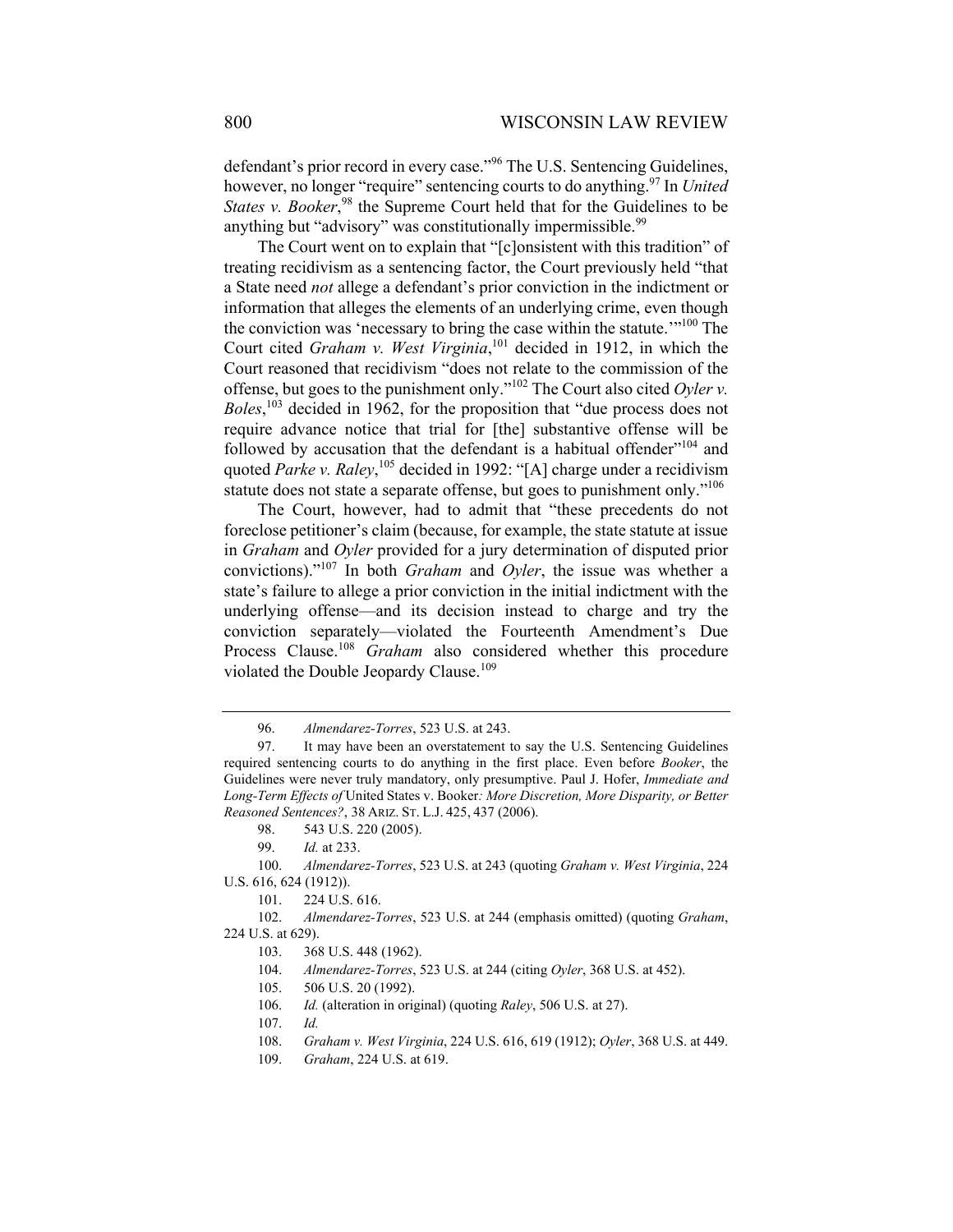Conversely, the *Almendarez-Torres* Court construed the Fifth Amendment's Indictment Clause, which is inapplicable to the states.<sup>110</sup> *Graham* and *Oyler* were decided before the Court incorporated the Sixth Amendment's requirements of a right to reasonable notice<sup>111</sup> and to a jury trial<sup>112</sup> against the states. A justification exists for drawing a distinction between double jeopardy protection and the right to jury trial, on the one hand, and proof beyond a reasonable doubt (with regard to recidivism) on the other. Under the common law and early American practice, prior offenses could be charged and tried separately from the underlying offense,<sup>113</sup> but a judge could not adjudicate such offenses under a preponderance-of-the-evidence standard.<sup>114</sup>

Back when the Court decided *Graham* and *Oyler*, there was a policy reason for treating the right to have a prior conviction alleged in the original indictment differently from the right to a jury trial employing a reasonable doubt standard. Surely, in 1912, when *Graham* was decided, but also in 1962, when *Oyler* was decided, identification was much more difficult than it is today. A delay in determining whether an accused person committed previous crimes was more understandable in a world before electronic records and the FBI's Integrated Automatic Fingerprint Identification System.<sup>115</sup>

Despite the differences between the cases, the Court sought refuge in the "longstanding tradition," articulated in *Graham* and *Raley*, "of treating recidivism as 'go[ing] to the punishment only.'"116 The problem is that *Mullaney v. Wilbur* erased any distinction between facts "relat[ing] to the commission of the offense" and "go[ing] to the punishment only," at least for the purposes of the requirements of jury adjudication and proof beyond a reasonable doubt.117 The *Mullaney* Court held that the requirements of jury adjudication and proof beyond a reasonable doubt applied to facts that were "not general elements of the crime . . . [but bore] only on the appropriate punishment category."118

 <sup>110.</sup> *See Almendarez-Torres*, 523 U.S. at 226–27 ("[N]either the statute nor the Constitution requires the Government to charge . . . an earlier conviction[] in the indictment."); *see also* U.S. CONST. amend. V.

 <sup>111.</sup> *See Washington v. Texas*, 388 U.S. 14, 18 (1967).

 <sup>112.</sup> *See Duncan v. Louisiana*, 391 U.S. 145, 149 (1968).

 <sup>113.</sup> *Almendarez-Torres*, 523 U.S. at 259–60 (Scalia, J., dissenting) (first citing *Spencer v. Texas*, 385 U.S. 554, 566–67 (1967); then citing *Graham*, 224 U.S. at 623, 625– 26, 631; and then citing *McDonald v. Massachusetts*, 180 U.S. 311, 312–13 (1901)).

 <sup>114.</sup> *Id.* at 251, 258–60 (Scalia, J., dissenting).

 <sup>115.</sup> *See* King, *supra* note 93, at 561.

 <sup>116.</sup> *Almendarez-Torres*, 523 U.S. at 244 (alteration in original) (quoting *Graham*, 224 U.S. at 629).

 <sup>117.</sup> *See Graham*, 224 U.S. at 629; *Mullaney v. Wilbur*, 421 U.S. 684, 699, 703– 04 (1975).

 <sup>118.</sup> *Mullaney*, 421 U.S. at 697–99.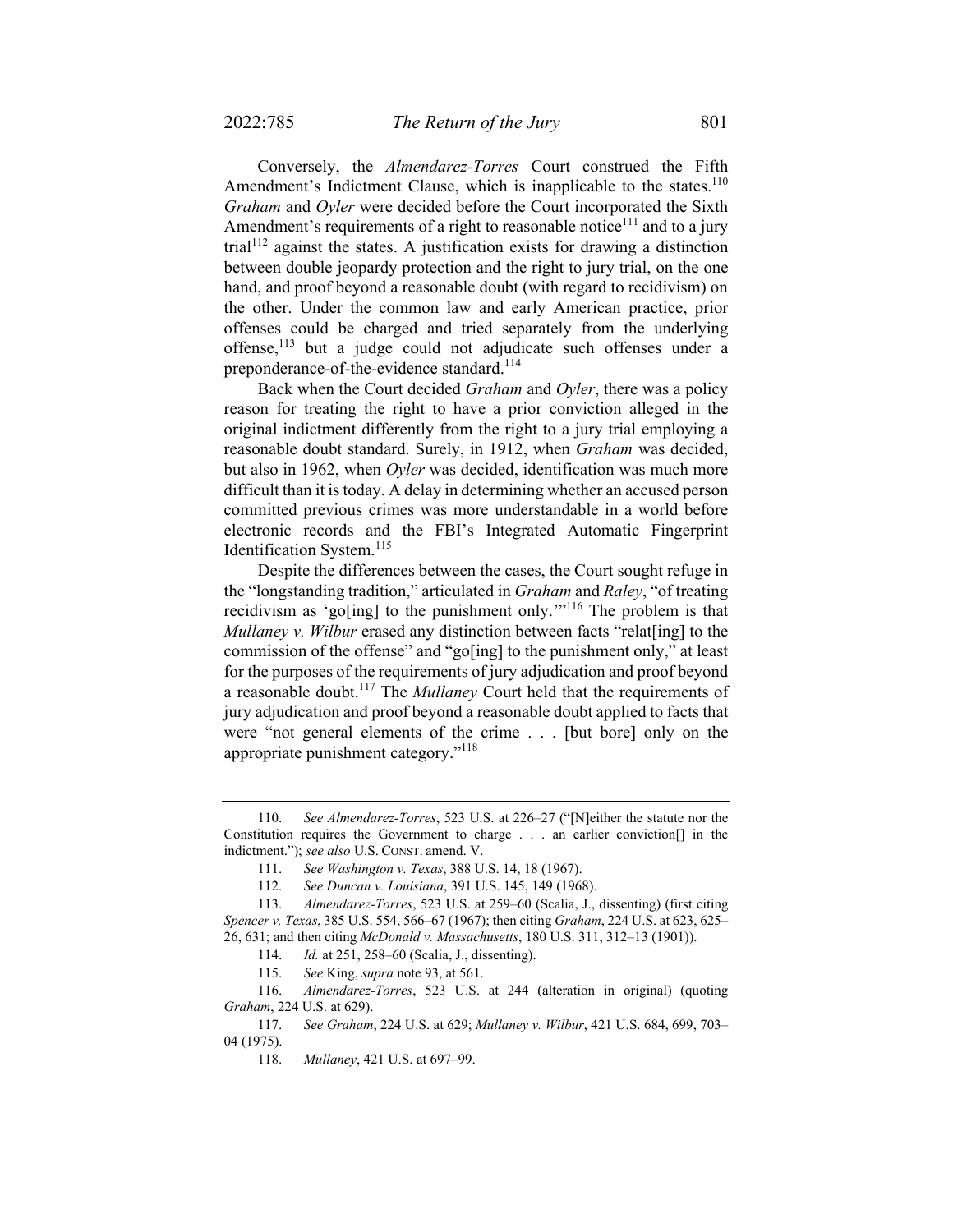### *B. Any Basis upon Which* Almendarez-Torres *Rested Has Been Eroded*

The *Almendarez-Torres* Court relied most heavily on *McMillan v. Pennsylvania*, which the Court overruled in *Alleyne v. United States*. 119 The *Almendarez-Torres* Court stated that because of the *McMillan* holding, the petitioner had to "concede that 'firearm possession' (in respect to a mandatory minimum sentence) does not violate" "the constitutional limits' of a legislature's power to define the elements of an offense"; the Court also stated that the petitioner "must argue that, nonetheless, 'recidivism' (in respect to an authorized maximum) does violate those limits."120 The Court's overruling of *McMillan* turned the tables. Now the Court is in the position of having to justify why recidivism is different.

The Court stated that the rule for which petitioner essentially advocated was "that any significant increase in a statutory maximum sentence would trigger a constitutional 'elements' requirement."<sup>121</sup> The Court remarked "that such a rule would seem anomalous in light of existing case law that permits a judge, rather than a jury, to determine the existence of factors that can make a defendant eligible for the death penalty, a punishment far more severe than that faced by petitioner here."<sup>122</sup> The Court, however, overruled such precedent in *Ring v. Arizona*. 123

## *C. No Recidivism Exception Should Exist*

*Almendarez-Torres* is considered the source of the recidivism exception to the rule that juries must decide facts that alter the minimum or maximum sentences authorized for crimes. The exception itself, however, is dicta: *Almendarez-Torres* did not concern a recidivist statute.124 Ironically, all of the Justices in the *Almendarez-Torres* majority have since rejected such an exception.

At the outset, *Almendarez-Torres* concerned only the right to have a prior offense contained in the indictment. The petitioner pled guilty<sup>125</sup> and

 <sup>119. 570</sup> U.S. 99 (2013); *see United States v. Haymond*, 139 S. Ct. 2369, 2378 (2019) (recognizing *Alleyne* as overruling *McMillan*).

 <sup>120.</sup> *Almendarez-Torres*, 523 U.S. at 242 (quoting *McMillan v. Pennsylvania*, 477 U.S. 79, 86 (1986)).

 <sup>121.</sup> *Id.* at 247.

 <sup>122.</sup> *Id.* (first citing *Walton v. Arizona*, 497 U.S. 639, 647 (1990), *overruled in part by Ring v. Arizona*, 536 U.S. 584 (2002); then citing *Hildwin v. Florida*, 490 U.S. 638, 640–41 (1989) (per curiam); and then citing *Spaziano v. Florida*, 468 U.S. 447, 465  $(1984)$ ).

 <sup>123. 536</sup> U.S. 584.

 <sup>124.</sup> *See Almendarez-Torres*, 523 U.S. at 239–47.

 <sup>125.</sup> *Id.* at 227.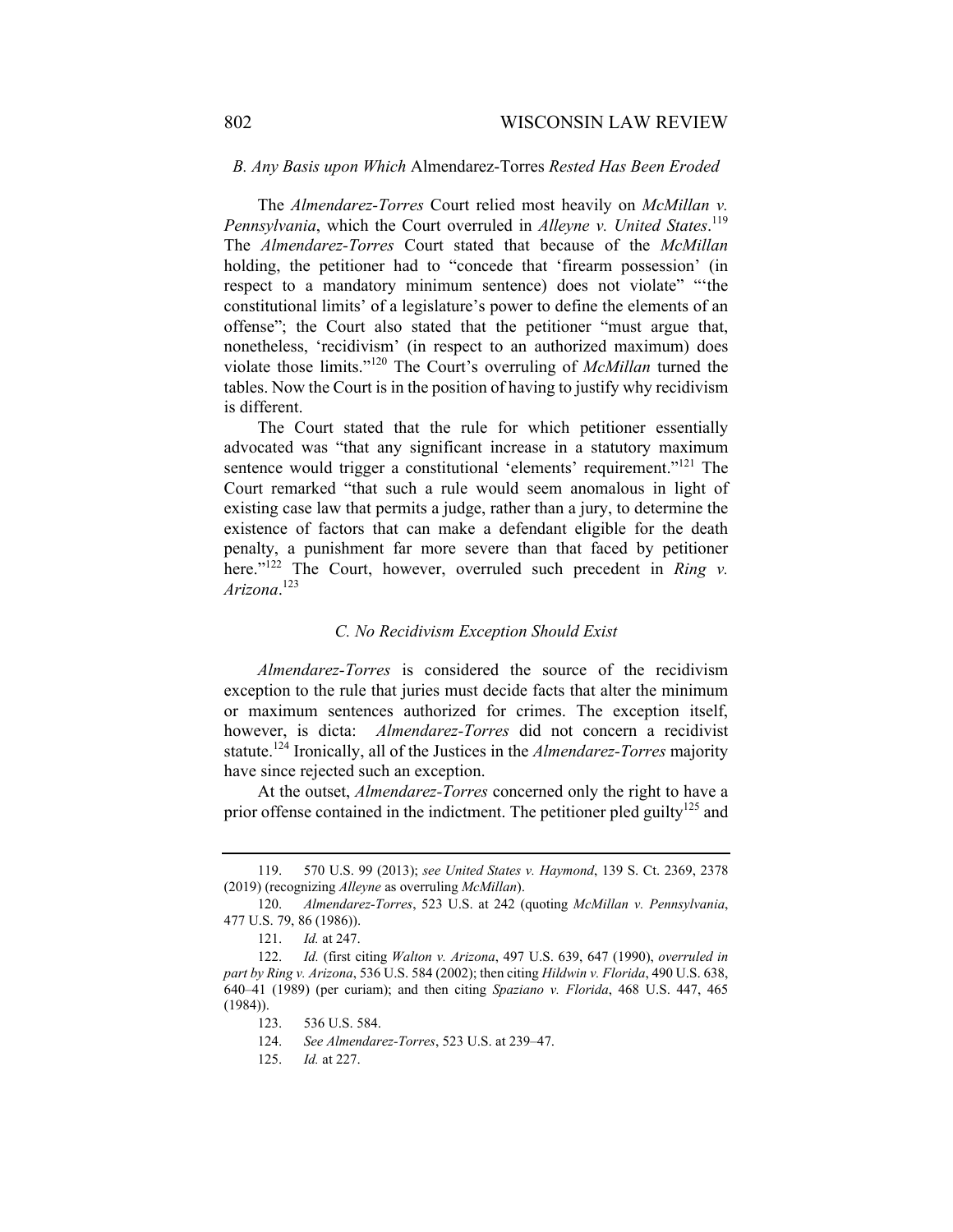thus likely had no reason to contest the lack of jury adjudication or the standard of proof. The Court in *Jones v. United States* found this distinction significant in asserting that *Almendarez-Torres* was not controlling because *Jones* also concerned the Sixth Amendment right to jury trial.126 Additionally, the *Almendarez-Torres* Court clarified that it "express[ed] no view on whether some heightened standard of proof might apply to sentencing determinations that bear significantly on the severity of sentence."<sup>127</sup>

To be sure, there exists language in the *Almendarez-Torres* majority opinion suggesting that the decision turned on the fact that what was excluded from the indictment was a prior offense. The Court began its statutory analysis by stating, "With recidivism as the subject matter in mind, we turn to the statute's language."<sup>128</sup> The Court began its constitutional analysis by noting, "First, the sentencing factor at issue here—recidivism—is a traditional, if not the most traditional, basis for a sentencing court's increasing an offender's sentence."<sup>129</sup> The Court distinguished the case from prior precedent "in light of the particular sentencing factor at issue in this case—recidivism."<sup>130</sup>

In a later case, *Jones v. United States*, the Court held that a carjacking statute established "separate offenses by the specification of distinct elements, each of which must be charged by indictment, proven beyond a reasonable doubt, and submitted to a jury for its verdict."131 The Court articulated its rule, in a footnote—oddly—that "under the Due Process Clause of the Fifth Amendment and the notice and jury trial guarantees of the Sixth Amendment, any fact (other than prior conviction) that increases the maximum penalty for a crime must be charged in an indictment, submitted to a jury, and proven beyond a reasonable doubt."<sup>132</sup> Establishing a caveat to this rule, the Court explained that its precedents "suggest[ed] rather than establish[ed] this principle."<sup>133</sup>

The *Jones* Court distinguished *Almendarez-Torres* in part because *Almendarez-Torres* concerned only the right to have a fact included in an

 <sup>126.</sup> *Jones v. United States*, 526 U.S. 247, 248–49 (1999). However, the dissenters disagreed, arguing there was no reason that the requirements for inclusion in an indictment and for jury adjudication would be different. *Id.* at 254, 268–69 (Kennedy, J., dissenting).

 <sup>127.</sup> *Almendarez-Torres*, 523 U.S. at 248.

 <sup>128.</sup> *Id.* at 230.

 <sup>129.</sup> *Id.* at 243.

 <sup>130.</sup> *Id.* at 245.

 <sup>131.</sup> *Jones*, 526 U.S. at 252.

 <sup>132.</sup> *Id.* at 243 n.6. The majority believed it had articulated this rule "plainly enough" in the text of the opinion but included the footnote because the "dissent repeatedly chide[d the majority] for failing to state precisely enough the principle animating [its] view that the [statute] . . . may violate the Constitution." *Id.*

<sup>133</sup>*. Id.*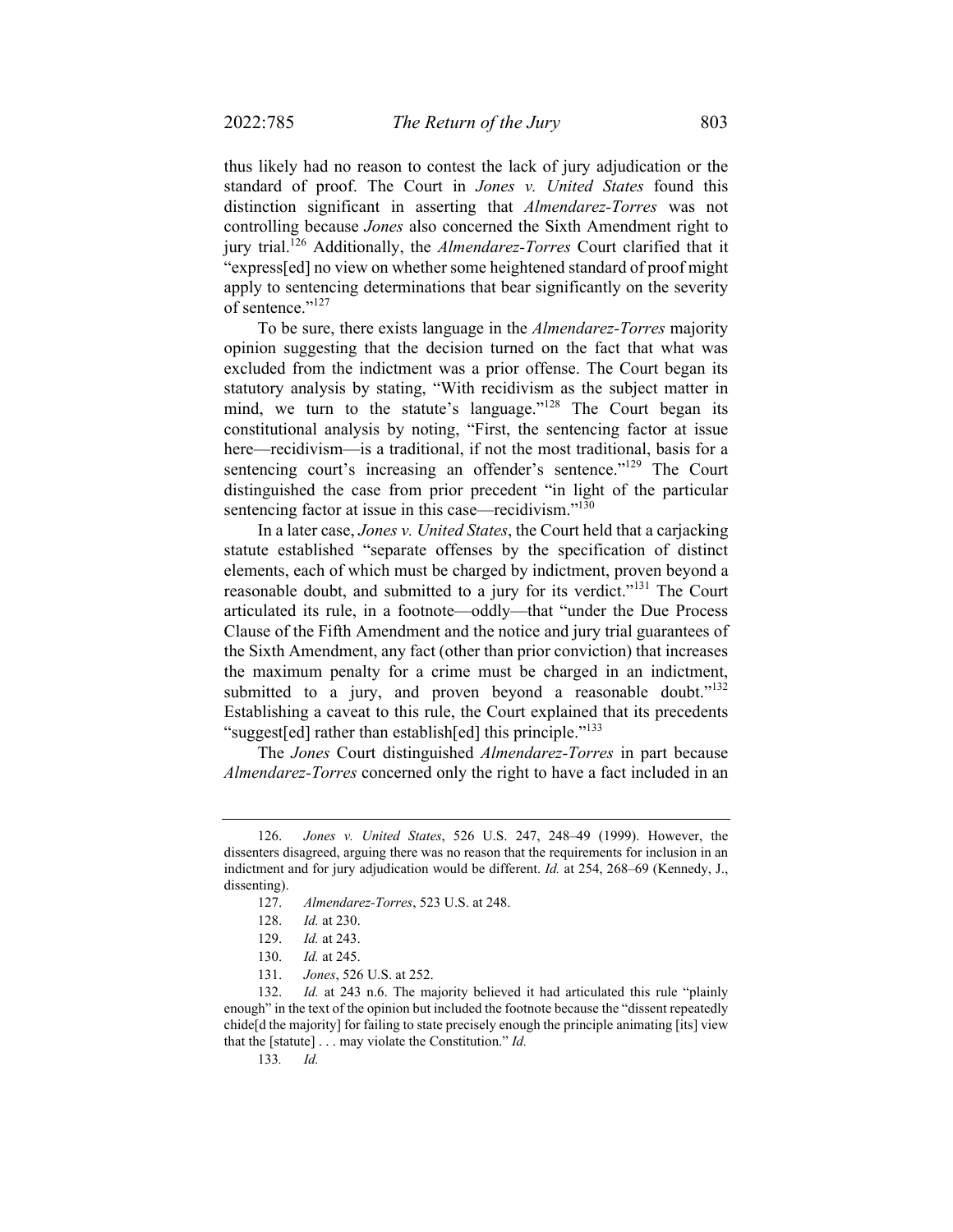indictment, not the jury trial right or the burden of proof. The *Jones* Court, however, focused mostly on the constitutional significance the *Almendarez-Torres* Court placed on the fact that the sentencing factor was recidivism. The *Jones* Court even went a step further than *Almendarez-Torres* and provided additional reasoning for this significance, explaining,

One basis for that possible constitutional distinctiveness [of recidivism] is not hard to see: unlike virtually any other consideration used to enlarge the possible penalty for an offense, and certainly unlike the factor before us in this case, a prior conviction must itself have been established through procedures satisfying the fair notice, reasonable doubt, and jury trial guarantees.<sup>134</sup>

The *Jones* dissenters, however—consisting of four of the five Justices from the *Almendarez-Torres* majority<sup>135</sup>—explained that recidivism was not constitutionally significant in *Almendarez-Torres*. The dissenters explained that the history of using recidivism as a basis to increase an offender's sentence was simply an example used to refute the petitioner's claim that all facts that increase a sentence must be considered elements of the offense.136 The dissenters agreed with the *Almendarez-Torres* dissent that "there is no rational basis for making recidivism an exception."<sup>137</sup>

Oddly, four of the five Justices who joined the *Jones* majority appear to have rejected the recidivism exception in the past or did so after the case. Justices Souter and Ginsburg joined Justice Scalia's dissent in *Monge v. California*<sup>138</sup> (decided before *Jones*) asserting that *Almendarez-Torres* holding that "'recidivism' findings do not have to be treated as elements of the offense, even if they increase the maximum punishment to which the defendant is exposed," was "a grave constitutional error affecting the most fundamental of rights."139 After *Jones*, Justice Thomas, concurring

 <sup>134.</sup> *Id.* at 249.

 <sup>135.</sup> The *Almendarez-Torres* majority was comprised of Chief Justice Rehnquist and Justices Breyer, O'Connor, Kennedy, and Thomas. *Almendarez-Torres v. United States*, 523 U.S. 224, 226 (1998). The *Jones* dissenters were Chief Justice Rehnquist and Justices Kennedy, O'Connor, and Breyer. *Jones*, 526 U.S. at 229.

 <sup>136.</sup> *Jones*, 526 U.S. at 269 (Kennedy, J., dissenting) ("In our constitutional analysis we invoked the long history of using recidivism as a basis for increasing an offender's sentence to illustrate the novel and anomalous character of the petitioner's proposed constitutional rule—*i.e.*, that under *McMillan v. Pennsylvania* any factor that increases the maximum penalty for a crime must be deemed an element of the offense.").

 <sup>137.</sup> *Id.* (Kennedy, J., dissenting) (emphasis omitted) (quoting *Almendarez-Torres*, 523 U.S. at 258 (Scalia, J., dissenting)).

 <sup>138. 524</sup> U.S. 721 (1998).

 <sup>139.</sup> *Id.* at 741 (Scalia, J., dissenting) (emphasis omitted).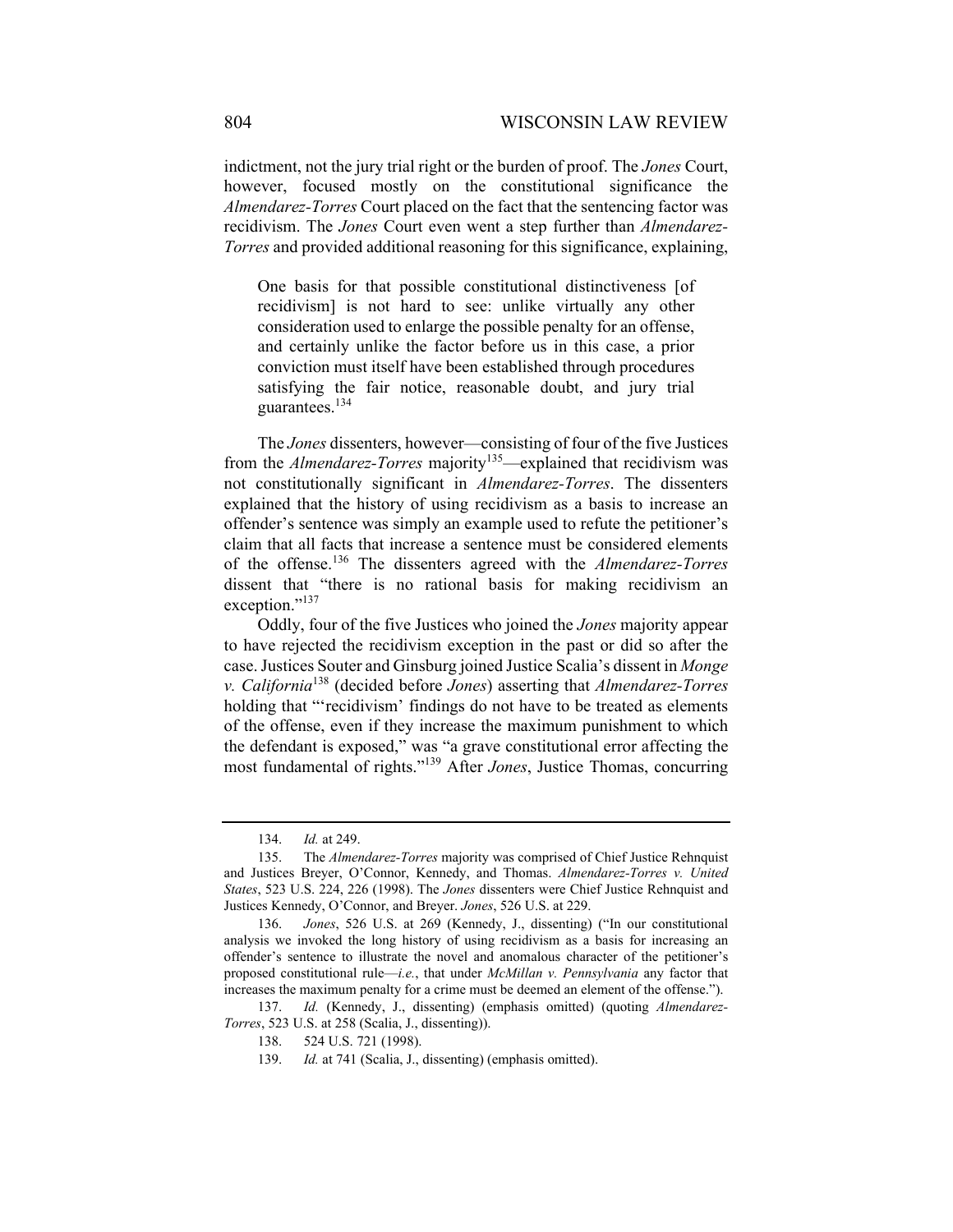in *Apprendi v. New Jersey*140 and joined by Justice Scalia, professed that "the fact of prior conviction is an element under a recidivism statute."<sup>141</sup> With the same breakdown of Justices in the majority and dissent as in *Jones*, the *Apprendi* Court reiterated the *Jones* rule that "[o]ther than the fact of a prior conviction, any fact that increases the penalty for a crime beyond the prescribed statutory maximum must be submitted to a jury, and proved beyond a reasonable doubt."142 As in *Jones*, however, the statute at issue did not concern prior offenses, $143$  so the recidivism exception remained dicta. The Court in *Alleyne v. United States* declined to revisit the recidivism exception because the parties did not contest it.<sup>144</sup>

#### II. A CONDUCT-BASED APPROACH

#### *A. The Categorical Approach*

Studies show that recidivists are more likely to commit a criminal offense than the general population.<sup>145</sup> Federal criminal and immigration statutes and the U.S. Sentencing Guidelines impose enhanced penalties for previous violations of state and federal law.<sup>146</sup> How does a court determine what prior conduct justifies these penalties? The Supreme Court has held that in ACCA and the Immigration and Nationality Act (INA) cases, courts must apply "a formal categorical approach, looking only to the statutory definitions of the prior offenses, and not to the particular facts underlying those convictions.<sup>5,147</sup> Similarly, lower courts have applied this categorical approach to the Career Offender provision of the U.S. Sentencing Guidelines.<sup>148</sup>

The categorical approach is applied in two different circumstances: elements clauses and enumerated offense clauses. An example of an elements clause is the ACCA provision that a "violent felony" "has as an element the use, attempted use, or threatened use of physical force against the person of another."<sup>149</sup> Under the categorical approach, to determine if an offender has committed a "violent felony" or a "crime of violence," a

 <sup>140. 530</sup> U.S. 466 (2000).

 <sup>141.</sup> *Id.* at 521 (Thomas, J., concurring).

<sup>142.</sup> *Id.* at 490.

 <sup>143.</sup> *See id.* at 468.

 <sup>144.</sup> *Alleyne v. United States*, 570 U.S. 99, 111 n.1 (2013).

 <sup>145.</sup> *See Ovalles v. United States*, 905 F.3d 1231, 1255 (11th Cir. 2018); *see also*  U.S. SENT'G COMM'N, *supra* note 1, and accompanying parenthetical.

 <sup>146.</sup> *See generally* U.S. SENT'G COMM'N, FEDERAL SENTENCING: THE BASICS (2018).

 <sup>147.</sup> *Taylor v. United States*, 495 U.S. 575, 600 (1990).

 <sup>148.</sup> Joshua Rothenberg, *Criminal Certification: Restoring Comity in the Categorical Approach*, 51 U. MICH. J.L. REFORM 241, 265–66 (2017).

 <sup>149. 18</sup> U.S.C. § 924(e)(2)(B)(i).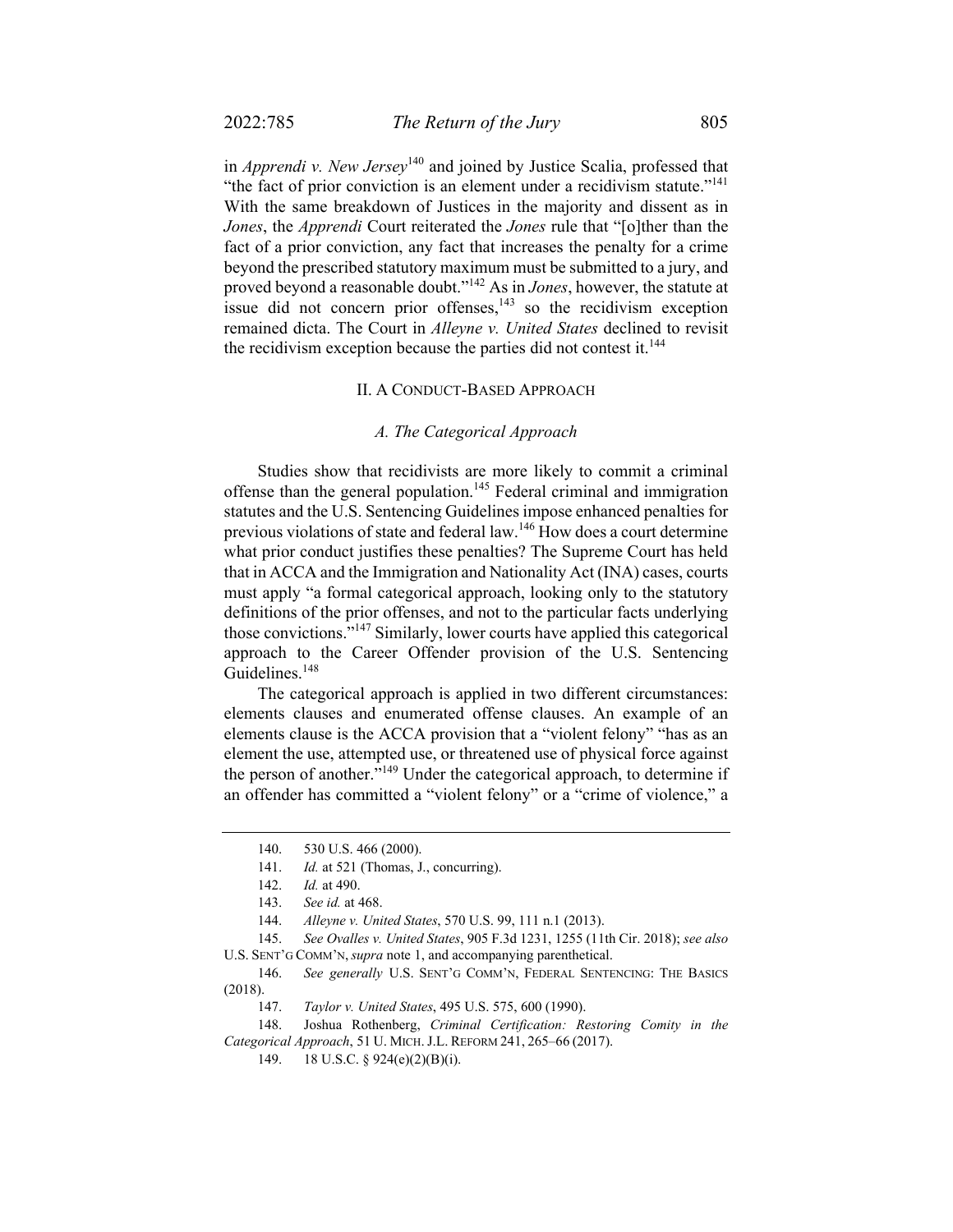judge presumes any conviction "rested upon . . . the least of th[e] acts"<sup>150</sup> or the "minimum conduct"<sup>151</sup> criminalized by the statute. The judge then "decide[s] if the least of the acts criminalized includes the use, attempted use, or threatened use of physical force against another person."<sup>152</sup> If so, the conviction is a predicate offense.<sup>153</sup> In other words, if, under the text or caselaw, a "realistic probability"154 exists that the statute could be violated without using, attempting to use, or threatening to use physical force, the conviction under that statute fails to serve as a predicate offense. This is true even if the defendant actually violated the statute by using force.<sup>155</sup>

In addition to the elements clause described in the previous paragraph, the ACCA also enumerates three "violent felon[ies]": "any crime punishable by imprisonment for a term exceeding one year [that] . . . is burglary, arson, or extortion."156 Congress, however, declined to define any of these offenses. To determine if an offender has committed one of these enumerated offenses, a court first settles on a "generic" definition of the offense based on the majority of state definitions of the offense at the time of the ACCA's enactment.<sup>157</sup> Then, as with an elements clause, the judge determines the "minimum conduct" criminalized by the statute under which the defendant was convicted.<sup>158</sup> If the "minimum conduct" satisfies the elements of the "generic" definition, the conviction serves as a predicate offense.<sup>159</sup>

If a "realistic probability" exists that the statute could be violated in a way that fails to satisfy the "generic" definition, it fails to count as a predicate offense.<sup>160</sup> The statute fails to count even if the defendant's actual conduct satisfied the "generic" definition.<sup>161</sup> How the state labeled the offense is also irrelevant.<sup>162</sup>

For example, in *Taylor v. United States*, the Supreme Court held that "the generic, contemporary meaning of burglary contains at least the following elements: an unlawful or unprivileged entry into, or remaining

 <sup>150.</sup> *Esquivel-Quintana v. Sessions*, 137 S. Ct. 1562, 1568 (2017) (alterations in original) (quoting *Johnson v. United States*, 559 U.S. 133, 137 (2010)).

 <sup>151.</sup> *Moncrieffe v. Holder*, 569 U.S. 184, 191 (2013).

<sup>152</sup>*. United States v. Davis*, 875 F.3d 592, 597 (11th Cir. 2017).

 <sup>153.</sup> *Taylor v. United States*, 495 U.S. 575, 590 (1990).

 <sup>154.</sup> *Gonzales v. Duenas-Alvarez*, 549 U.S. 183, 193 (2007).

 <sup>155.</sup> *See id.* 

 <sup>156. 18</sup> U.S.C. § 924(e)(2)(B)(ii).

 <sup>157.</sup> *See Taylor*, 495 U.S. at 598 ("We believe that Congress meant by 'burglary' the generic sense in which the term is now used in the criminal codes of most States.").

 <sup>158.</sup> *Moncrieffe v. Holder*, 569 U.S. 184, 191 (2013).

 <sup>159.</sup> *Id.* 

 <sup>160.</sup> *Duenas-Alvarez*, 549 U.S. at 193.

 <sup>161.</sup> *Mathis v. United States*, 136 S. Ct. 2243, 2251 (2016).

 <sup>162.</sup> *Id.*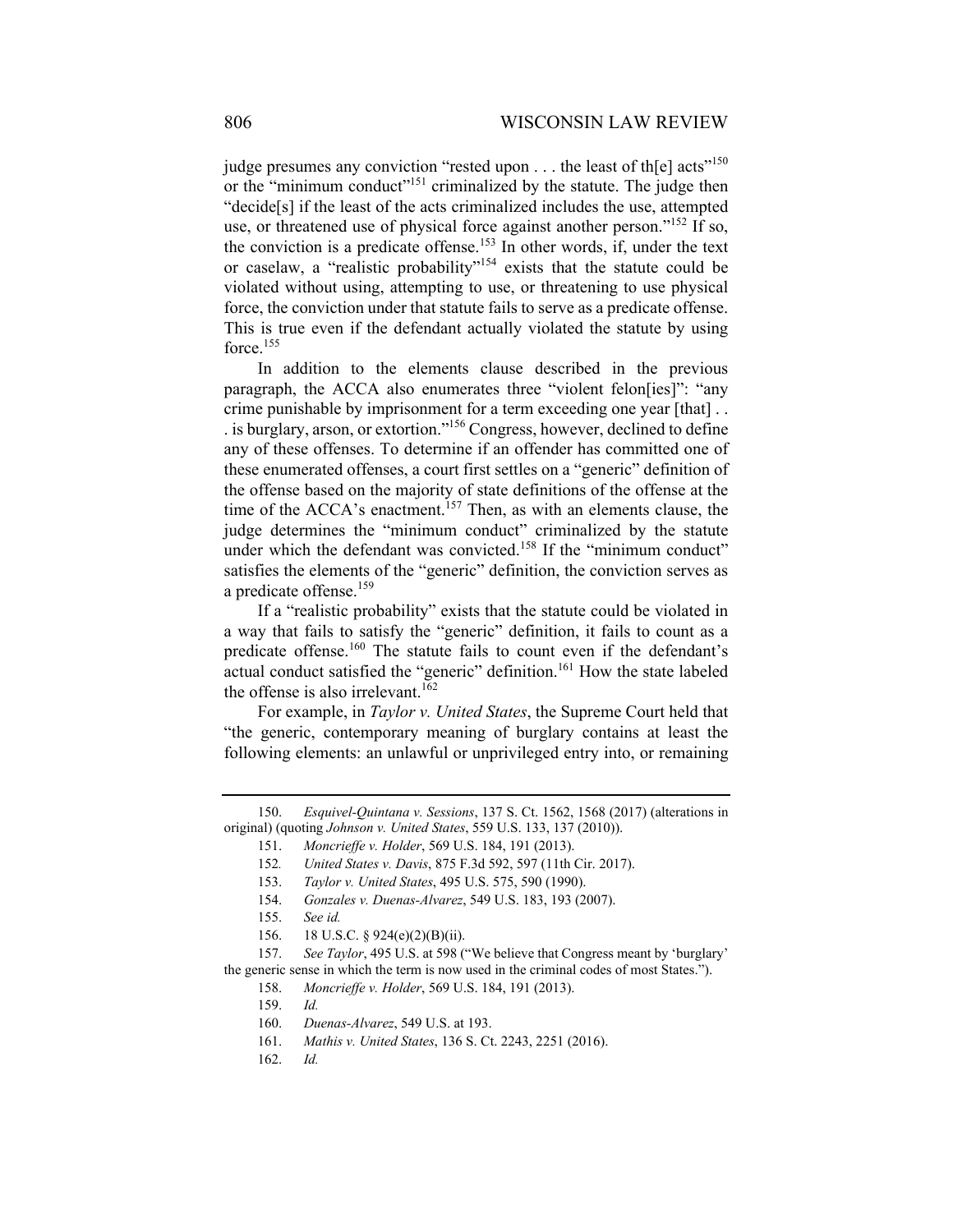in, a building or other structure, with intent to commit a crime."163 Later, in *Mathis v. United States*, 164 the Supreme Court decided whether a defendant's conviction under Iowa's burglary statute served as an ACCA predicate.<sup>165</sup> While the generic definition of burglary requires unlawful entry into a "building or other structure," the Iowa statute prohibits unlawful entry into "any building, structure, *[or] land, water, or air vehicle*."166 Though the sentencing judge, after inspection of the defendant's prior conviction records, had no reason to believe the defendant may have unlawfully entered a "land, water, or air vehicle," (as opposed to "a building or other structure"), the Supreme Court held that the defendant's conviction under the Iowa burglary statute failed to count as an ACCA predicate because the elements of Iowa burglary are broader than generic burglary.<sup>167</sup>

#### *B. A Conduct-Based Approach in Practice*

The categorical approach bewilders judges, clogs court dockets, and frustrates the goals underlying recidivist statutes, such as consistency, deterrence, and incapacitation of the most dangerous criminals. For these reasons, this Article advocates a shift to a conduct-based approach. For an elements clause, the prosecutor, using a variety of potential methods, would have to prove to a jury beyond a reasonable doubt that the defendant's actual conduct satisfied the clause. For example, for the ACCA's definition of "violent felony," the jury would decide if the defendant "use[d], attempted [to] use, or threatened [to] use . . . physical force against the person of another" in committing the offense.<sup>168</sup> For the ACCA enumerated-offense clause, the court would instruct the jury as to the elements of the generic offense. The prosecutor would have to prove to a jury beyond a reasonable doubt that during the offense, the defendant satisfied the elements of the generic offense.

### III. THE JURY AS THE KEY TO ADJUDICATING RECIDIVIST STATUTES

While some advocate for jury sentencing in general, recidivist statutes may seem the least obvious place for implementation. Professor Douglas A. Berman and then Professor Stephanos Bibas (who now sits as a judge on the Third Circuit) argue that juries are most suited to adjudicate

 <sup>163.</sup> *Taylor v. United States*, 495 U.S. 575, 598 (1990).

 <sup>164. 136</sup> S. Ct. 2243 (2016).

 <sup>165.</sup> *See id.* at 2247–50.

 <sup>166.</sup> *Id.* at 2250 (alterations in original) (first quoting *Taylor*, 495 U.S. at 598; and then quoting IOWA CODE § 702.12 (2013)).

 <sup>167.</sup> *Id.* at 2250, 2257.

<sup>168. 18</sup> U.S.C. § 924(e)(2)(B)(i).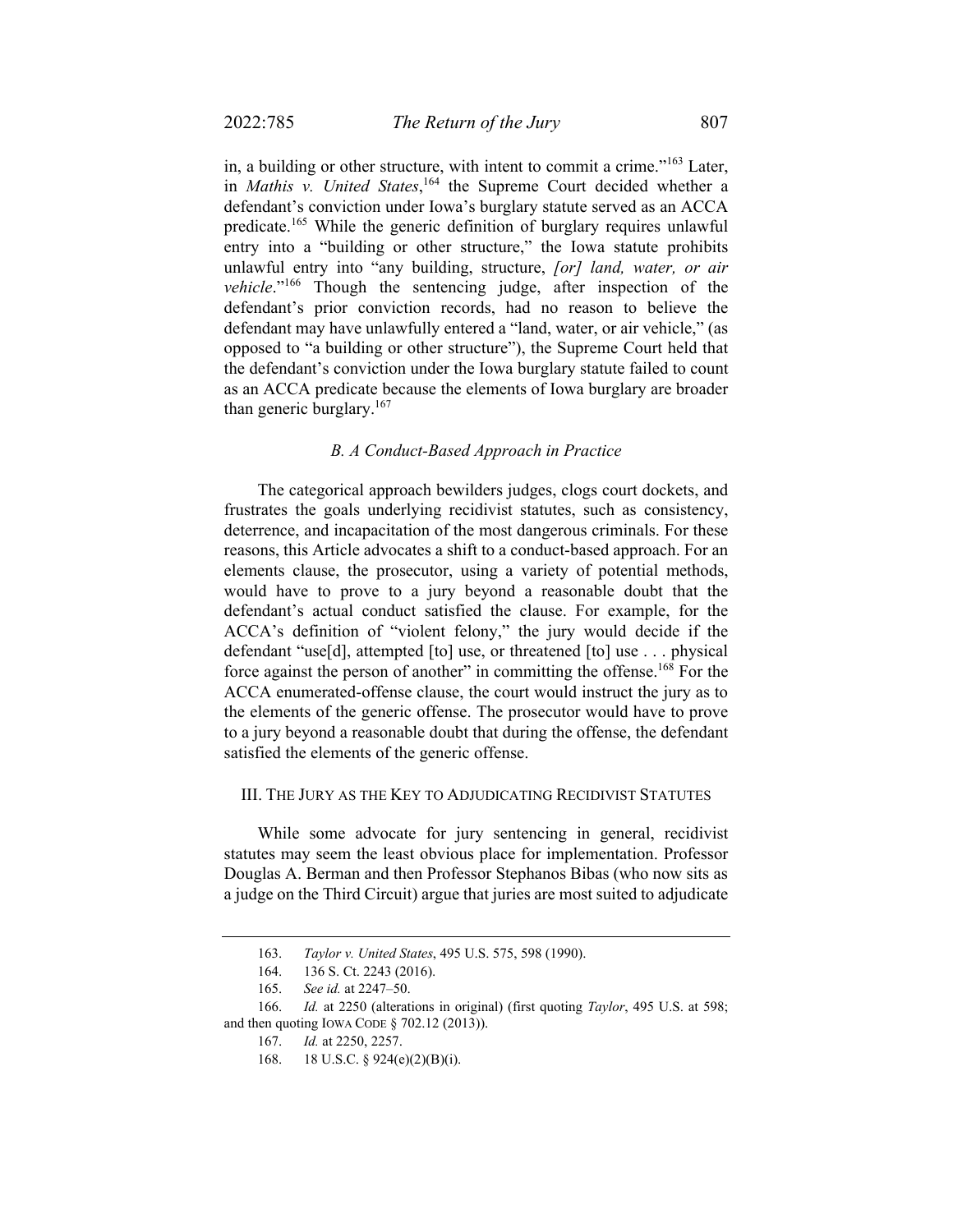*offense* characteristics and judges are best at determining *offender* characteristics.169 Berman and Bibas contend that "[p]rior convictions are the consummate *offender* characteristic."170 However, this Article argues that recidivist provisions and mandatory minimum statutes in particular, including the ACCA, are the best vehicles through which to begin bringing back juries' role in sentencing. Juries will ensure that a conduct-based approach for adjudicating past conduct is compatible with the Sixth Amendment. Using juries for mandatory minimum statutes in particular poses fewer problems than using juries to make discretionary sentencing decisions. Furthermore, the benefits juries bring to adjudication, such as their commonsense wisdom and community values, are particularly useful for recidivist statutes.

#### *A. The Journey from Jury to Judicial Sentencing*

In pre-colonial England, juries typically were not directly involved in sentencing, but for recidivist penalties "the fact of prior convictions had to be charged in the same indictment charging the underlying crime, and submitted to the jury for determination along with that crime."<sup>171</sup> Crimes prescribed particular sentences,<sup>172</sup> so in effect, by deciding what offense the accused committed, the jury was deciding the sentence. During colonial times, juries imposed sentences—including sentences for violations of habitual offender laws—due to colonists' distrust of judges. $173$ 

Jury sentencing remained the norm in the United States until the years following World War II.<sup>174</sup> A variety of factors effected the shift from jury to judicial sentencing. One factor was a belief that judicial sentencing was fairer to the accused because considering offender characteristics, such as prior offenses, prejudiced the jury. In *Spencer v. Texas*, <sup>175</sup> the Supreme Court opined that it "might well agree" that "leaving th[e] question [of recidivism] to the court" would be "faire[r]" than informing the jury of the

 <sup>169.</sup> Douglas A. Berman & Stephanos Bibas, *Making Sentencing Sensible*, 4 OHIO ST. J. CRIM. L. 37, 56–57 (2006).

<sup>170</sup>*. Id.* at 57 (emphasis omitted).

 <sup>171.</sup> *Almendarez-Torres v. United States*, 523 U.S. 224, 261 (1998) (Scalia, J., dissenting) (emphasis omitted) (collecting authorities).

 <sup>172.</sup> Steven A. Hatfield, *Criminal Punishment in America: From the Colonial to the Modern Era*, 1 U.S. A.F. ACAD. J. LEGAL. STUD. 139, 140–45 (1990).

 <sup>173.</sup> Nancy Gertner, *A Short History of American Sentencing: Too Little Law, Too Much Law, or Just Right*, 100 J. CRIM. L. & CRIMINOLOGY 691, 692 (2010);*see* Albert W. Alschuler & Andrew G. Deiss, *A Brief History of the Criminal Jury in the United States*, 61 U. CHI. L. REV. 867, 871–77 (1994) (reviewing jury resistance to the enforcement of certain laws and judicial decisions).

 <sup>174.</sup> Morris B. Hoffman, *The Case for Jury Sentencing*, 52 DUKE L.J. 951, 965– 66 (2003).

 <sup>175. 385</sup> U.S. 554 (1967).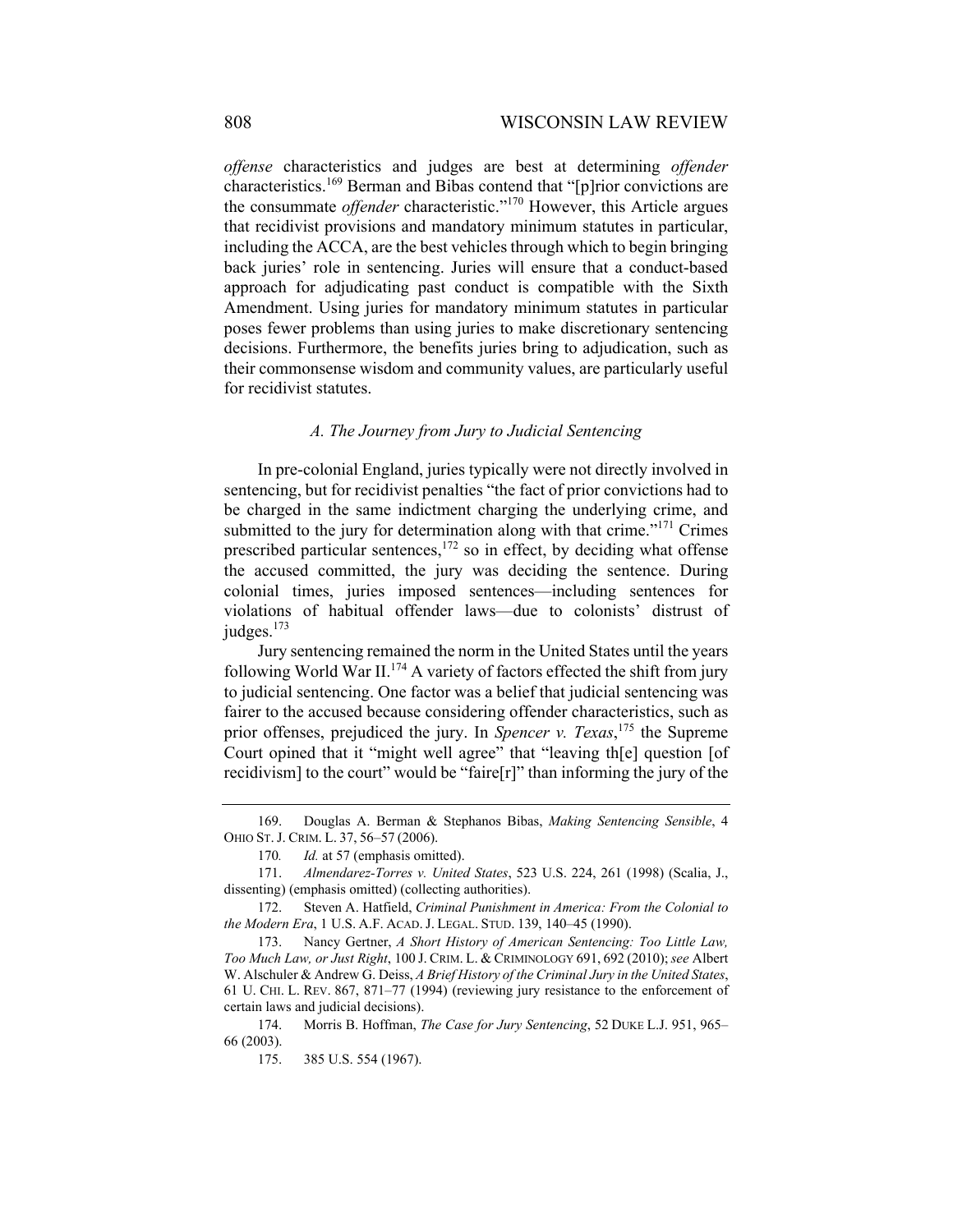defendant's criminal history.176 In concurrence, Justice Stewart wrote that "[i]f the Constitution gave [him] a roving commission to impose upon the criminal courts of [the states his] own notions of enlightened policy, [he] would not join the [majority] opinion" upholding jury determinations of recidivism because other "recidivist procedures . . . are far superior."<sup>177</sup> Academics argued similarly.178

Another factor that propelled the move to judicial sentencing was the development of a rehabilitative approach to sentencing.<sup>179</sup> The idea was that an expert judge was needed to determine how much incarceration a defendant needed to become rehabilitated.<sup>180</sup> Currently, some states, particularly in the South, still use jury sentencing.<sup>181</sup>

### *B. Why Jury Adjudication Is the Answer*

The Sixth Amendment right to jury trial has been significantly diminished since the ratification of the Constitution.<sup>182</sup> This elimination of community judgment is unfair to accused persons and deprives society of its right to participate in criminal justice. Sentencing is one area where power has shifted to the judiciary. At the Founding, juries routinely sentenced. Today, however, judges usually sentence. Juries should adjudicate recidivist statutes such as the Armed Career Criminal Act.

 <sup>176.</sup> *Id.* at 566–67.

 <sup>177.</sup> *Id.* at 569 (Stewart, J., concurring).

 <sup>178.</sup> *See, e.g.*, David S. Sidikman, Note, *The Pleading and Proof of Prior Convictions in Habitual Criminal Prosecutions*, 33 N.Y.U. L. REV. 210, 215–16 (1958) (arguing that judicial assessment "should be preferred over the common-law" method and that "a jury trial should not be considered essential where the issue is conviction of prior offenses").

 <sup>179.</sup> Generally, criminal punishment seeks to serve four purposes: retribution, deterrence, rehabilitation, and incapacitation. *See* Michele Cotton, *Back with a Vengeance: The Resilience of Retribution as an Articulated Purpose of Criminal Punishment*, 37 AM. CRIM. L. REV. 1313, 1313 (2000). "Retribution supposes that crime inherently merits punishment" and focuses on giving the offender what he deserves. *Id.* at 1315 (emphasis omitted). Deterrence seeks to prevent future illegal conduct, both from the offender through specific deterrence and from the rest of the population through general deterrence. *Id.* at 1316. Rehabilitation attempts to assist the offender, perhaps through psychological counseling or job training, in improving himself to prevent future misconduct. *Id.* at 1316– 17. Incapacitation protects society from the offender through imprisonment. *Id.* at 1316.

 <sup>180.</sup> *See* Charles W. Webster, *Jury Sentencing—Grab-Bag Justice*, 14 SW. L.J. 221, 229–30 (1960).

 <sup>181.</sup> The states are Arkansas, Kentucky, Missouri, Texas, and Virginia. *See*  Adriaan Lanni, *Jury Sentencing in Noncapital Cases: An Idea Whose Time Has Come (Again)?*, 108 YALE L.J. 1775, 1790 & n.65 (1999).

 <sup>182.</sup> *See* SUJA A. THOMAS, THE MISSING AMERICAN JURY: RESTORING THE FUNDAMENTAL CONSTITUTIONAL ROLE OF THE CRIMINAL, CIVIL, AND GRAND JURIES 3–5, 25 (2016).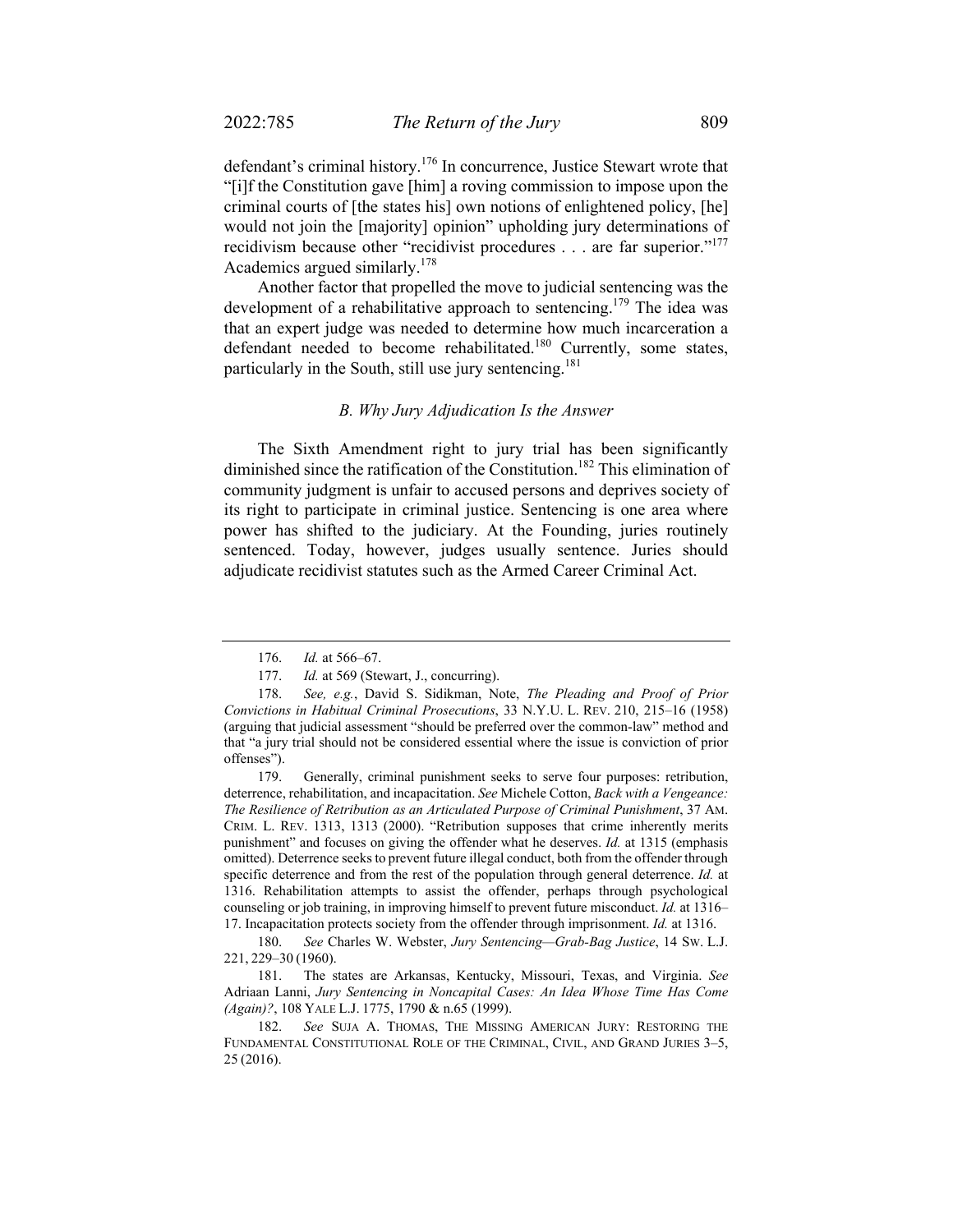## 1. JURY ADJUDICATION MAKES A CONDUCT-BASED APPROACH COMPLY WITH THE SIXTH AMENDMENT

Jury adjudication is the way to move constitutionally from a categorical to a conduct-based approach for recidivist statutes. The Supreme Court has held that the Sixth Amendment requires that "[o]ther than the fact of a prior conviction, any fact that increases the penalty for a crime beyond the prescribed statutory maximum must be submitted to a jury" and found beyond a reasonable doubt.<sup>183</sup> The Court later held that any fact that increases the statutory minimum must also be found by a jury with the same standard.<sup>184</sup>

Justices Thomas and Scalia, in dissenting opinions, even expressed the view that a judge determining the fact of a prior conviction violates the Sixth Amendment.<sup>185</sup> This is not a novel idea. "[T]he right to have a jury decide prior-offense status . . . was the law in virtually every federal and state jurisdiction, from the Founding past World War II."<sup>186</sup> Early statecourt decisions held that "a verdict of the jury finding the prior conviction [was] essential to the power of the court to impose the increased punishment" if a statute overriding the common law did not abrogate such power.<sup>187</sup>

## 2. THE REASONS FOR JUDICIAL SENTENCING APPLY WITH LESS FORCE TO MANDATORY MINIMUM SENTENCING SCHEMES AND CONDUCT-BASED DETERMINATIONS

In their article, *Making Sentencing Sensible*, Berman and Bibas argue that juries are best-suited to find *offense* facts, while judges may find *offender* characteristics.188 They identify prior convictions as the "consummate *offender characteristic*."189 When we examine their reasoning, however, we find their distinctions in many ways inapplicable to mandatory minimum sentencing schemes and to conduct-based determinations.

 <sup>183.</sup> *Apprendi v. New Jersey*, 530 U.S. 466, 490 (2000).

 <sup>184.</sup> *Alleyne v. United States*, 570 U.S. 99, 115–16 (2013).

 <sup>185.</sup> *Sessions v. Dimaya*, 138 S. Ct. 1204, 1254 (2018) (Thomas, J., dissenting) ("In my view, if the Government wants to enhance a defendant's sentence based on his prior convictions, it must put those convictions in the indictment and prove them to a jury beyond a reasonable doubt."); *Almendarez-Torres v. United States*, 523 U.S. 224, 267 (1998) (Scalia, J., dissenting) ("[I]t is . . . 'unfair,' of course, to deprive [a] defendant of a jury determination . . . on the critical question of [a] prior conviction.").

 <sup>186.</sup> King, *supra* note 93, at 553.

 <sup>187.</sup> *State v. Findling*, 144 N.W. 142, 143 (Minn. 1913) (collecting cases).

 <sup>188.</sup> Berman & Bibas, *supra* note 169, at 56.

 <sup>189.</sup> *Id.* at 57.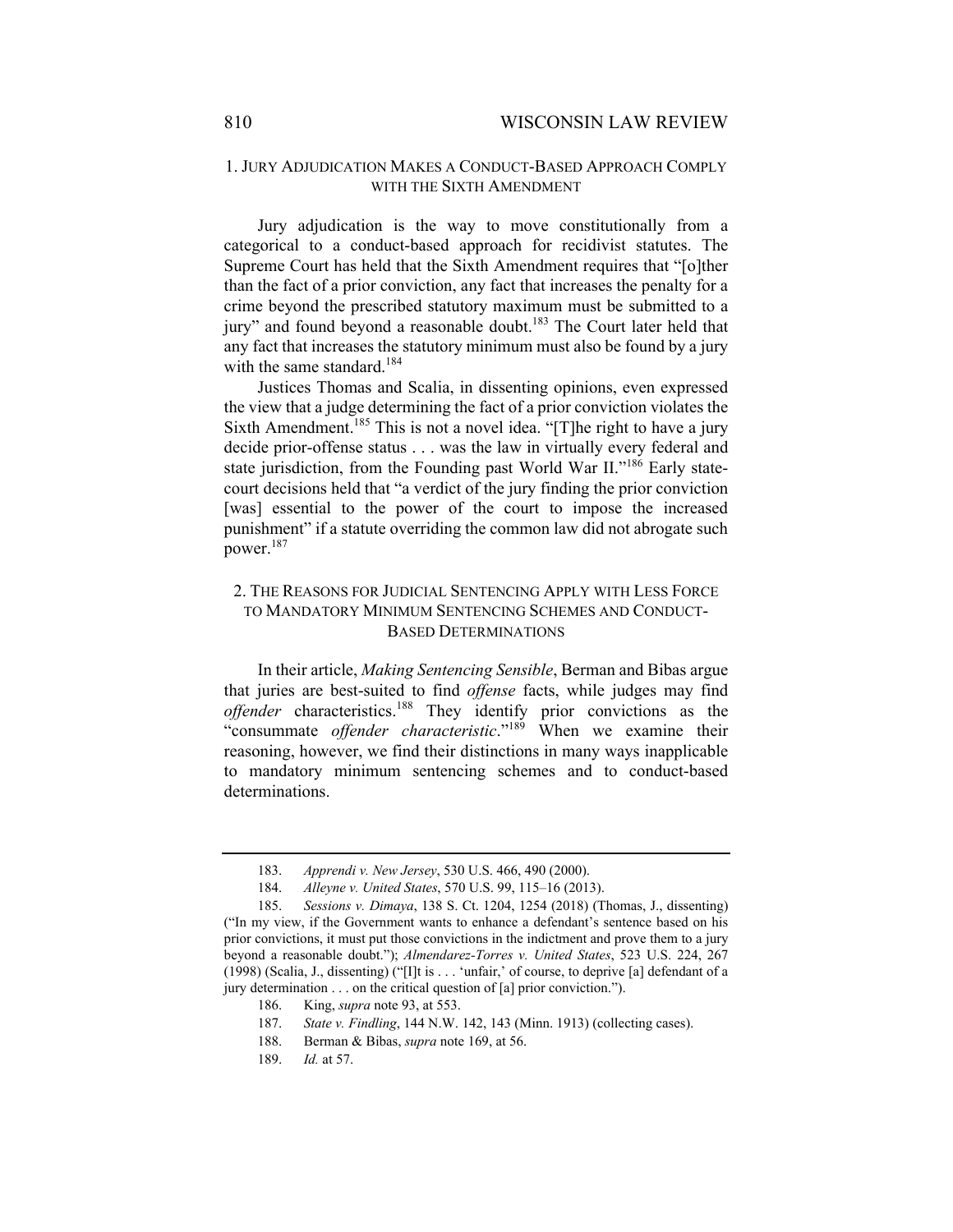Berman and Bibas reason that sentencing "calls upon an expert, repeat-player judge to exercise reasoned judgment."<sup>190</sup> They assert that the "theme that justifies judicial sentencing as a phase distinct from jury trial is that it embodies reasoned practical judgment, reviewable on appeal."<sup>191</sup> They explain that in sentencing, the decision-maker "can choose from various possible dispositions"<sup>192</sup> as opposed to the "simple, binary" choices at trial, and so sentencing "requires the use of reasoned judgment to impose a just and effective punishment."<sup>193</sup> Whether a recidivist statute, such as the ACCA mandatory minimum, applies is a "simple, binary" choice, however. In enacting a mandatory minimum sentence, Congress reduces the amount of discretion needed for sentencing, so a repeat player's reasoned judgment is not as important.

Berman and Bibas make sense out of the Supreme Court's seemingly conflicted jurisprudence as to what the Sixth Amendment requires by explaining that *Booker* is properly understood as making a distinction between facts and judgment. Berman and Bibas explain that the *Booker* Court held that "the Sixth Amendment permits only the jury to find those facts that will have fixed and predictable sentencing consequences."194 The Court excepts the fact of a prior conviction from this constitutional requirement. At least one current Justice—Justice Thomas—disagrees with this exception, however.<sup>195</sup> A statute with a mandatory minimum sentence certainly falls into the category of "fixed and predictable sentencing consequences." So the categorical approach, which looks solely at the statute under which the defendant was convicted, is necessary to comply with a judicial determination of a mandatory minimum statute's applicability.

If a conduct-based approach is used, juries should determine whether the recidivist statute applies. If more than the fact of a prior conviction must be evaluated, then to comply with the Sixth Amendment under current Supreme Court precedent, a jury must decide.

This is also compatible with Berman and Bibas's sentencing principles. They assert that "[j]uries should make findings about the offense conduct that constitutes the criminal behavior forbidden by legislatures."196 They describe trials as "backward-looking, offenseoriented events," which typically "center on particular issues of historical fact" that "include whether the defendant was the person who committed an act, what the defendant's mental state was, or whether the defendant

 <sup>190.</sup> *Id.* at 37.

 <sup>191.</sup> *Id.* at 39.

 <sup>192.</sup> *Id.* at 55.

 <sup>193.</sup> *Id.* at 54–55.

 <sup>194.</sup> *Id.* at 58.

<sup>195.</sup> *Sessions v. Dimaya*, 138 S. Ct. 1204, 1254 (2018) (Thomas, J., dissenting).

 <sup>196.</sup> Berman & Bibas, *supra* note 169, at 38.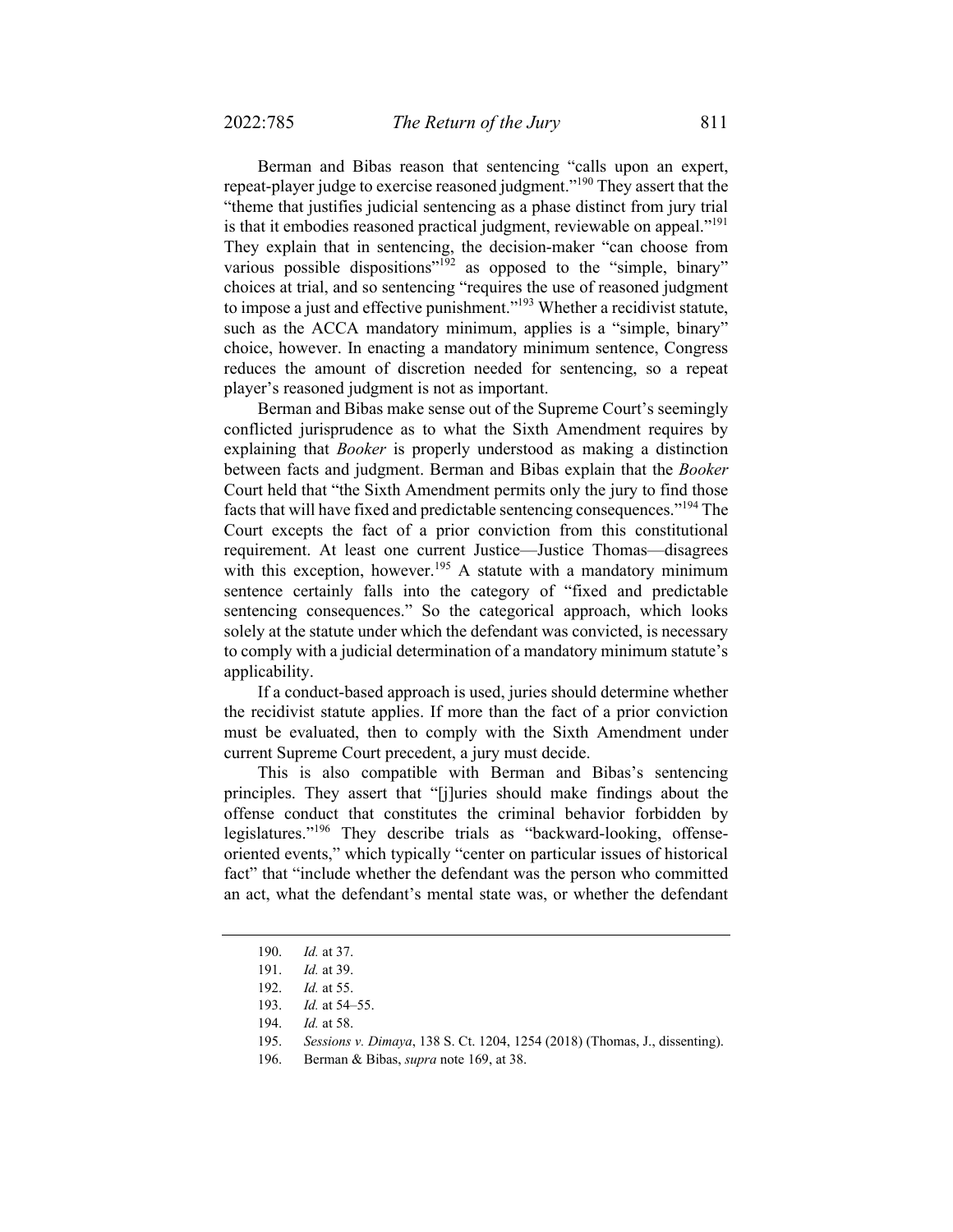used a weapon or inflicted a particular injury."<sup>197</sup> They explain that "[s]ometimes trial disputes also involve value judgments specified by legislatures to differentiate degrees of criminality," such as "whether a particular homicide is murder or provoked voluntary manslaughter" value judgments that "often call[] for a normative judgment as well as a factual assessment."<sup>198</sup> Berman and Bibas assert that "[j]urors, who represent community values and exercise practical wisdom, are suited to [the] task" of "careful[ly] examin[ing] . . . evidence about what happened and [making] broad-brush normative judgments about wrongdoing."<sup>199</sup>

Determining whether an offense was a "violent felony" or "serious drug offense"—and is thus a predicate under a recidivist statute—using a conduct-based approach involves making a finding "about the offense conduct that constitutes the criminal behavior forbidden by legislatures."200 Doing so "center[s] on particular issues of historical fact,"201 such as "whether the defendant used a weapon or inflicted a particular injury" (for the "violent felony" determination).<sup>202</sup>

Deciding "whether a particular homicide is murder or provoked voluntary manslaughter" is a question of mens rea. The Supreme Court has held that to count as an ACCA predicate, the statute must require "purposeful" or "knowing" conduct.<sup>203</sup> A jury will be well-suited to making these mens rea determinations. Perhaps "community values" and "practical wisdom" should be at play when deciding important questions such as whether simply "overcoming victim resistance" in a robbery amounts to enough force to be considered a "violent felony."204

One important role of jury participation is to "bring[] the community's conscience and common sense to bear."205 In a concurrence, Judge William Pryor asked, "How did we ever reach the point where this Court, sitting en banc, must debate whether a carjacking in which an assailant struck a 13-year-old girl in the mouth with a baseball bat and a cohort fired an AK-47 at her family is a crime of violence? It's nuts."<sup>206</sup>

Justice Alito in a dissent remarked, "While the concept of a conviction for burglary might seem simple, things have not worked out

 204. This was the question in *Stokeling v. United States*, 139 S. Ct. 544, 555 (2019).

 206. *Ovalles v. United States*, 905 F.3d 1231, 1253 (11th Cir. 2018) (Pryor, J., concurring).

 <sup>197.</sup> *Id.* at 54.

 <sup>198.</sup> *Id.*

 <sup>199.</sup> *Id.* at 55.

 <sup>200.</sup> *Id.* at 38.

 <sup>201.</sup> *Id.* at 54.

 <sup>202.</sup> *Id.*

 <sup>203.</sup> *Borden v. United States*, 141 S. Ct. 1817, 1821–22 (2021).

 <sup>205.</sup> Berman & Bibas, *supra* note 169, at 40.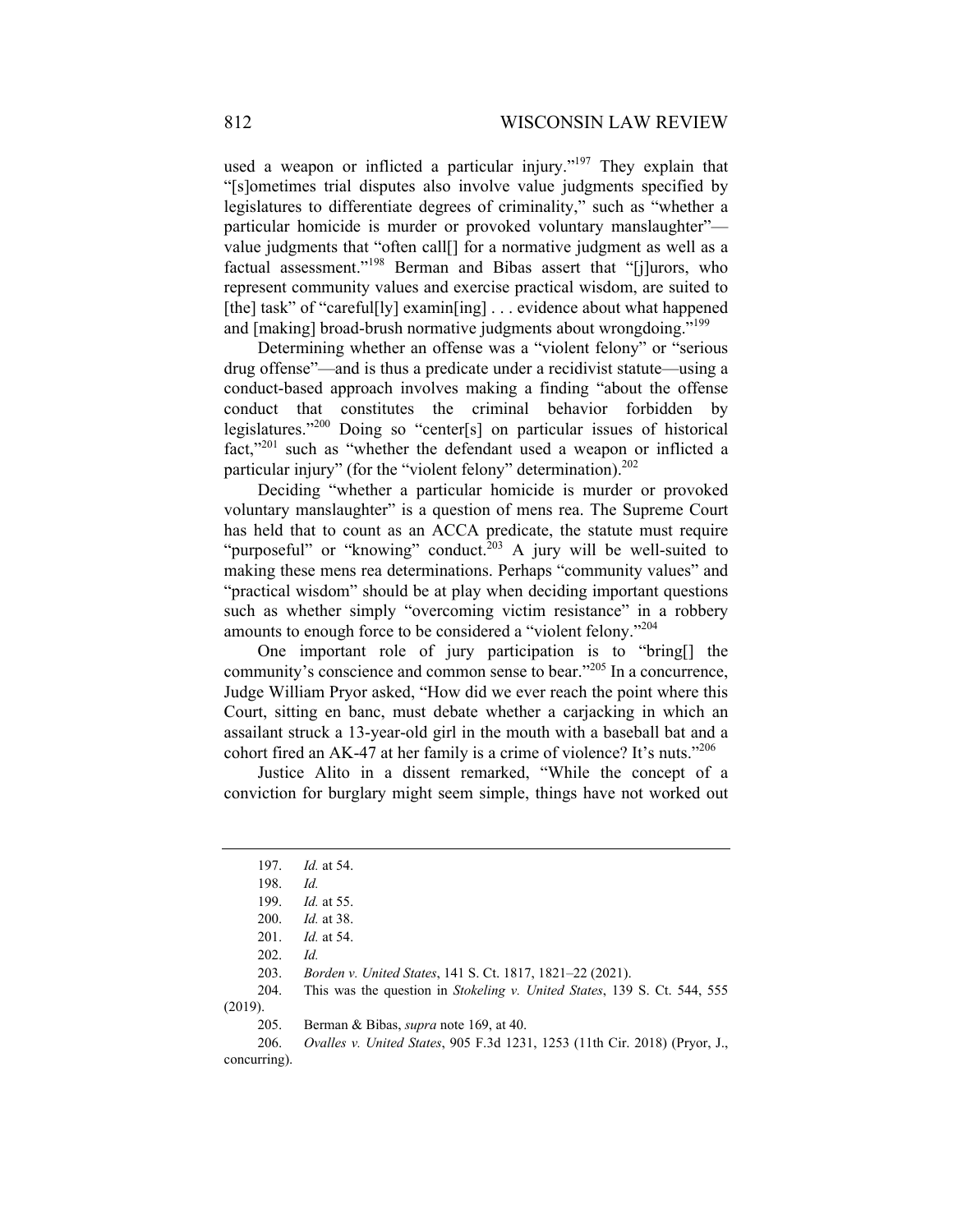that way under our case law."207 Judge Ed Carnes wrote for the Eleventh Circuit in an ACCA "violent felony" case,

So here we go down the rabbit hole again to a realm where we must close our eyes as judges to what we know as men and women. It is a pretend place in which a crime that the defendant committed violently is transformed into a non-violent one because other defendants at other times may have been convicted, or future defendants could be convicted, of violating the same statute without violence. Curiouser and curiouser it has all become, as the holding we must enter in this case shows. Still we are required to follow the rabbit.<sup>208</sup>

It is likely that jurors, who "exercise practical wisdom,"209 will not struggle with these issues as our courts have and will reach less "seemingly odd results with which [none] of us are particularly happy."<sup>210</sup>

The main problems scholars identify with jury sentencing are that purportedly judges are less susceptible to prejudice and are more lenient; judges sentence more uniformly; and jury sentencing encourages compromise verdicts.211 However, not one of these problems applies to a binary, non-discretionary choice such as determining whether a mandatory minimum applies. Moreover, the rehabilitative model for punishment has been mostly abandoned.<sup>212</sup> In 1983 the Senate report accompanying the Sentencing Reform Act asserted that "almost everyone involved in the criminal justice system now doubts that rehabilitation can be induced reliably in a prison setting, and it is now quite certain that no one can really detect whether or when a prisoner is rehabilitated."<sup>213</sup> Further, any need for a judge to determine the amount of incarceration a person needs to be rehabilitated is removed by mandatory minimum statutes.

 <sup>207.</sup> *Descamps v. United States*, 570 U.S. 254, 282 (2013) (Alito, J., dissenting).

 <sup>208.</sup> *United States v. Davis*, 875 F.3d 592, 595 (11th Cir. 2017).

<sup>209.</sup> Berman & Bibas, *supra* note 169, at 55.

 <sup>210.</sup> *United States v. McCollum*, 885 F.3d 300, 309 (4th Cir. 2018) (Traxler, J., concurring).

 <sup>211.</sup> *See* Jennifer K. Robbennolot, *Evaluating Juries by Comparison to Judges: A Benchmark for Judging*, 32 FLA. ST. U. L. REV. 469, 477 n.28 (2005); Hoffman, *supra*  note 174, at 989–90.

 <sup>212.</sup> Cotton, *supra* note 179, at 1346, 1353 n.185.

 <sup>213.</sup> S. REP. NO. 98-225, at 38 (1983).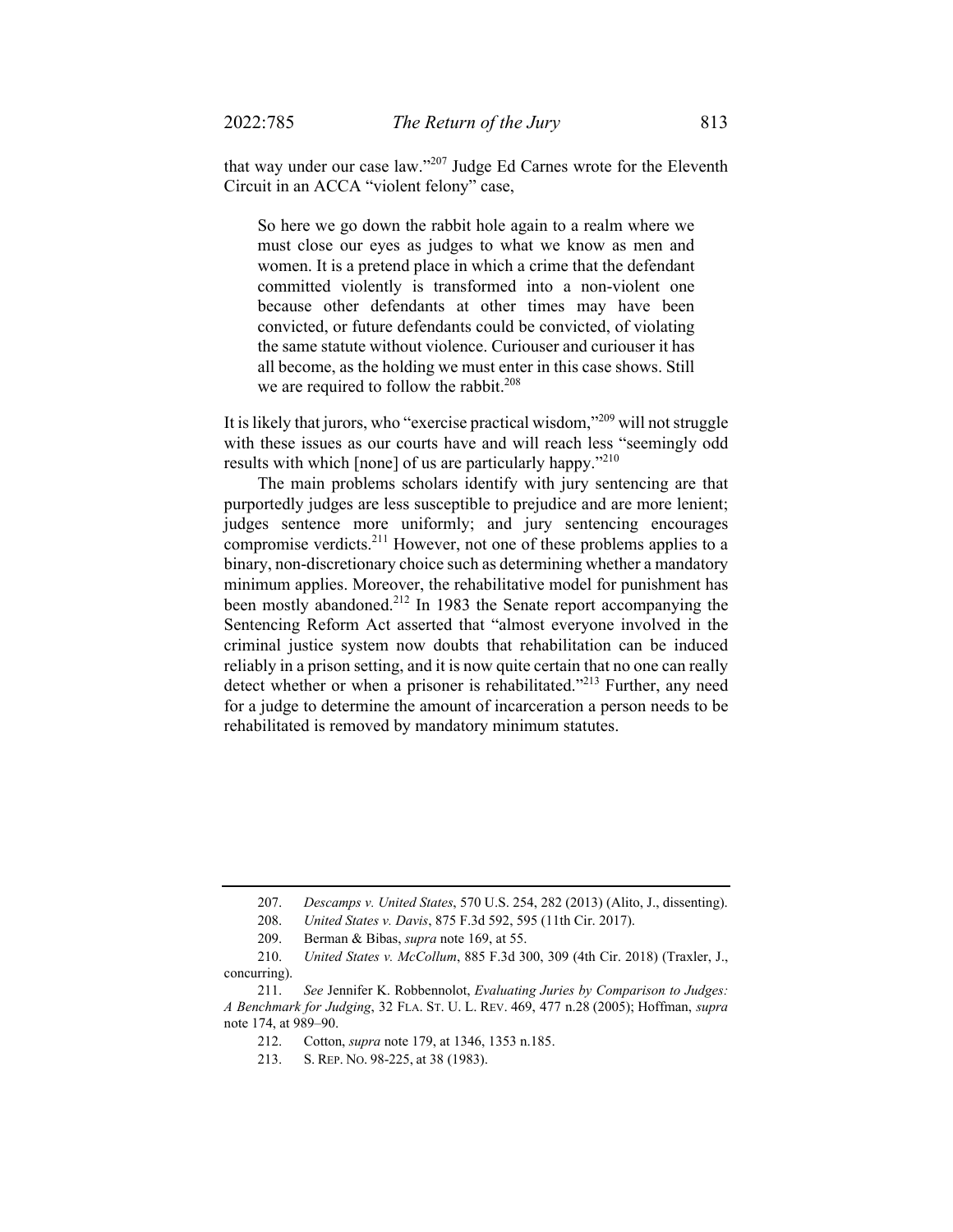## IV. THE PROBLEMS AND BENEFITS OF JURY ADJUDICATION FOR RECIDIVIST STATUTES

#### *A. Problems with Jury Adjudication for Recidivist Statutes*

To be sure, jury adjudication is not beyond criticism. For example, juries may engage in propensity reasoning, and jury adjudication may be resource intensive. In order for a jury to determine applicability of a recidivist statute, it would have to be made aware of the prior offenses of the accused person. If guilt and sentencing were determined during the same proceeding, the person's prior convictions could prejudice the jury.<sup>214</sup> This awareness does not pose a constitutional problem because the Supreme Court has held that the "use of prior convictions in  $[a]$ ... criminal trial . . . [is not] so egregiously unfair upon the issue of guilt or innocence as to offend" due process.<sup>215</sup> This problem would not be very common because ninety-seven percent of federal prosecutions are resolved through guilty pleas. $216$ 

 States actually have been managing the issue of prejudice from prior convictions for about 200 years in cases in which a prior conviction elevates the level of offense; felony firearm cases; and habitual offender cases.217 States in some cases allow accused persons to stipulate to the prior offenses (and then prohibit any mention of them); bifurcate the guilt and sentencing proceedings; or allow waiver of the jury for the priorconviction element alone.<sup>218</sup> Bifurcation, of course, has the disadvantage of expending more resources.<sup>219</sup>

On its face, jury adjudication seems to expend more resources than judge sentencing. Professor Rachel Barkow asserts that under a conductbased approach, "find[ing] out what really happened" could be "quite labor intensive."<sup>220</sup> While the accused person may not relitigate the findings of the jury that found them guilty of the prior offense, the sentencing phase could turn into a full-blown trial, with witnesses and physical evidence. This is unlikely in most cases, however, for the reasons

 <sup>214.</sup> King, *supra* note 93, at 559 ("[R]esearch has shown that jurors will 'infer guilt directly from the existence of prior convictions.'") (quoting JULIAN V. ROBERTS, PUNISHING PERSISTENT OFFENDERS: EXPLORING COMMUNITY AND OFFENDER PERSPECTIVES 210 (2008)).

 <sup>215.</sup> *Spencer v. Texas*, 385 U.S. 554, 559 (1967).

 <sup>216.</sup> *Ovalles v. United States*, 905 F.3d 1231, 1260 (11th Cir. 2018) (Pryor, J., concurring).

 <sup>217.</sup> King, *supra* note 93, at 560.

 <sup>218.</sup> *Id.* at 560, 566–78.

 <sup>219.</sup> *See id.* at 560.

 <sup>220.</sup> Rachel E. Barkow, *Categorical Mistakes: The Flawed Framework of the Armed Career Criminal Act and Mandatory Minimum Sentencing*, 133 HARV. L. REV. 200, 238 (2019).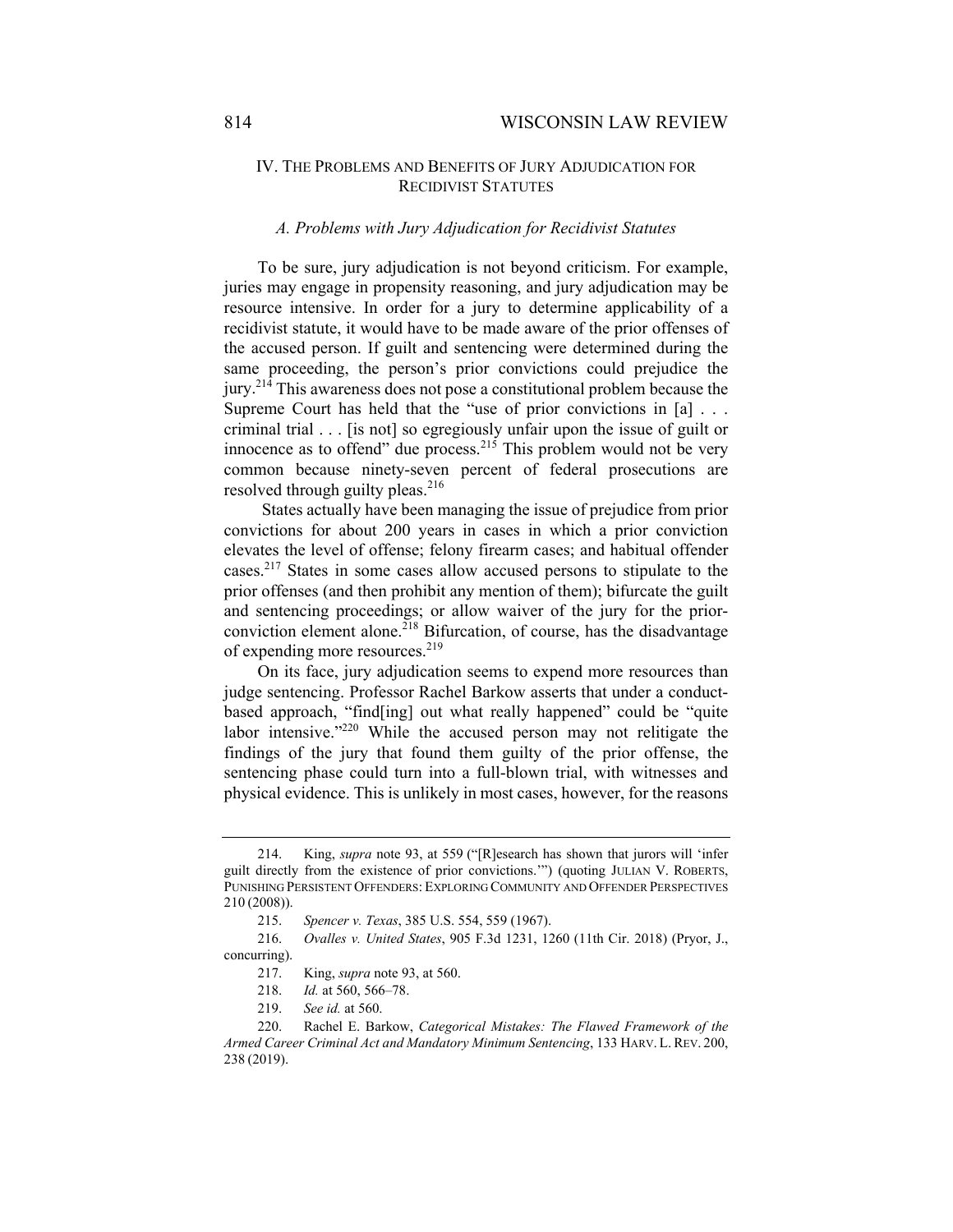mentioned above: that most federal defendants plead guilty<sup>221</sup> and may stipulate to prior offenses.<sup>222</sup>

Most state and federal prosecutions end in guilty pleas.<sup>223</sup> Five judges on the Eleventh Circuit assert that for a jury-adjudicated conduct-based approach, "the relevant details of prior convictions ordinarily will be preserved in factual proffers and other plea records."224 For example, in the case in which they concurred, the proffer for the potential predicate offense of attempted carjacking detailed that the accused person and her co-conspirators "approached a family getting out of their minivan, demanded the keys, hit the family's 13-year-old child in the face with a baseball bat, and then, in making their escape, fired an AK-47 assault rifle at the family and a Good Samaritan who had come to their aid."225 That proffer seemingly would provide enough information for the jury to determine that the attempted carjacking was a violent offense.

The Supreme Court, however, has reasoned that statements of fact in plea colloquies may be "downright wrong" because the accused "often has little incentive to contest facts that are not elements of the charged offense—and may have good reason not to."226 Justice Kavanaugh opined that "[t]he categorical approach avoids the unfairness of allowing inaccuracies to 'come back to haunt the defendant many years down the road."<sup>227</sup> These seem like valid concerns. Perhaps a solution could be to admit only plea documents created after the Supreme Court held that a conduct-based approach should be used or after Congress provided so by statute. Then defendants and their counsel would be on notice to contest any facts in the plea documents relating to potential predicate offenses about which they disagree.

 224. *Ovalles v. United States*, 905 F.3d 1231, 1261 (11th Cir. 2018) (Pryor, J., concurring).

 <sup>221.</sup> *See* U.S. SENT'G COMM'N, FISCAL YEAR 2018: OVERVIEW OF FEDERAL CRIMINAL CASES 8 (2019), https://www.ussc.gov/sites/default/files/pdf/research-andpublications/research-publications/2019/FY18\_Overview\_Federal\_Criminal\_Cases.pdf [https://perma.cc/V67C-UM2Q] (stating that 97.4% of federal offenders pleaded guilty in 2018).

 <sup>222.</sup> *See* King, *supra* note 93, at 560.

 <sup>223.</sup> BRIAN A. REAVES, BUREAU OF JUST. STAT., NCJ 243777, STATE COURT PROCESSING STATISTICS: FELONY DEFENDANTS IN LARGE URBAN COUNTIES, 2009 - STATISTICAL TABLES 24 tbl.21 (2013) (showing that in 2009, the overwhelming majority of felony convictions in the seventy-five largest counties were the result of pleas).

 <sup>225.</sup> *Id.* at 1253.

 <sup>226.</sup> *Descamps v. United States*, 570 U.S. 254, 270 (2013).

 <sup>227.</sup> *United States v. Davis*, 139 S. Ct. 2319, 2344 (2019) (Kavanaugh, J., dissenting) (quoting *Mathis v. United States*, 136 S. Ct. 2243, 2253 (2016)).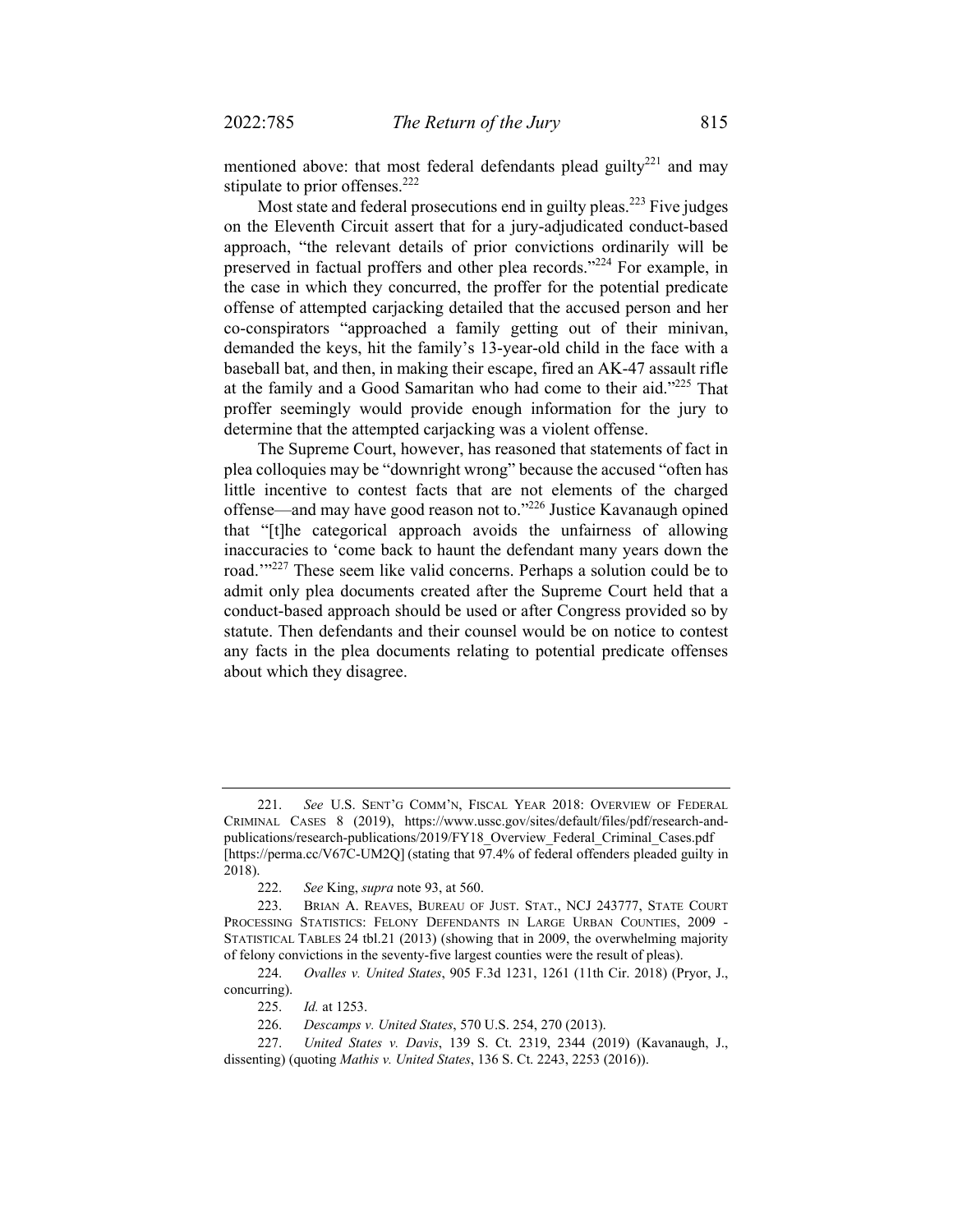Additionally, continually advancing modern technology, such as electronic records, makes proving prior convictions easier.<sup>228</sup> Also, offenders tend to recidivate rapidly, so records likely will not be too old.<sup>229</sup>

Most importantly, any extra expense of having juries adjudicate recidivist statutes with a conduct-based approach must be compared to the vast resources currently being expended in adjudicating recidivist statutes with the categorical approach. Ninth Circuit Judge Jay Bybee wrote that "over the past decade, perhaps no other area of the law [besides the categorical approach] has demanded more of our resources."230 Fourth Circuit Judge G. Steven Agee lamented, "The dockets of our court and all federal courts are now clogged with [ACCA] cases."<sup>231</sup> Justice Samuel Alito opined that "only Congress can rescue the federal courts from the mire into which [the] ACCA's draftsmanship and *Taylor*'s 'categorical approach' have pushed us," and Alito lamented that "the 'categorical approach' to predicate offenses has created numerous splits among the lower federal courts, the resolution of which could occupy [the Supreme] Court for years."232 The Seventh Circuit Court of Appeals explained, "In recent years, federal courts have seen a floodtide of litigation over what qualifies as an ACCA predicate."<sup>233</sup>

Most ACCA predicates are state offenses.<sup>234</sup> Granted, once the Supreme Court holds that a particular state offense is a predicate, generally the matter is decided. However, a change in state court precedent could reopen litigation about whether a statute serves as a predicate.

For example, under the categorical approach, if a "realistic possibility" exists that a person could violate the statute in a non-violent way, violating the statute may not be considered a "violent felony." If, after the Supreme Court held there was no "realistic probability" the statute could *not* be violated in a non-violent way, a state prosecuted a person for violating the statute in a non-violent way, the issue of whether the statute serves as a predicate could be revisited. Additionally, all fifty states have their own criminal codes. The number of state statutes that

 <sup>228.</sup> *Ovalles*, 905 F.3d at 1261 (Pryor, J., concurring).

 <sup>229.</sup> *See* U.S. SENT'G COMM'N, RECIDIVISM AMONG FEDERAL OFFENDERS RECEIVING RETROACTIVE SENTENCE REDUCTIONS: THE 2011 FAIR SENTENCING ACT GUIDELINE AMENDMENT 3, 7 (2018), https://www.ussc.gov/sites/default/files/pdf/researchand-publications/research-publications/2018/20180328\_Recidivism\_FSA-

Retroactivity.pdf [https://perma.cc/KQ2W-6PB5] (finding the median time it took released persons to recidivate was approximately 14 months).

 <sup>230.</sup> *United States v. Aguila-Montes de Oca*, 655 F.3d 915, 917 (9th Cir. 2011).

 <sup>231.</sup> *United States v. Vann*, 660 F.3d 771, 787 (4th Cir. 2011) (en banc) (Agee, J., concurring).

 <sup>232.</sup> *Chambers v. United States*, 555 U.S. 122, 132–33 (2009) (Alito, J., concurring) (footnote omitted).

 <sup>233.</sup> *Dotson v. United States*, 949 F.3d 317, 318 (7th Cir. 2020).

 <sup>234.</sup> *See* T.J. Matthes, Comment, *The Armed Career Criminal Act: A Severe Implication Without Explanation*, 59 ST. LOUIS U. L.J. 591, 593 (2015).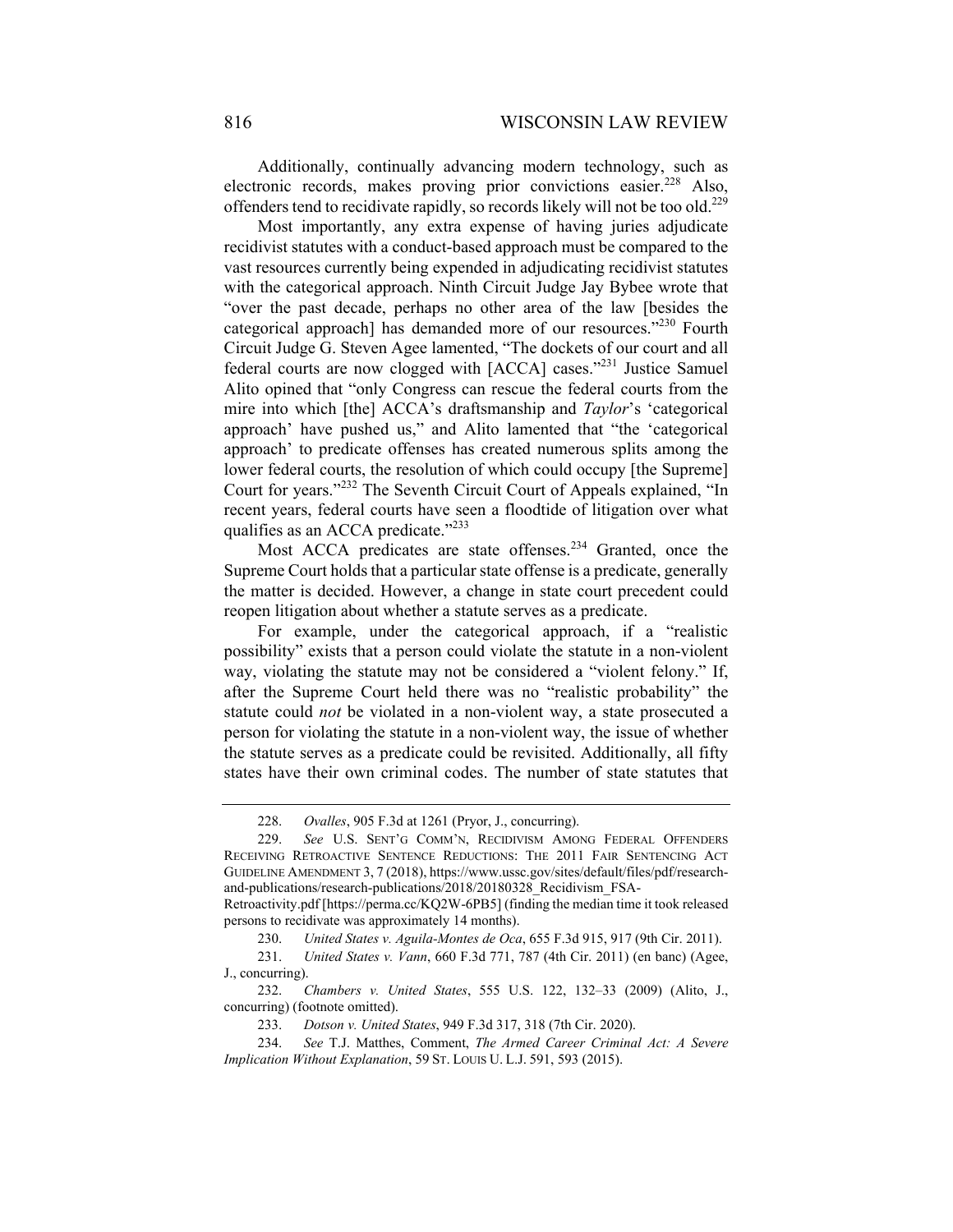could potentially satisfy a recidivist statute is vast, and under the categorical approach, any change of statute wording could restart litigation all over.

## *B. Jury Adjudication May Benefit Defendants*

Most defense attorneys oppose conduct-based approaches to recidivism statutes because the categorical approach usually works in favor of defendants.<sup>235</sup> Incorporating the jury into sentencing under recidivism statutes, however, has the potential to benefit defendants both individually and collectively through accompanying policy changes.

Requiring prosecutors to prove prior convictions to a jury beyond a reasonable doubt may be more difficult than proving such convictions to a judge by a preponderance of the evidence. This may have a disciplining effect and encourage prosecutors to pursue fewer cases under recidivist statutes. The element of uncertainty in securing the jury conviction that may enter into a prosecutor's calculus may also encourage fewer ACCA prosecutions.

This is all true because proving a prior conviction to a jury need not be a mere formality, as demonstrated by some early state prosecutions. In a Texas case, *Dozier v. State*, 236 the jury weighed "certified copies of the judgment and sentence[,] records of the Texas Department of Correction, including fingerprints, . . . [and] expert testimony identifying [the fingerprints] as identical with those of the [defendant]" in determining the applicability of a recidivist statute.<sup>237</sup> In another Texas recidivist statute case, *Crocker v. State*, 238 when the defendant declined to stipulate to a prior robbery conviction, the jury evaluated "records from the penitentiary," "testimony of one of the officers involved in the prior case and [a] comparison of finger prints of the [defendant] with the finger prints taken in connection with the prior offense."<sup>239</sup> The Supreme Court of Indiana, in applying a statute under which "the previous convictions, sentences, and imprisonments [had to] be described specifically, and the jury [had to] find that the defendant was convicted, sentenced, and imprisoned in the instances described, and not otherwise," held that the prosecution could not rely on "a certified transcript of a judgment . . . [that did] not describe the crime for which [the defendant] was convicted, but merely recite[d]" the length of incarceration to which the defendant was sentenced.<sup>240</sup>

240. *Kelley v. State*, 185 N.E. 453, 455 (Ind. 1933).

 <sup>235.</sup> *See* Evans, *Punishing Criminals for Their Conduct*, *supra* note 54, at 625.

 <sup>236. 318</sup> S.W.2d 80 (Tex. Crim. App. 1958).

 <sup>237.</sup> *Id.* at 82.

 <sup>238. 385</sup> S.W.2d 392 (Tex. Crim. App. 1965).

 <sup>239.</sup> *Id.* at 393.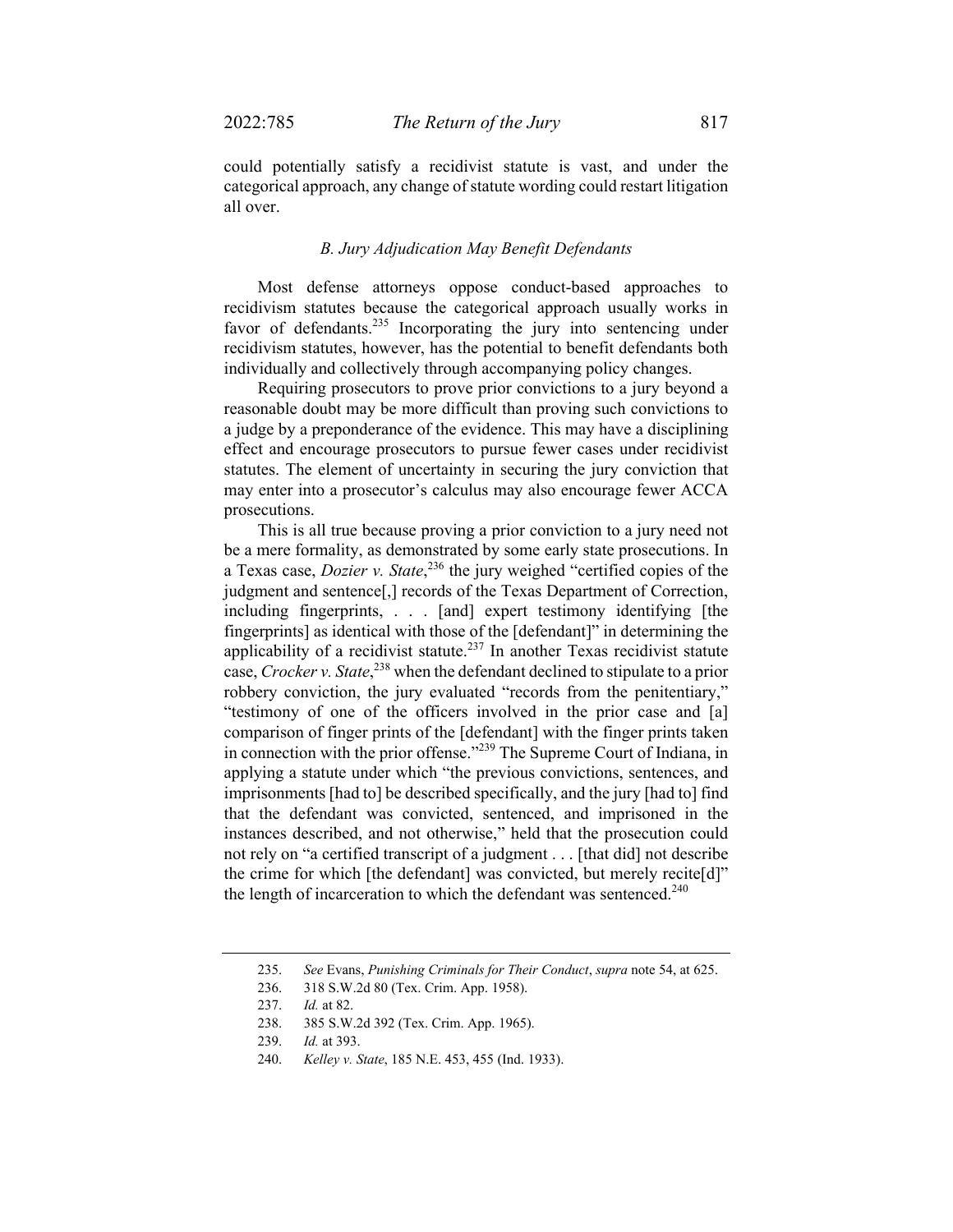Research suggests that prior juvenile offenses and decades-old adult criminal offenses many not be very good predictors of recidivism.<sup>241</sup> One of the criticisms of the ACCA is that it dictates no time limit on prior offenses as other recidivism provisions, such as the Career Offender Guidelines, do, and in fact juvenile offenses may serve as predicates.<sup>242</sup> It may be more difficult for prosecutors to prove very old prior offenses to a jury. As a result, such offenses might not serve as predicates. Thus, using juries might take some of the rough edges off statutes like the ACCA.

Using juries to decide ACCA convictions actually could lead to the ACCA's abolition. A curious paradox of American popular opinion is that while many Americans believe criminals receive too-lenient treatment, studies show that when Americans are presented with specific offender and crime circumstances and asked to determine the appropriate sentence, those same Americans sentence pretty leniently themselves.<sup>243</sup> Surely, most Americans are not familiar with the particulars of the ACCA. Including such citizens in ACCA sentencing would inform them about the ACCA's provisions, and they may come across instances in which the ACCA imposes sentences that are too harsh.

Under the status quo, however, informing the jury of the potential sentence the defendant could be facing is impermissible in federal court and most state courts.<sup>244</sup> Jurors might find out for themselves after the trial what sentence the ACCA provides. But jurors would become even more likely to be educated by the process if they were informed regarding the sentence, as some scholars contend they should be.<sup>245</sup> Then jurors may encourage their congressional representatives to make changes. This is all the more likely because jury participation has been shown to increase participation in politics and voting.<sup>246</sup> As Tocqueville once commented, "[T]he jury, which is the most energetic means of making the people rule,

 <sup>241.</sup> *See* King, *supra* note 93, at 544–45 (explaining that "most people desist from crime after late adolescence" and that research "question[s] the predictive value of juvenile offenses," as well as asserting that "[d]epending upon the age of an offender, the recency of a prior conviction may dramatically impact its predictive capacity").

 <sup>242.</sup> *See United States v. Keesee*, 358 F.3d 1217, 1221 (9th Cir. 2004) ("The only time limitation supported by the language of the Armed Career Criminal Act is that the predicate convictions be 'previous.'"); *United States v. Moody*, 770 F.3d 577, 580 (7th Cir. 2014) ("The district court . . . had no authority to ignore the [ACCA predicate] conviction because of its age or its underlying circumstances. Such considerations are irrelevant in determining predicate offenses under the Act."); U.S. SENT'G GUIDELINES MANUAL § 4B1.4 cmt. 1 (U.S. SENT'G COMM'N 2021) (noting the time periods in § 4A1.2 are inapplicable to the determination of whether a defendant is subject to an enhanced sentence under section 924(e) (the ACCA)).

 <sup>243.</sup> *See* Lanni, *supra* note 181, at 1780–81.

 <sup>244.</sup> Daniel Epps & William Ortman, *The Informed Jury*, 75 VAND. L. REV. 823, 829–33 (2022).

 <sup>245.</sup> *See, e.g.*, *id.* at 824–25.

 <sup>246.</sup> Jenia Iontcheva, *Jury Sentencing as Democratic Practice*, 89 VA. L. REV. 311, 342–43 (2003).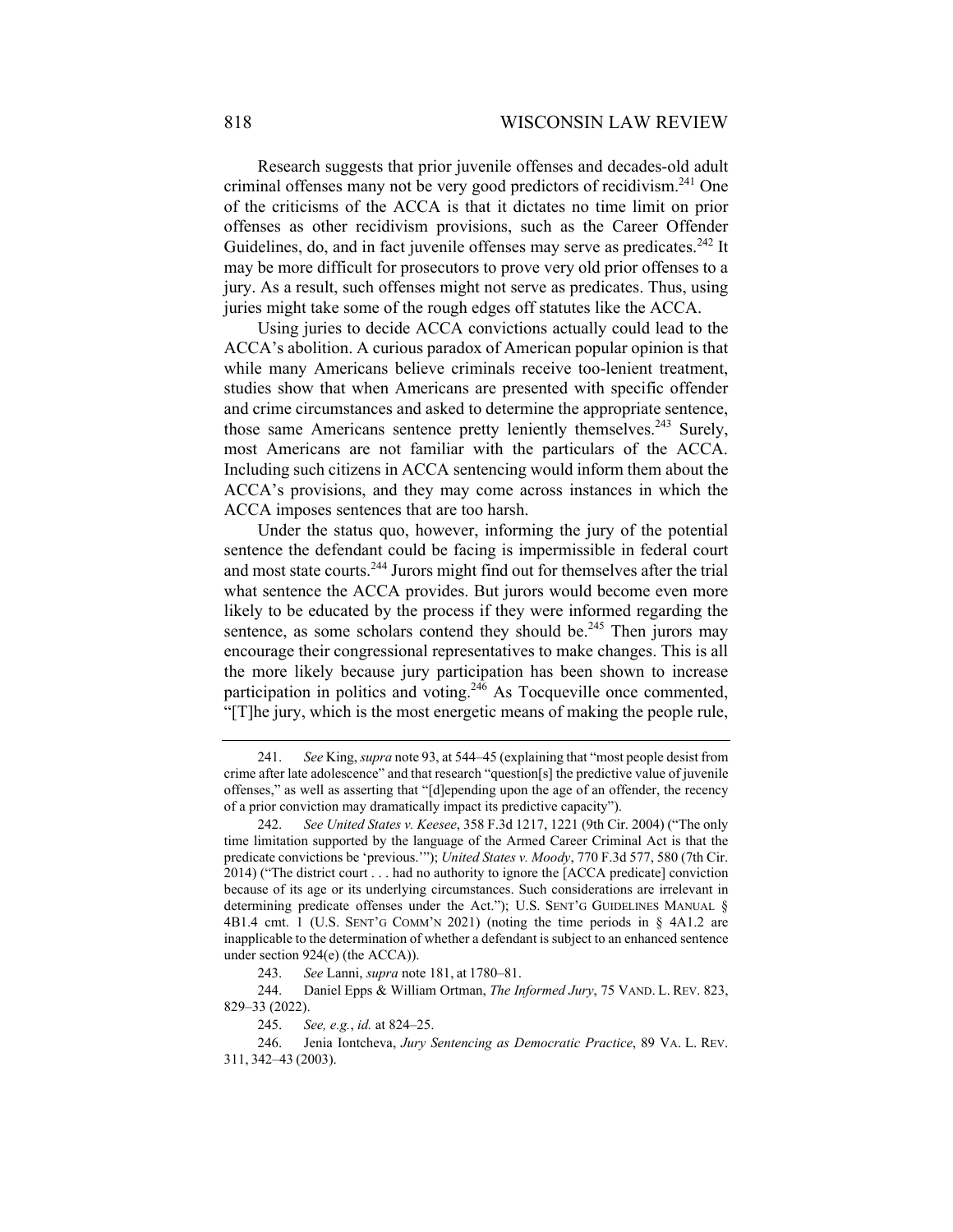is also the most efficacious means of teaching it how to rule well."<sup>247</sup> Jury adjudication could be a more direct and effective way for citizens to influence sentencing rather than relying upon determinate sentencing schemes and mandatory minimum sentences imposed by their elected representatives.<sup>248</sup>

Another way jury adjudication for recidivist statutes could benefit an accused person is through jury nullification. Take, as a hypothetical example, a defendant who, as a juvenile, was convicted of three prior drug offenses. Imagine that this defendant, though a felon, possessed firearm ammunition for an innocuous purpose, such as defense of family or hunting. Jurors who do not agree with imposing an enhanced sentence may choose not to convict even in the face of evidence beyond a reasonable doubt. As discussed, if this prohibition on informing a jury about potential sentencing consequences were changed, as some scholars contend it should be, $249$  jury nullification could become much more likely.

Evidence exists that juries nullify in the face of harsh recidivist and mandatory minimum statutes. During the first half of the twentieth century, when in the vast majority of states juries determined the applicability of recidivist statutes, these juries sometimes would choose to nullify harsh ones.<sup>250</sup> In the latter half of the twentieth century, juries frequently refused to convict under harsh mandatory minimum firearm statutes. After Michigan's enactment of a two-year mandatory minimum sentence for possession of a firearm while engaging in a felony, only three of the forty-three cases tried to a jury for assault with a gun resulted in convictions on the gun count.<sup>251</sup> Seemingly inconsistently, in more than 11% of the cases, the jury convicted the accused of felonious assault but acquitted on the gun count, likely to avoid the mandatory minimum.<sup>252</sup> After the enactment of the 1973 New York Rockefeller laws creating mandatory sentences for drug offenses, the conviction rate for such offenses declined from 86% in 1972 to 79% in 1976.<sup>253</sup>

Interestingly, judges—or at least local judges—do not appear to be immune from nullifying harsh mandatory minimums. After the passage of

 <sup>247.</sup> Akhil Reed Amar, *The Bill of Rights as a Constitution*, 100 YALE L.J. 1131, 1187 (1991) (quoting 1 ALEXIS DE TOCQUEVILLE, DEMOCRACY IN AMERICA 287 (Phillips Bradley ed., Borzoi ed. 1945)).

 <sup>248.</sup> *See generally* Lanni, *supra* note 181, at 1777.

 <sup>249.</sup> Epps & Ortman, *supra* note 244, at 824–25.

 <sup>250.</sup> King, *supra* note 93, at 554 ("Observers reported more than one case in which the jury, despite fingerprints and other 'unmistakable evidence' that a defendant was indeed a multiple offender, 'decided upon its oath that the prisoner was a first offender.'") (quoting 6 THE BAUMES LAW 142–43 (Julia E. Johnsen ed., 1929)).

 <sup>251.</sup> Lanni, *supra* note 181, at 1784.

 <sup>252.</sup> *Id.* 

<sup>253.</sup> *Id.* at 1784 & n.40. *But see* JOINT COMM. ON N.Y. DRUG L. EVALUATION, THE NATION'S TOUGHEST DRUG LAW: EVALUATING THE NEW YORK EXPERIENCE 95 (1978).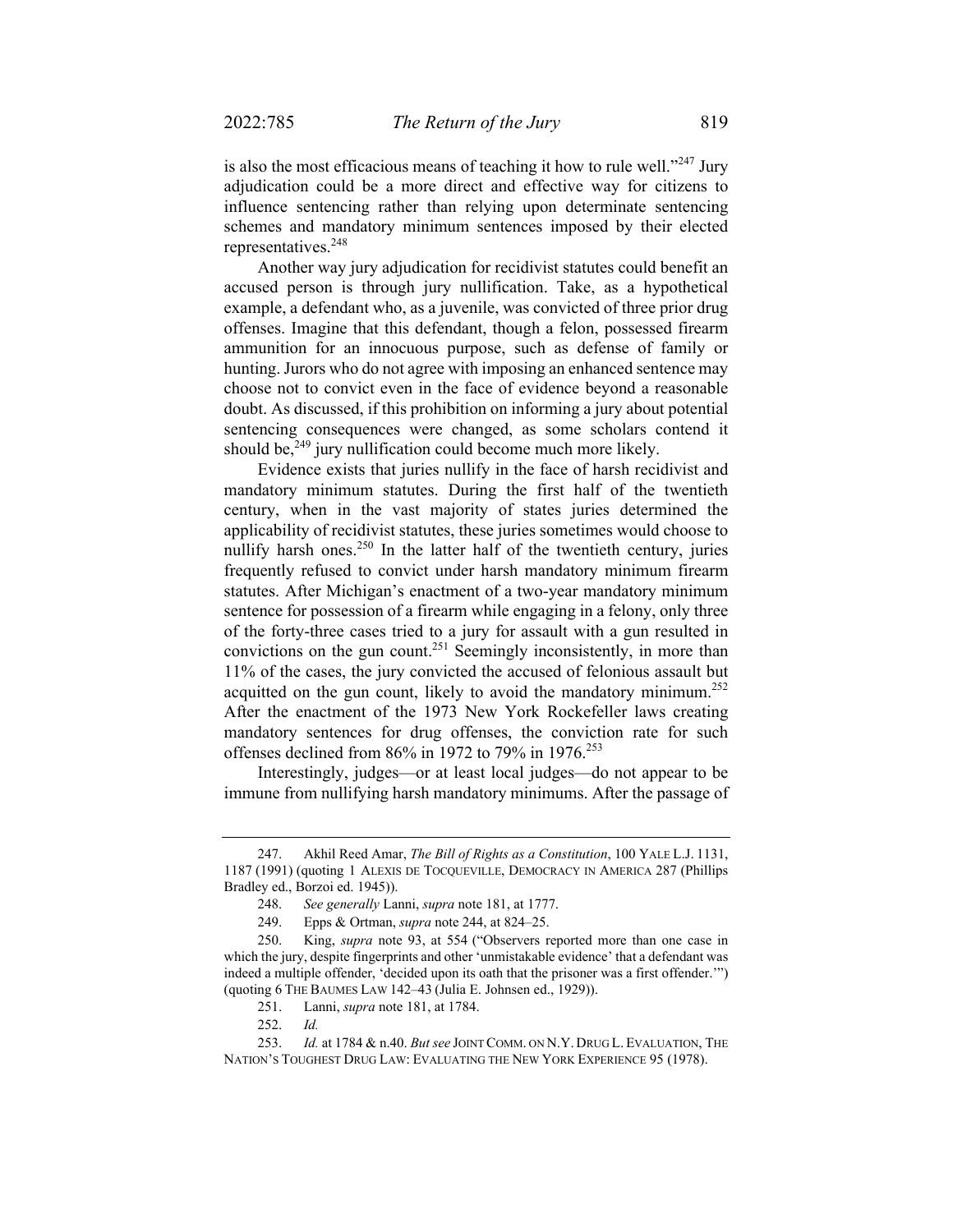Massachusetts's Bartley-Fox Amendment providing a one-year minimum sentence for possession of an unlicensed firearm, acquittals under the offense increased at both the bench and jury stages from 53.5% in 1974 to 80% in 1976.254 It may not be out of the realm of possibility that requiring the categorical approach, which generally limits the reach of mandatory minimum statutes like the ACCA, may for some Justices be a form of judicial nullification of a statute with which they do not agree.<sup>255</sup>

Jury nullification is certainly a controversial issue. Refusing to apply the law because of its perceived injustice is considered by some an abdication of a juror's sworn duty. But what if a juror determines a statute is unconstitutional? Given the number of (for the most part unsuccessful<sup>256</sup>) legal challenges,  $257$  reasonable minds seemingly could differ on the constitutionality of the  $ACCA$ .<sup>258</sup>

No court has held that mandatory minimum sentences violate the Eighth Amendment. Some academics, however, question the ACCA's constitutionality under the same reasoning that the Supreme Court held mandatory death-sentence schemes unconstitutional. The Court reasoned that mandatory capital punishment is unconstitutional because it "treats all persons convicted of a designated offense not as uniquely individual human beings, but as members of a faceless, undifferentiated mass"; the Court also reasoned that "the fundamental respect for humanity underlying the Eighth Amendment requires consideration of the character and record of the individual offender and the circumstances of the particular offense as a constitutionally indispensable part of the process of inflicting the

 256. The Supreme Court found the ACCA's residual clause, 18 U.S.C. § 924(e)(2)(B)(ii) ("conduct that presents a serious potential risk of physical injury to another"), void for vagueness. *See Johnson v. United States*, 576 U.S. 591, 593, 606 (2015).

 257. *See, e.g.*, *United States v. Fenner*, 600 F.3d 1014, 1024–25 (8th Cir. 2010) (holding a mandatory life sentence for conspiracy to distribute fentanyl and cocaine base complied with the Eighth Amendment); *United States v. Reynolds*, 215 F.3d 1210, 1214 (11th Cir. 2000) ("[E]very circuit to have considered this issue has concluded that the 15 year minimum mandatory sentence under ACCA is neither disproportionate . . . nor cruel and unusual punishment."); *United States v. Ramirez*, No. 93-30295, 1994 WL 482059, at \*2 (9th Cir. 1994) (unpublished table decision) (holding a mandatory ten-year sentence for possession with intent to distribute cocaine complied with the Eighth Amendment).

 258. *See generally* RACHEL ELISE BARKOW, PRISONERS OF POLITICS 188, 194 (2019) (contending that the Supreme Court has "effectively ceded [its] authority" in the "substantive review of punishment" under the Eighth Amendment but noting that "some movement is being made and more could be done . . . in the Eighth Amendment context").

 <sup>254.</sup> Lanni, *supra* note 181, at 1784–85; KENNETH CARLSON, U.S. DEP'T OF JUST., MANDATORY SENTENCING: THE EXPERIENCE OF TWO STATES 8–10 (1982).

 <sup>255.</sup> The recent case of *Borden v. United States*, holding that offenses that may be committed with a mens rea of recklessness may not serve as ACCA predicates, may be an example of the Justices nullifying the ACCA. *See Borden v. United States*, 141 S. Ct. 1817, 1821–22 (2021); *id.* at 1855 (Kavanaugh, J., dissenting) ("[I]n discussing context and purpose, the plurality alludes several times to the 15-year mandatory minimum sentence in ACCA. (The mandatory minimum seems to loom very large as an influence on the plurality's overall analysis here.)").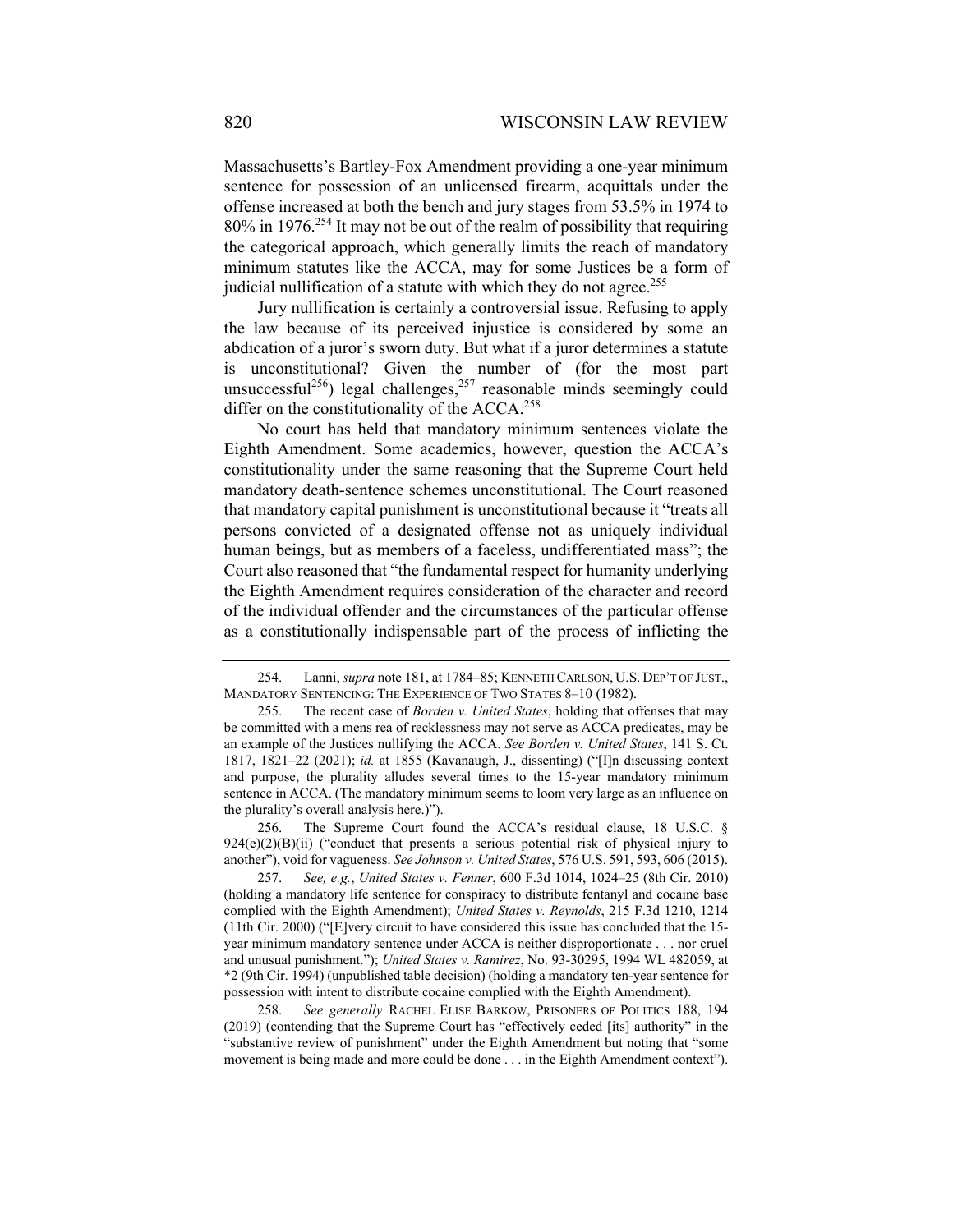penalty of death."259 Professor Rachel Barkow remarked that "it is hard to see why this logic applies with any less force when the sentence is placing an individual in a cage for years" and that "[i]f the Court were to take more seriously the requirements of the Eighth Amendment . . . it might conclude that the imposition of mandatory minimum sentences in many cases is 'cruel and unusual."<sup>260</sup>

While not suggesting that he is "wholly persuaded," Professor Akhil Reed Amar explains the arguments in favor of "jury review."<sup>261</sup> In 1800, "one of the greatest Supreme Court advocates of all time" and the future longest-serving attorney general of the United States, William Wirt, attempted to argue to a jury that the Sedition Act was unconstitutional in federal circuit court.<sup>262</sup> The judge who stopped him, Samuel Chase, was later impeached for his handling of the case and for prohibiting "defense counsel in another criminal case to argue law to the jury."263

Professor Amar points out that judges are not the only actors to take oaths to uphold the Constitution; presidents do, and in a certain sense the jurors do also.264 President Jefferson pardoned those sentenced under the Sedition Act because he believed the Act to be unconstitutional, even though federal circuit courts held it was constitutional as applied to the very offenders he pardoned.<sup>265</sup> In 1791 James Wilson asserted, "[W]hoever would be obliged to obey a constitutional law, is justified in refusing to obey an unconstitutional act of the legislature . . . . [W]hen a question, even of this nature, occurs, every one who is called to act, has a right to judge."<sup>266</sup>

Samuel Chase argued against William Wirt's attempt to argue unconstitutionality by complaining of a "jury's lack of 'competence' to decide the Sedition Act's (un)constitutionality."<sup>267</sup> Professor Amar points out, however, that the U.S. Constitution was the "people's law," ratified by conventions of ordinary citizens and questions why ordinary citizens would be incompetent to interpret it.<sup>268</sup> The possibility of "jury review" is another facet of jury-adjudicated, conduct-based recidivist determinations that could benefit defendants.

266. *Id.* (alterations in original) (quoting 1 THE WORKS OF JAMES WILSON 186 (Robert Green McCloskey ed., 1967)).

 <sup>259.</sup> *Woodson v. North Carolina*, 428 U.S. 280, 304 (1976) (plurality opinion) (citation omitted).

 <sup>260.</sup> Barkow, *supra* note 220, at 226.

 <sup>261.</sup> Amar, *supra* note 247, at 1195.

 <sup>262.</sup> *Id.* at 1191 (quoting Rex Lee, Commemoration of the 200th Anniversary of the Supreme Court's First Sitting (Jan. 16, 1990), *in* 110 S. Ct. 108, ciix (1990)).

 <sup>263.</sup> *Id.* 

 <sup>264.</sup> *Id.* at 1192.

 <sup>265.</sup> *Id.* 

 <sup>267.</sup> *Id.* at 1195.

<sup>268.</sup> *Id.* (emphasis omitted).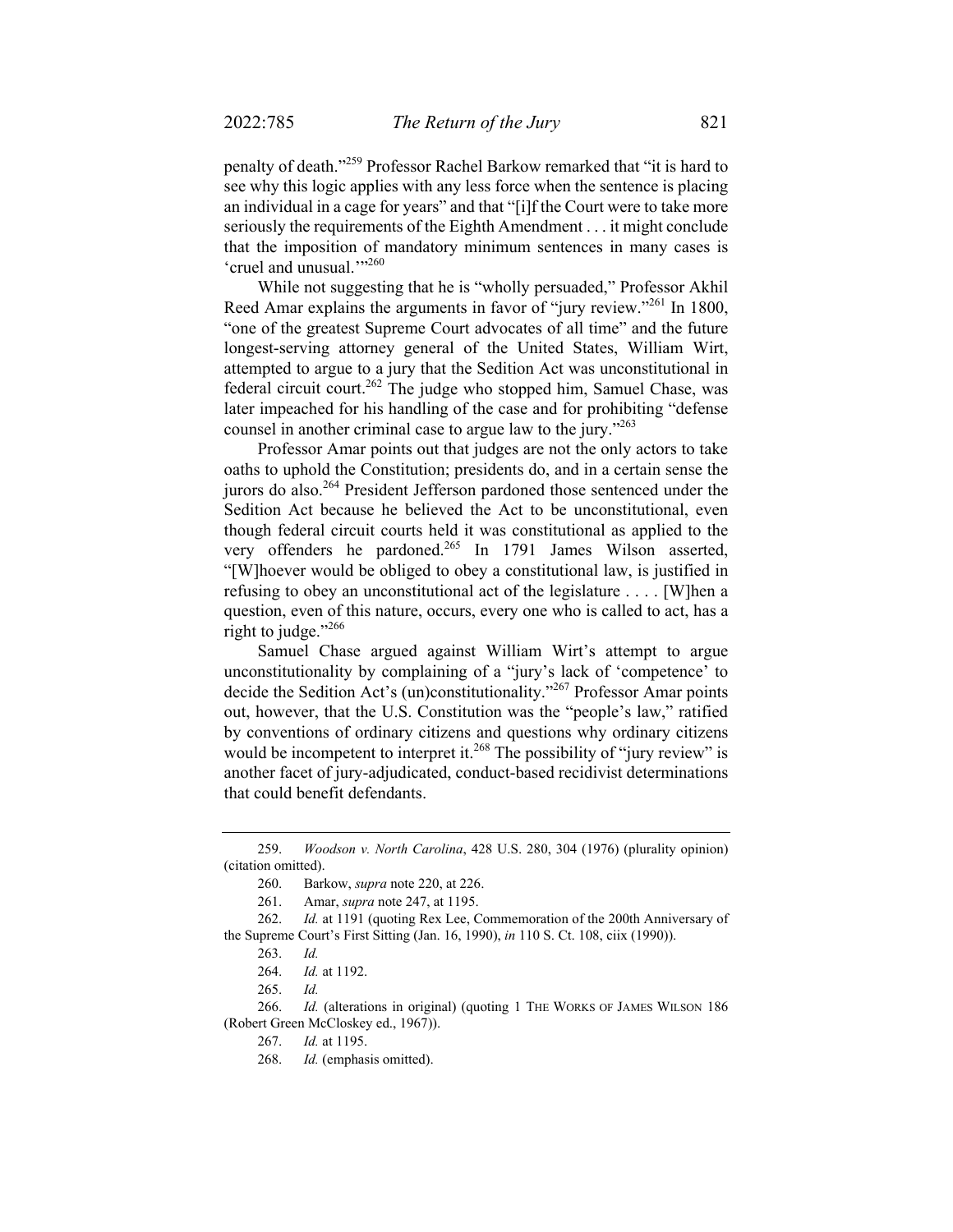Another way a conduct-based approach could benefit accused persons concerns *Alford* or no-contest pleas, in which a person never admits guilt but concedes only that the government could meet its burden of proving the offense elements beyond a reasonable doubt.<sup>269</sup> Under the status quo, such pleas can count as predicates under recidivist statutes.<sup>270</sup> Under a conduct-based approach, however, no contest pleas may not and should not.<sup>271</sup> A conduct-based approach requires the government to prove the requisite offense conduct to the jury, not just the fact of conviction. A government proffer is a reliable source regarding offense conduct only if the accused person admits to the conduct in a plea colloquy. In a no-contest plea, the accused person never admits to any conduct. Thus, the plea documents likely would fail to prove the predicate conduct.

#### **CONCLUSION**

The Sixth Amendment right to jury trial, identified by the Constitution in three separate amendments, has been significantly diminished since the ratification of the Constitution.<sup>272</sup> This elimination of community judgment is unfair to accused persons and deprives society of its right to participate in criminal justice. Sentencing is one area where power has shifted to the judiciary. At the Founding, juries routinely sentenced. Today, judges usually sentence.

Juries should adjudicate recidivist statutes such as the Armed Career Criminal Act. The reasons for judicial sentencing apply with less force to mandatory minimum statutes. Jury adjudication of recidivist statutes is not just good policy; the Sixth Amendment right to jury trial requires it.

While judges may not constitutionally find facts that increase a minimum or maximum sentence, the Supreme Court created an exception for the fact of a prior conviction. The precedent on which the Court relied—*Almendarez-Torres v. United States*—does not establish such an exception. Even if it did, *Almendarez-Torres* was wrongly decided and was based on precedent that has now been overruled.

One reason the Supreme Court has required that the categorical approach be used to adjudicate recidivist statutes is that judicial factfinding runs afoul of the Sixth Amendment. If juries decide guilt under

 <sup>269.</sup> *See North Carolina v. Alford*, 400 U.S. 25, 37 (1970).

 <sup>270.</sup> *See, e.g.*, *United States v. Mitchell*, 743 F.3d 1054, 1067 (6th Cir. 2014) ("Convictions based on *Alford*-type pleas can be predicate convictions under the ACCA if the qualifying crime is inherent in the fact of the prior conviction . . . .") (quoting *United States v. McMurray*, 653 F.3d 367, 381 (6th Cir. 2011)); *Harrington v. United States*, 689 F.3d 124, 127 (2d Cir. 2012) (accepting an *Alford* plea as a predicate for an ACCA sentence); *United States v. Salean*, 583 F.3d 1059, 1061 & n.3 (8th Cir. 2009) ("Alford pleas are indistinguishable from other guilty pleas for purposes of [applying the ACCA].").

 <sup>271.</sup> *See* Evans, *Categorical Nonuniformity*, *supra* note 54, at 1823.

 <sup>272.</sup> *See* THOMAS, *supra* note 182, at 2–3, 12.